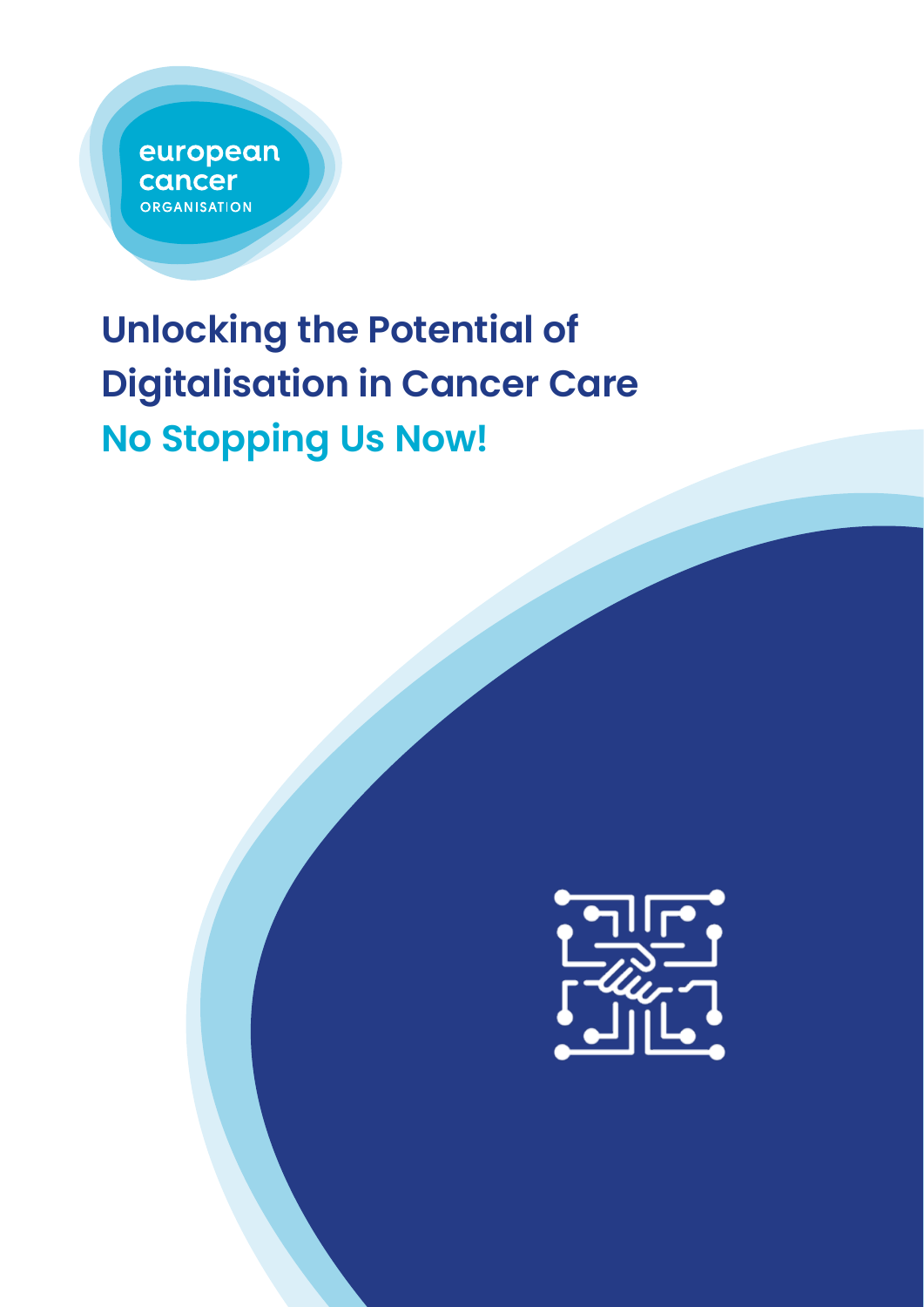# **Digital Health Network**



The Digital Health Network is one of the European Cancer Organisation's Focused Topic Networks, established as part of our Strategy for 2020-2023. The Digital Health Network was launched in July 2020.

More information is available on ou[r website.](https://www.europeancancer.org/topic-networks/4:digital-health)

If you would like to find out more about the Digital Health Network, please contact us at: info@europeancancer.org

**Member**  SOCIETY OF THE **EUROPEAN CANCER ORGANISATION**

**Patient**  ADVOCACY GROUP OF **EUROPEAN CANCER ORGANISATION**

**Community**<br>**365** EUROPEAN CANC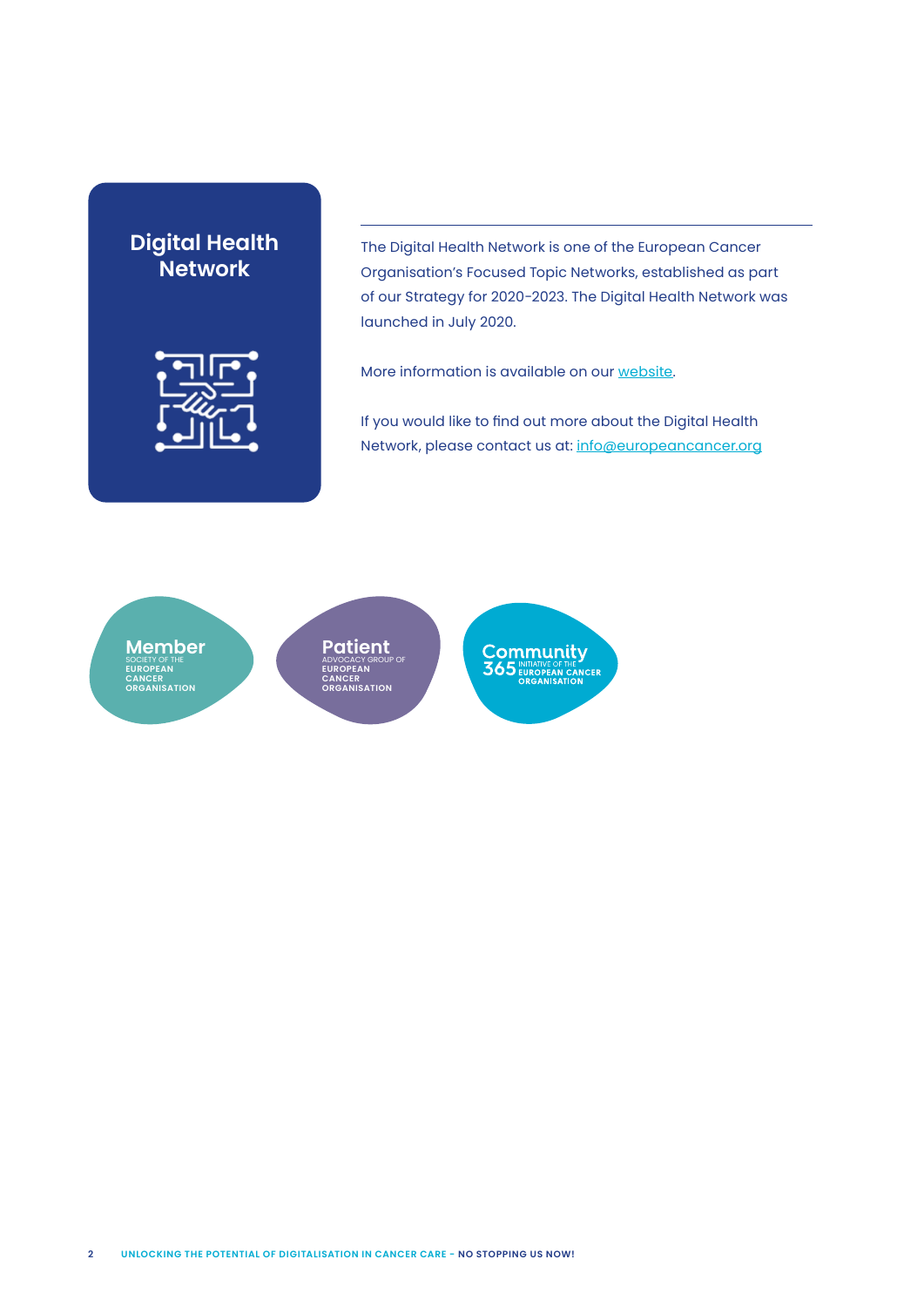# **Contents**

| <b>Acknowledgements</b>                   | 4               |
|-------------------------------------------|-----------------|
| <b>Executive Summary</b>                  | 5               |
| <b>Introduction</b>                       | 8               |
| <b>Section 1: The Power Of Data</b>       | 10 <sup>°</sup> |
| <b>Section 2: Telemedicine</b>            | 26              |
| <b>Section 3: Artificial Intelligence</b> | 31              |
| <b>Section 4: Other Digital Solutions</b> | 40              |
| <b>References</b>                         | 50              |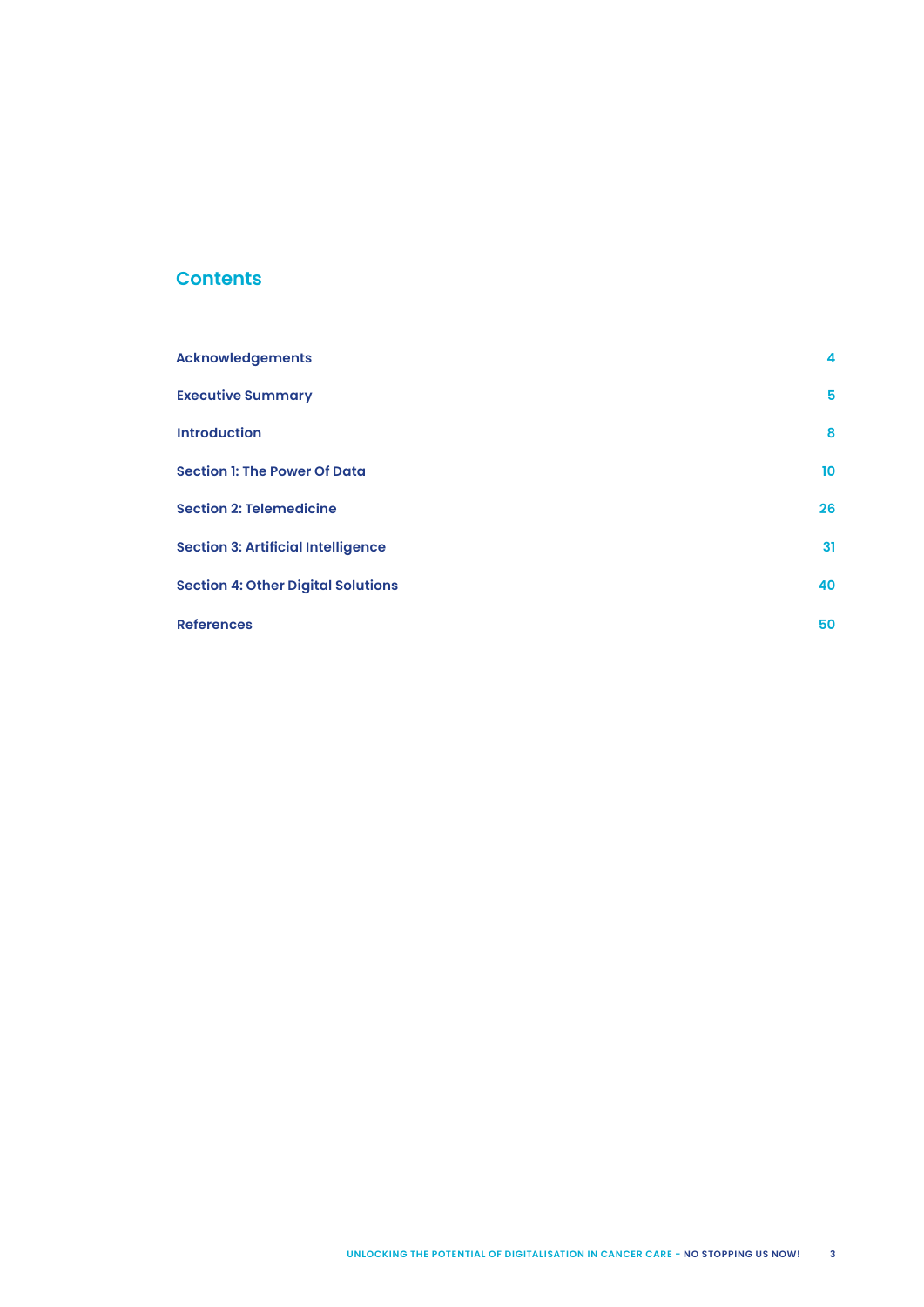# <span id="page-3-0"></span>**Acknowledgements**

This document was produced by European Cancer Organisation's Digital Health Network. It was compiled via a number of processes of outreach and consultation with European Cancer Organisation's Member Societies, Patient Advisory Committee members and Community  $365^\circ$ , in particular with participants in the Digital Health Network and in line with the European Cancer Organisation's policy decision-making process.

#### **Principal Authors**

**Matti Aapro**, President, European Cancer Organisation **Wim Oyen**, Co-Chair, Digital Health Network, European Cancer Organisation **Regina Beets-Tan**, Co-Chair, Digital Health Network, European Cancer Organisation **Amélie de Martini**, Policy Officer, European Cancer Organisation

#### **Coordinators**

**Richard Price**, Head of Policy, European Cancer Organisation **Agnese Abolina**, Communication and Community Manager, European Cancer Organisation

#### **Contributors**

Enormous thanks are due to all those members of the Digital Health Network, and other members of the European Cancer Organisation and its Patient Advisory Committee, who took the time to comment on various drafts of this report, provide reference material, advice and other forms of input.

**Ana Rita Jesus Maria**, World Organization of National Colleges, Academies and Academic Associations of General Practitioners/Family Physicians - Europe (WONCA Europe): & European General Practice Research Network **Andreas Charalambous**, European Cancer Organisation **Andreia Capela**, Multinational Association of Supportive Care in Cancer **Antonella Cardone**, European Cancer Patient Coalition **Athina Tatsioni**, WONCA Europe **Bartek Madej**, Novartis **Beate Rau**, European Society of Surgical Oncology **Daniel Lechuga**, Sanofi **Denis Lacombe**, European Organisation for Research and Treatment of Cancer **Ivana Cattaneo**, Novartis **Jose Luis Gomez**, Becton Dickinson **Kathy Oliver**, International Brain Tumour Alliance **Linda Abdelall**, Association of European Cancer Leagues **Mark Lawler**, European Cancer Organisation & Queen's University Belfast **Marko Skelin**, European Society of Oncology Pharmacy **Nilsy Desaint**, Merck **Sara Roman Galdran**, European Hematology Association **Sara Martin**, Bristol-Myers Squibb **Sarah Collen**, European Association of Urology **Sema Erdem**, European Cancer Organisation & Europa Donna **Shannon Boldon**, Bristol-Myers Squibb **Shlomo Vinker**, WONCA Europe **Tobias Helmstorf**, Bayer **Tom Brookland**, Roche **Virpi Sulosaari**, European Oncology Nursing Society **Wendy Yared**, Association of European Cancer Leagues

a Community 365 is a group of charity, philanthropy and industry contributors to the Focused Topic Networks of the European Cancer Organisation. Community 365 provide ideas, guidance, practical support and resources for our work in convening stakeholders and building consensus in the European cancer community. Community 365 contributors do not have a decision-making role in our policy work. Rather, policies of the European Cancer Organisation, such as those represented in this document, are agreed by our Board after consultation with our Member Societies and Patient Advisory Committee, via our Policy Pathway process. More information here: www.europeancancer.org/community-365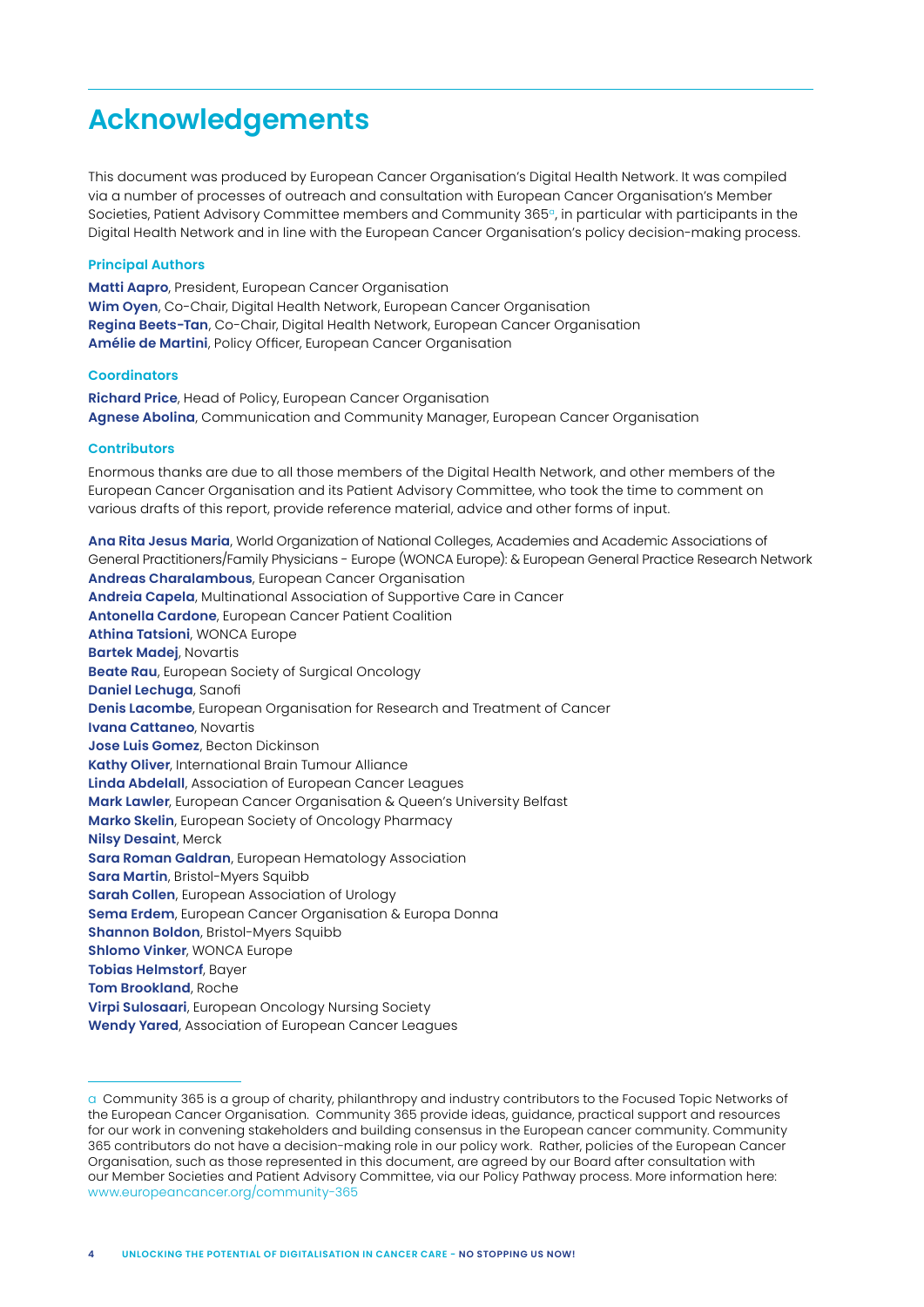# <span id="page-4-0"></span>**Executive Summary**

Digital transformation will play a key role in meeting the post-pandemic world's challenges related to healthcare. However, achieving this will require that relevant policies are implemented to address critical challenges around accessibility, data interoperability and digital literacy to ensure that no one is left behind during this digital transformation. A successful digital health transition requires empowering patients and rethinking education and life-long training, as well as bringing about strong governance models that inspire and sustain public trust.4

It is with these perspectives and objectives in mind, that the Digital Health Network of the European Cancer Organisation has embarked on the writing of this paper. Several distinct areas have been selected to illustrate the opportunities and challenges related to the digitalisation of oncology. Our paper aims to contribute to a facilitative policy environment for digital healthcare's contribution to cancer care and treatment by providing several particular recommendations to inform present and upcoming policy initiatives at the European level.

# **The Power of Data – Getting the Balance Right**

The Covid-19 pandemic has shed fresh light on the power of data for improving outcomes in cancer care, from real-time observation of the impacts of the pandemic to optimisation of care. The insights we can gain from comprehensive and quality data have the potential to bring enormous benefits both to patients, health systems and society, guiding decisions for care, research, and regulatory issues. But the pandemic has also revealed long-standing barriers in our health systems that limit the optimal collection, use and sharing of data: with data systems that are not interoperable, regulations lagging behind technical advances and poor integration of data into clinical practice and levels of e-health literacy struggling to keep pace with developments.

# **Telemedicine - Harnessing Digital Potential for Quality Care and Better Access to Cancer Care**

Telemedicine provides promising opportunities in helping to ameliorate challenges of access to care and workforce shortages by allowing for some efficiencies in the deployment of the oncology workforce. If wisely utilised, telemedicine can result in improved access to clinical cancer services. Minimising the disruption caused by the disease to patients, increasing patient satisfaction and increasing cost efficacy also provide specific rationales for the implementation and expansion of telemedicine in cancer care. Telemedicine can contribute to an increase of the number of cases managed daily by healthcare professionals, helping to ensure continuity of care, and facilitating the connection between large and small cancer centres.

While enhanced accessibility of cancer services for patients is to be welcomed, more consideration is required as to how telemedicine is best deployed in routine cancer care over the longer term.

Despite the above benefits and European initiatives, telemedicine is still far from being widely used in Europe. Difficulties include the costs of implementing a telemedicine service, hindrances with the interoperability of technical infrastructures, concerns about confidentiality and privacy of health data, lack of ethical rules specifically applicable to telemedicine, hesitations from health professionals regarding their liability exposures, and uncertainties regarding the legal framework of telemedicine in Europe.

# **Artificial Intelligence - The Potential of Artificial Intelligence to Enhance Cancer Care: Reality or Illusion?**

Artificial Intelligence systems have the ability to identify patterns within large amounts of data and to thereby bring forward unique insights for clinical decision-making. In so doing, AI has the potential to help transform cancer care with more automation, accuracy, optimisation, and efficiency for cancer patients, and also for those at risk of developing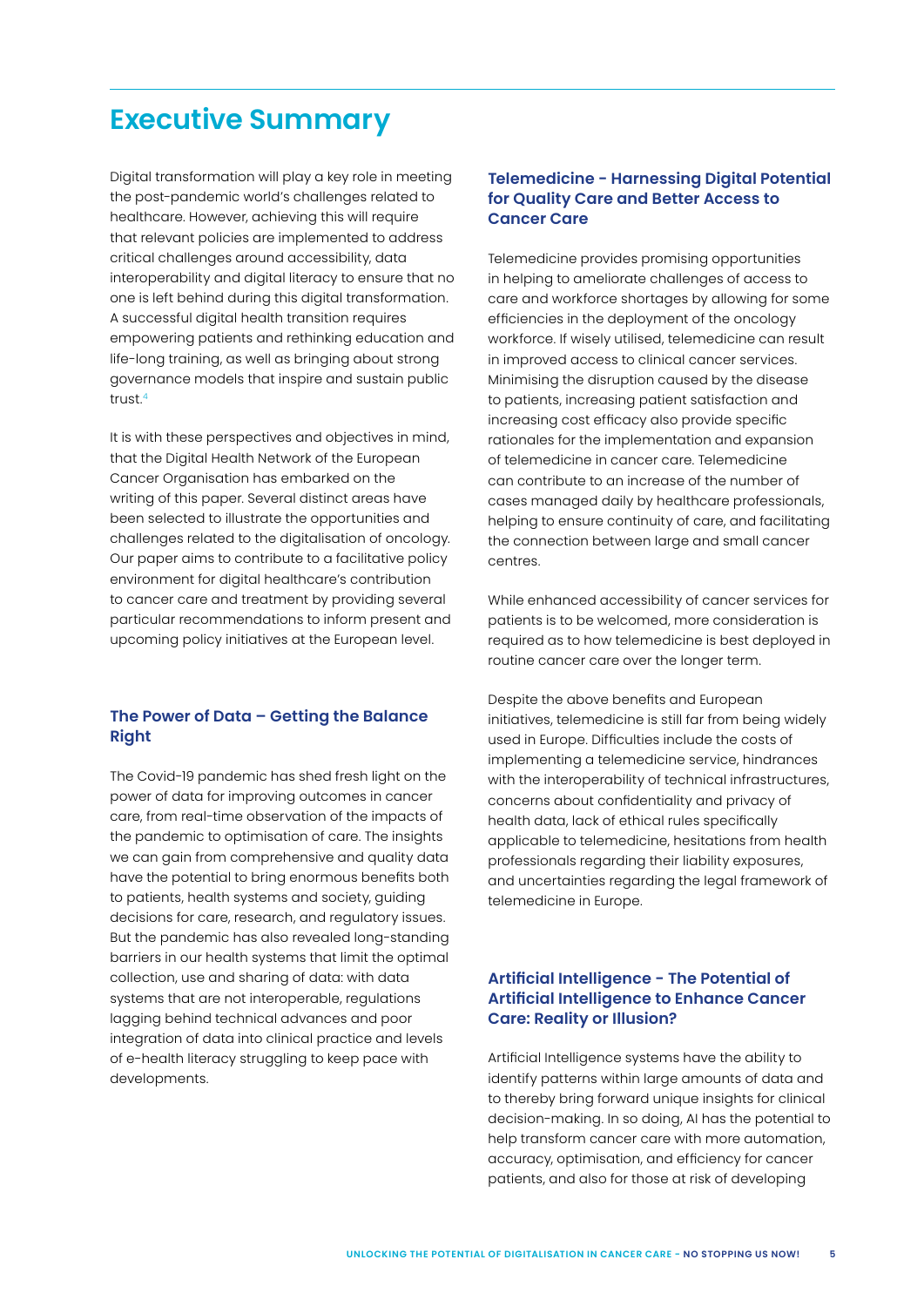cancer, as well as for healthcare systems overall. As a result, investment in AI in healthcare has dramatically increased in the past decade. Policy discussion about AI's application to cancer care is now frequent and common among healthcare decision makers, governments, investors, innovators, and the EU institutions.

The possibilities and applications of AI can play an important role in enhancing the quality of cancer detection, treatment, and overall cancer care, particularly at a time when Covid-19 is impacting upon diagnosis and treatment of cancer. Indeed, AI is being indicated as a means to improve the quality and timeliness of cancer detection as well as the quality of life of patients, in facilitating the appropriate selection of treatment for different cancer subtypes, and facilitating digital monitoring for clinical trials, leading to an enhanced overall delivery of cancer care and ultimately helping in removing inequalities in access to healthcare services.

However numerous challenges, including scientific, technical, and ethical questions remain to be solved to assess whether AI will keep its promises for cancer care. While promises and potentials are promising, we need to clearly assess where and when AI can support cancer care.

# **Other Digital Solutions - Blockchains, Virtual Reality and Robotics. New Digital Frontiers in Cancer Care**

As Artificial Intelligence technology and digital transformation mature, there are great expectations of their potential to further promote the advancement of medicine through a wide range of new applications. The Digital Health Network has identified blockchain, virtual reality, and robotics as key applications to put the spotlight on.

These new technologies provide their own digital frontiers in cancer care innovation. Relying on the availability and quality of vast amounts of robust unbiased data:

- Blockchain technology could contribute to new ways of managing and sharing health data, offering solutions to several privacy-related healthcare issues.
- Virtual Reality could offer novel means of delivering specialist medical training, for both doctors in training and students, patient treatment, medical marketing, and educating people about a medical condition, with potential to reduce both centralisation and cost of medical specialisation.
- Robotics promise improvements all along the disease pathway: prevention, medical diagnosis, surgical interventions, treatment, and long-term care.

However, a significant amount of work remains to be done before fully integrating these new technologies into clinical practice. Not every healthcare system across the European Union is able to accommodate and afford such innovation. Dedicated regulatory frameworks are necessary. In addition, to fully reach this new frontier, a cultural transformation is needed. It is important that healthcare professionals and patients/citizens are trained and aware of these new tools, know their potential and their shortcomings, and are knowledgeable enough to understand when and how they can be applied. The infrastructure could even be already there but if there is not any cultural transformation, there is no implementation of digital tools and services.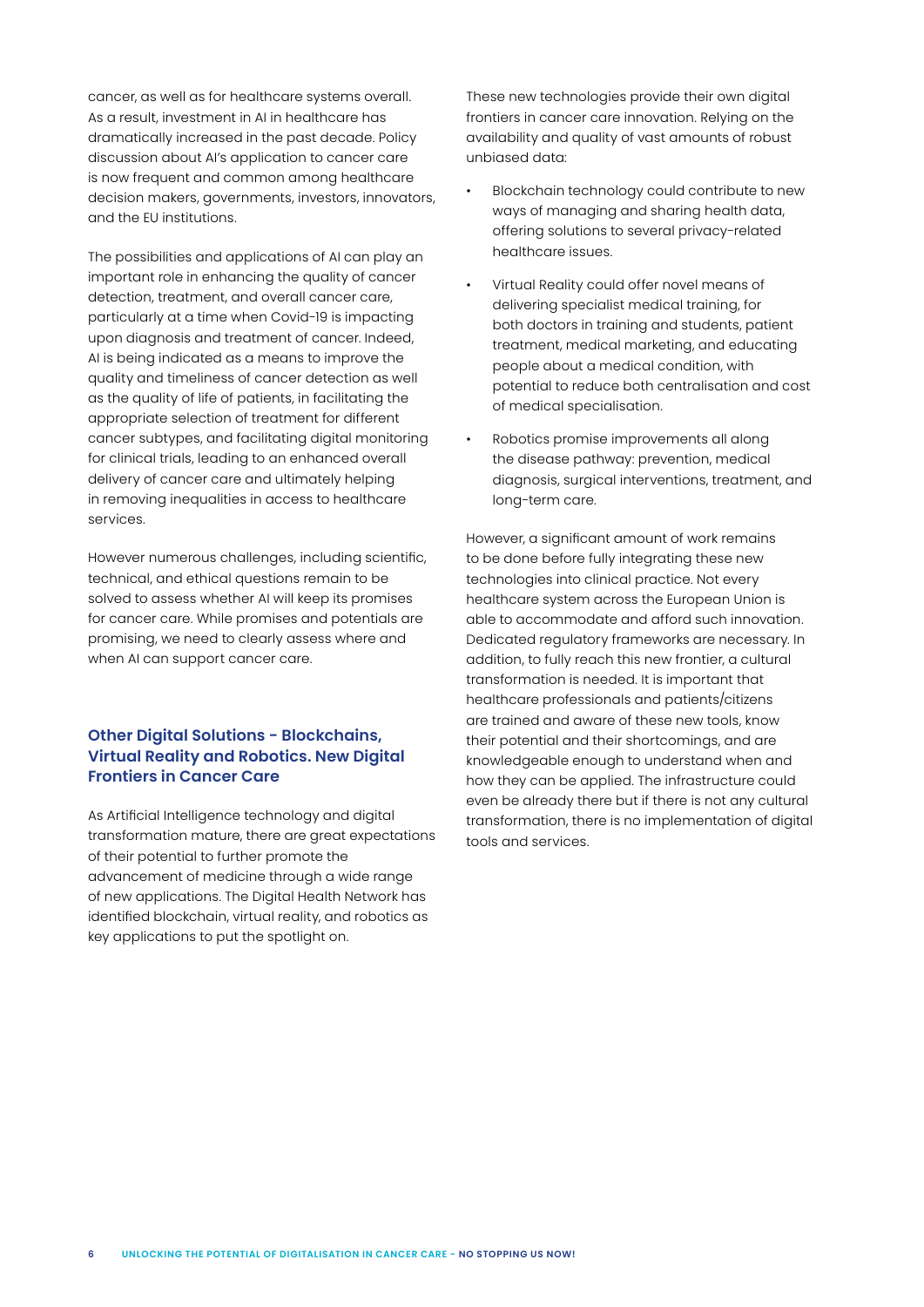### **Key Policy Recommendations:**

The Digital Health Network of the European Cancer Organisation believes that the European Union should seize this moment of opportunity to unlock the full potential of the digital transformation of cancer care and to build trust in these solutions.

- » The European regulatory framework needs to be updated to accommodate the new challenges brought by the digital transformation of cancer care. The cancer community welcomes the European Health Data Space as a new framework encompassing all other initiatives and legislations to have a dedicated framework for health data, supporting the digitisation of cancer care and reducing the implementation pitfalls of the European General Data Protection Regulation (GDPR).
- » Various European funding schemes should support:
	- Education and training programmes, with practical orientation, for healthcare professionals to ensure that they are able to fully use digital technologies.
	- Awareness programmes and digital literacy programmes for patients and citizens to ensure they are able to benefit from the digital transformation of care.
	- Healthcare systems and institutions to implement and have access to innovation and technology.
- » The true potential of digitalisation can only be reached if authorities and organisations collaborate on creating robust and workable standards for the governance and exchange of data. To energise the agenda, we recommend the establishment of targets and benchmarks for data interoperability. Within this, the lack of standardisation and fragmentation of data sets should be addressed with guidelines and European standards and processes.
- **Patient first**: the digital transformation of cancer care should follow the principle of co-creation, including the patients, as well as the healthcare professionals from the start in decision-making processes.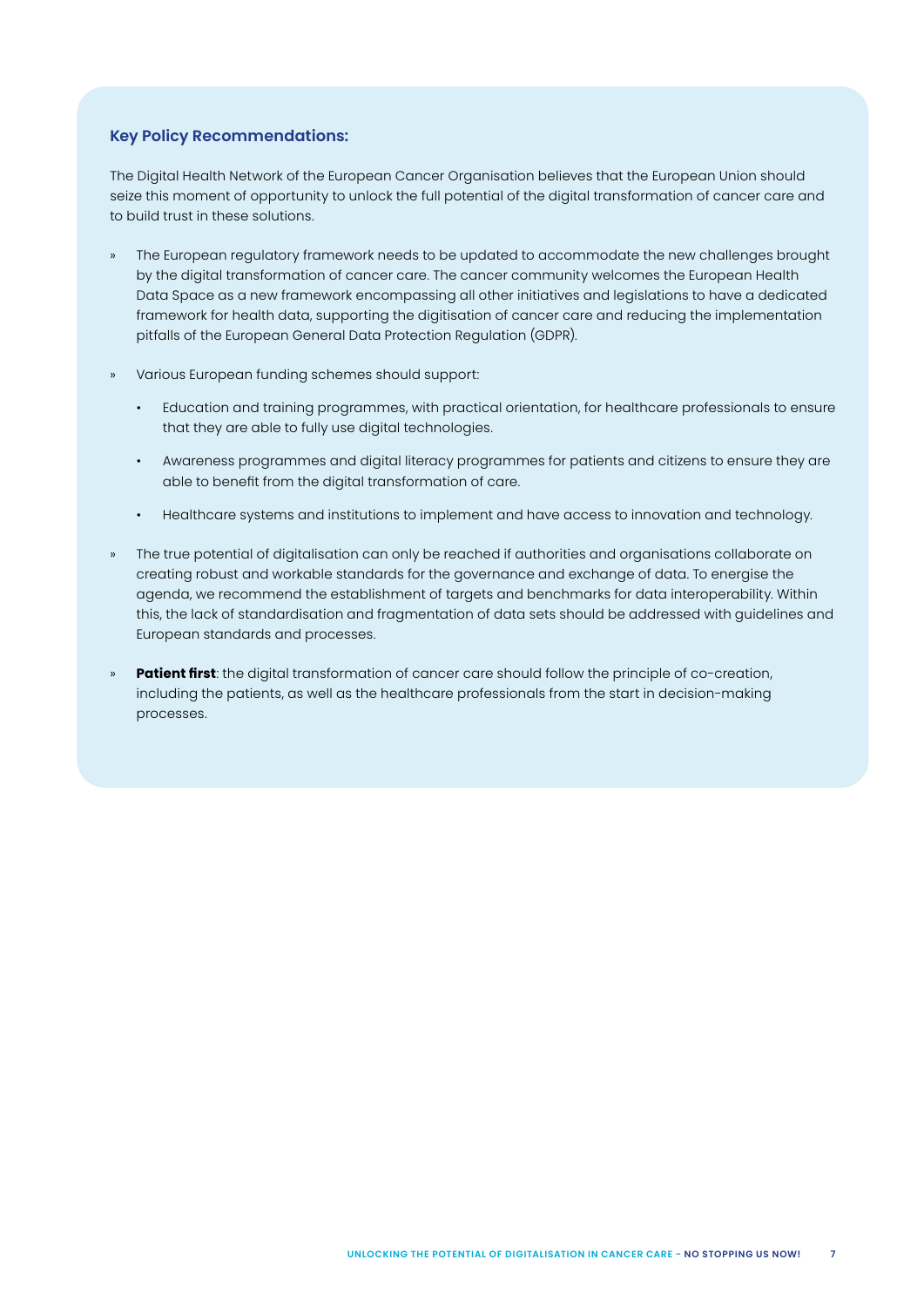# <span id="page-7-0"></span>**Introduction – Great Opportunities Often Come with Great Challenges**

The advance of digital technology revolutionises all our lives on an ever-increasing basis. Cancer care is no different in this respect. The Covid-19 pandemic has shown the potential of digitalisation to transform the ways in which we live, bringing more efficiency, transparency and convenience. With the pandemic, we have witnessed the importance of having access to high-quality and reliable data and being able to share it across borders, for example, to monitor the spread of disease, rapidly share research findings, and to test and compare policy approaches.

Our Digital Health Network passionately believes that by unlocking the potential of digital health and data-driven solutions, we can accelerate the shift towards patient-centred cancer care, with increased access and improved patient outcomes.

Digital health is a broad, multidisciplinary concept that applies digital transformation to the healthcare field, incorporating software, hardware and services. Under its umbrella, digital health includes mobile health, apps, electronic health records, telehealth and telemedicine.

The Covid-19 pandemic has further exposed many pre-existing problems and challenges facing health care and cancer care in Europe. But from moments of crisis there are opportunities to learn, improve and find new solutions. Such known challenges include an ageing population, unequal quality and access to healthcare services and shortage of health professionals. Digital transformation is a crucial tool to help bridge not only the gap between the demand for healthcare and the supply of healthcare professionals and other resources, but also the gap between the experience and quality of care that patients across Europe receive.

With the rise of new digital technologies, cancer care and research has been inundated with an avalanche of more and more data, often also more complex. While such data can be extremely useful in improving patient empowerment and patients' outcomes, such quantity and complexity of data is also very complex to proceed with. However, with the right tools and models, this data can be used to improve care for underserved communities, to improve therapeutics, precision health, care delivery and prevention, allowing clinicians and patients to become proactive in disease management. Data can be turned into actionable knowledge either for care, research but also policy and regulatory purposes. However, doing so in an effective and cost-efficient manner is very challenging. Careful consideration is required with respect to such issues as implementation pitfalls, best practices, and the overall vision of future practice that is being sought. While numerous policies to help drive digital transformation have been initiated at both the European Commission and EU Member States, progress has not kept pace with stakeholder expectation, and digital maturity varies both within and between countries.

- » Digital literacy among all, including healthcare professionals and patients, is paramount for the successful, effective and ethical implementation of digital solutions in healthcare: education and training relating to digital health has been recognised as a priority for developing the future healthcare workforce and allowing patients to benefit from better health services.
- Similarly, while patients are often among the drivers of the digital revolution in healthcare, it remains uncertain whether all patients in Europe are ready to increase uptake of the use of digital services. Sensitivity in approach is required to reflect this.
- To ensure that data-driven health delivers promises, such as in the area of personalised medicine, it will require system investment in infrastructure, novel algorithms and validated techniques to create an ecosystem that truly optimises data use.
- Regulatory barriers at the European level still hamper the potential of digitalisation and must be addressed.

One of the key initiatives that resides in the 'European Health Union'1 package is the creation and implementation of Europe's Beating Cancer Plan<sup>2</sup> which, in turn, is connected to two top priorities the EU Commission has put forward on its agenda: digitalisation and personalised health. The digital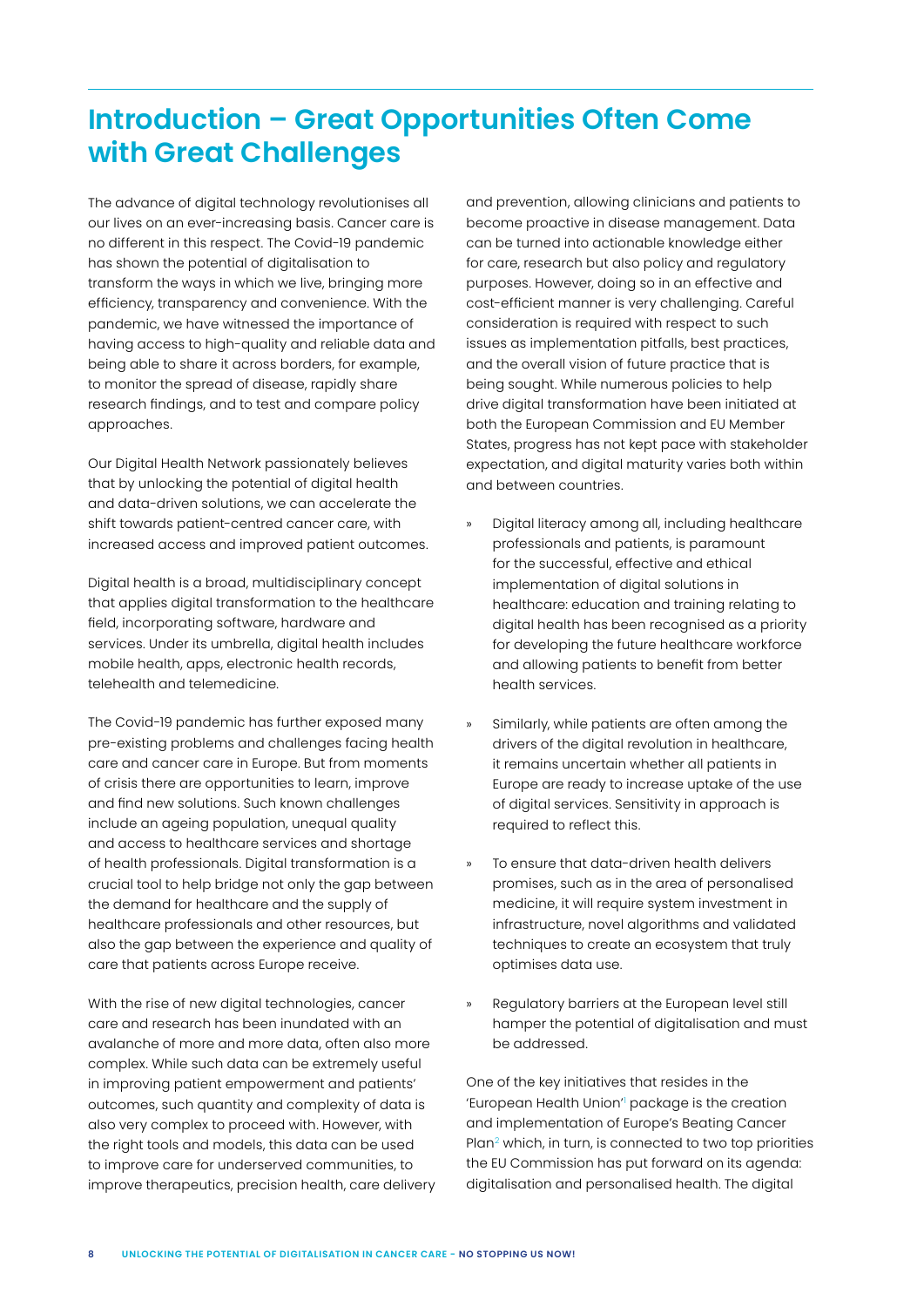transformation can produce significant benefits for the health sector since 30% of the world's stored data are currently produced by health systems, and as cancer care is one of the major disease areas that will benefit from the European Digital Strategy, it is also one of the sectors which will benefit more thanks to better exploitation of real-world data and the use of Artificial Intelligence (AI). Digitalisation can also efficiently provide cross-border services and cooperation between countries, improve the sharing and flows of data, as well as support telemedicine as a new eHealth Digital Service. The European Health Data Space<sup>3</sup> (EHDS) is aiming to remove barriers that persist around interoperability, exchange, and access to different types of health data (such as the Electronic Health Records EHR, genomics data, data from patient registries etc.), legal and ethical standards, governance, cybersecurity, technical requirements, and compliance with personal data protection rules. In this regard, it is extremely important to ensure that health data exchange in Europe truly does operate on the core principles of openness, transparency, and wide stakeholder engagement.

Finally, the digital revolution challenges the status quo. It demands both a cultural and regulatory shift to fully unlock the potential of digital health in cancer care.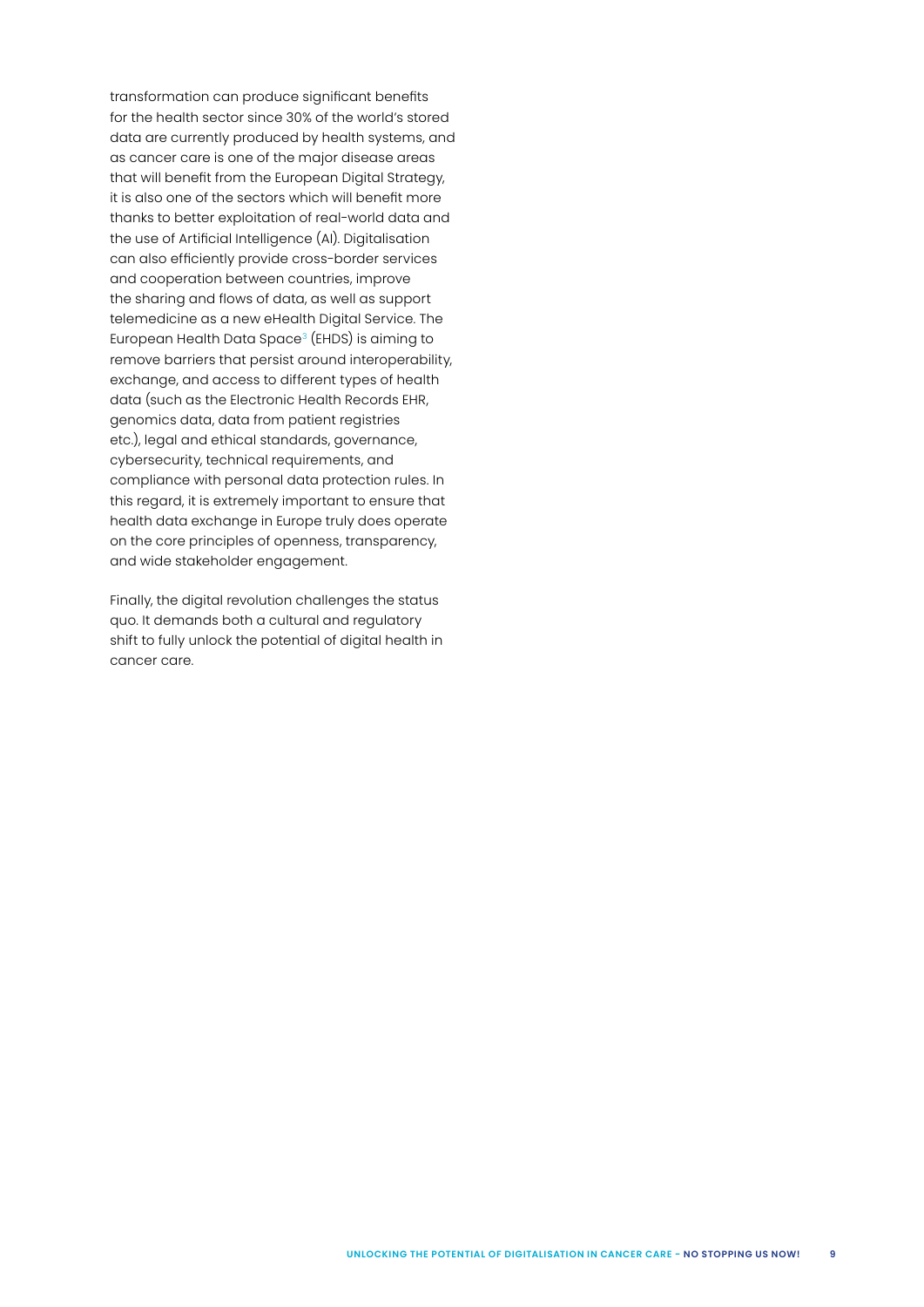# <span id="page-9-0"></span>**Section 1: The Power of Data**

# **Getting the Balance Right**

The Covid-19 pandemic has shed fresh light on the power of data for improving outcomes in cancer care, from real-time observation of the impacts of the pandemic to optimisation of care. The insights we can gain from comprehensive and quality data have the potential to bring enormous benefits to patients, health systems and society, guiding decisions for care, research, and regulatory issues. But the pandemic has also revealed long-standing barriers in our health systems that limit the optimal collection, use and sharing of data: with data systems that are not interoperable, regulations lagging behind technical advances and poor integration of data into clinical practice.

#### **1. Health Data – Definition & Importance**

Health data are a very specific type of data, which are defined by the European Data Protection Supervisor as follows:

*"Health data refers to personal information that relates to the health status of a person. This includes both medical data (doctor referrals and prescriptions, medical examination reports, laboratory tests, radiographs, etc.), but also administrative and financial information about health (the scheduling of medical appointments, invoices for healthcare services and medical certificates for sick leave management, etc.). Health data is considered sensitive data and is subject to particularly strict rules and can only be processed by health professionals who are bound by the obligation of medical secrecy."* <sup>5</sup>

Health data can either be created directly by healthcare professionals through electronic health records and national healthcare databases (such as cancer registries, laboratory diseases, hospital registries) or by patients themselves, through health mobile phone applications, wearable devices, screening tests, social media posts, and regular paper surveys.

With the progressive digitalisation of our daily lives, and especially the digitalisation of the healthcare environment, more and more health data are created. Just in 2018, worldwide, healthcare organisations saw an explosive health data growth rate of 878% since 2016.<sup>6</sup>

# **1.1. The benefits of health data**

The Digital Health Network has identified several benefits of health data, for patients, healthcare systems and the cancer research ecosystem.<sup>7</sup>

- **For patients**, having access to their health data and being able to share it with the healthcare professional of their choice is an empowerment tool. Indeed, it allows patients to gain insights on their health status, which may ultimately have an impact on their quality of life and allow them to have an active role in their care pathway. Moreover, allowing healthcare professionals to have timely access to up-to-date health data favours more efficient and safe personalised timely care.
- » **For healthcare care systems and providers**, being able to access huge data sets may improve the quality of research and treatments, by supporting the identification of risk factors, speeding up diagnosis and predicting outcomes of treatments. Moreover, health data supports the development of better targeted public health strategies as data helps to gain insights for strategic planning and redesigning better care pathways.
- For the research ecosystem, health data supports clinical research and may speed up the development of new treatments and therapy strategies.

# **1.2. The uses of health data – data for care & for research, innovation, policy-making and regulatory decision**

Health data, coming from different sources, can be used to support healthcare delivery (**primary use of data**), and can also be used for health research, health policy making or regulatory purposes (**secondary use of data**).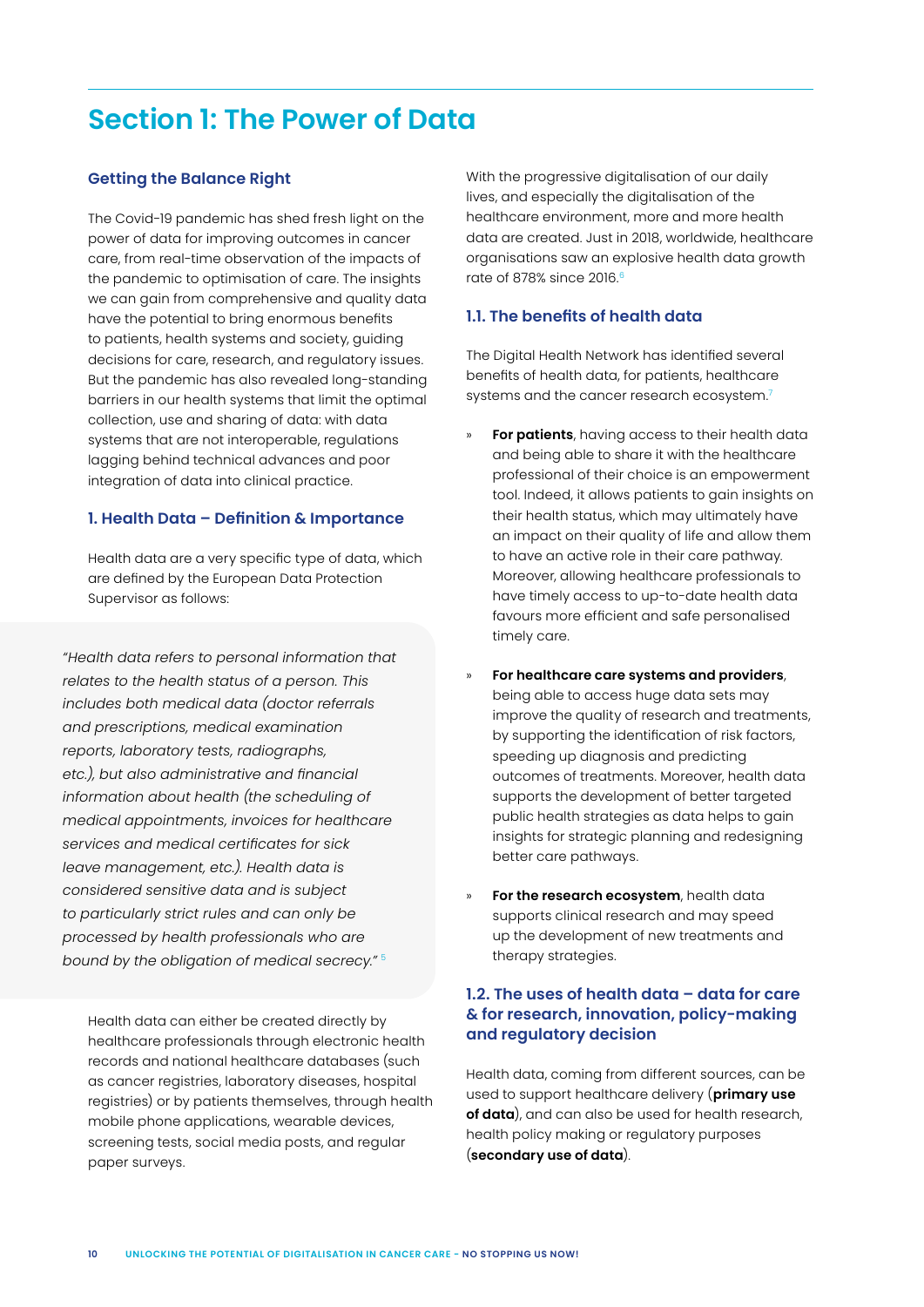#### **Data for healthcare delivery:**

Data drives all decisions at every step of the cancer care pathway. It supports research, early detection for screening, efficient and timely diagnostic, precise and effective treatment, and timely, sustained and personalised follow-up.

Data has the ability to drive quality, innovation, and efficiency in cancer care. This brings value to individual patients through more accurate diagnosis, personalised treatment, and follow-up care. It also helps healthcare professionals better understand their patients' needs and adapt care accordingly. In addition, it has the potential to ensure a greater continuity of care: considerable

knowledge can be gained from combining different data sources and the depth of insights we could draw from systematic collection of data is considerable to achieve personalised care. At a system level, large-scale data collection can lead to improvements in care and provide insights into which aspects of care offer the greatest impact on patients and health system efficiency.<sup>8</sup>

Additionally, the European Commission's Expert Panel on Investing in Health has identified a strong role for digital transformation in healthcare to **better support the needs of patient safety**, including in respect to barcode-based administration and automated dispensing of medication.

# **Genomic Data**

The last decade has seen an exponential growth in genomic data, which refers to the genome and the DNA data of the organism. Genomics data are changing the way we treat patients, making each cancer unique by providing detailed characterisation of the unique genetic mutations that aid cancer development.<sup>9</sup> These data are therefore advancing scientists and healthcare professionals' understanding of the causes of each person's cancer and are providing insights into how a cancer might progress and respond to treatment.

Similarly, genomic data can improve screening by better defining and stratifying high-risk populations, and support diagnostic, enabling a more precise and earlier diagnosis through linkage with other data sets.

Genomic data can also accelerate the development of new medicines and data-driven innovations. Indeed, each new genomic data added/discovered is a potential target for treatment development. Healthcare systems will ultimately also benefit from the use of genomic data, by avoiding unnecessary treatment, and reducing inefficiencies.

In this respect, genomic data can help foster **more individualised and effective treatment**.

Supporting this agenda, the European Commission has launched the **1+ Million Genomes Initiative**, aiming at building a common database with at least 1 million genomes in the EU by 2022. Part of the EU's agenda for the Digital Transformation of Health and Care, it has already been signed by 21 Member States and it aims at setting up a collaboration mechanism with the potential to improve disease prevention, allow for more personalised treatments and provide a sufficient scale for innovative, clinically impactful research. This shall be done through an interoperable, cross-border network of national genome databases associated with other relevant data, like electronic health records.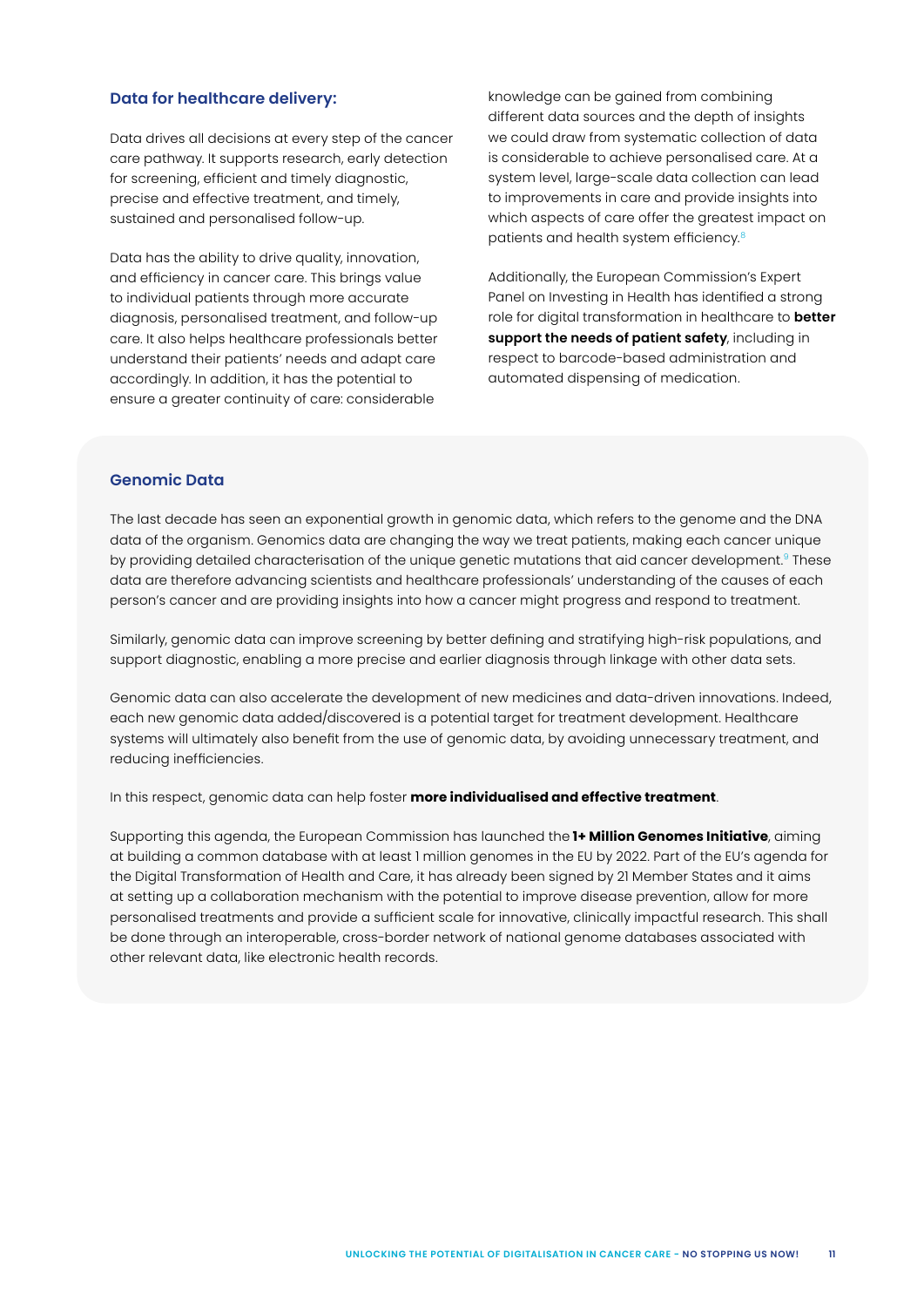# **Data for research, innovation, policymaking and regulatory purposes:**

Secondary use of health data refers to the processing of personal data for purposes other than those for which the personal data were initially collected. This might include supporting the improvement of care planning, treatment development, safety monitoring, research, and policymaking. Achieving reliable data reuse is a worthy challenge: a lot of efforts are currently being conducted to develop the most suitable regulatory framework to allow health data reuse, ensuring that the necessary safeguards are in place.

#### **Real Time Data – Data for Better Informed Decision-Making in Time of Pandemic**

The exchange of health data across borders can contribute to the better optimisation of patient care. Indeed, the Covid-19 pandemic has highlighted the benefit of exchange of data to fight public health threats. The value of such exchange does not only lie in clinical patient data, but also in data related to medical devices, treatment, and healthcare professional availability. In this respect, the demand for a platform on which data comes together is great.

**Practical examples include the concept of real time data. Real-time data is information that is delivered immediately after collection, there is no delay in the timeliness of the information provided. Real-time (or near real-time), openly shared quality data has demonstrated its enormous value during the Covid-19 crisis, and its absence in some cases, as a serious deficiency.**

#### **DATA-CAN: Real time data in time of pandemic**<sup>10</sup>

Covid-19 has brought into sharp focus the need for timely intelligence to inform urgent decision-making, when dealing with a virus that spreads rapidly, placing huge demands on health services. The UK has a longestablished tradition of disease registries and health data reporting, especially related to cancer. However, with the pandemic, it became apparent that the system was unable to determine the direct and indirect impacts of Covid-19 on cancer patients in a timeframe to underpin rapid action, due to the time between health data collection, curation and being made available. DATA-CAN identified this gap and provided realtime data from National Health Services to demonstrate to physicians, policy makers and governments the significant impact that Covid-19 was having on cancer services UK-wide.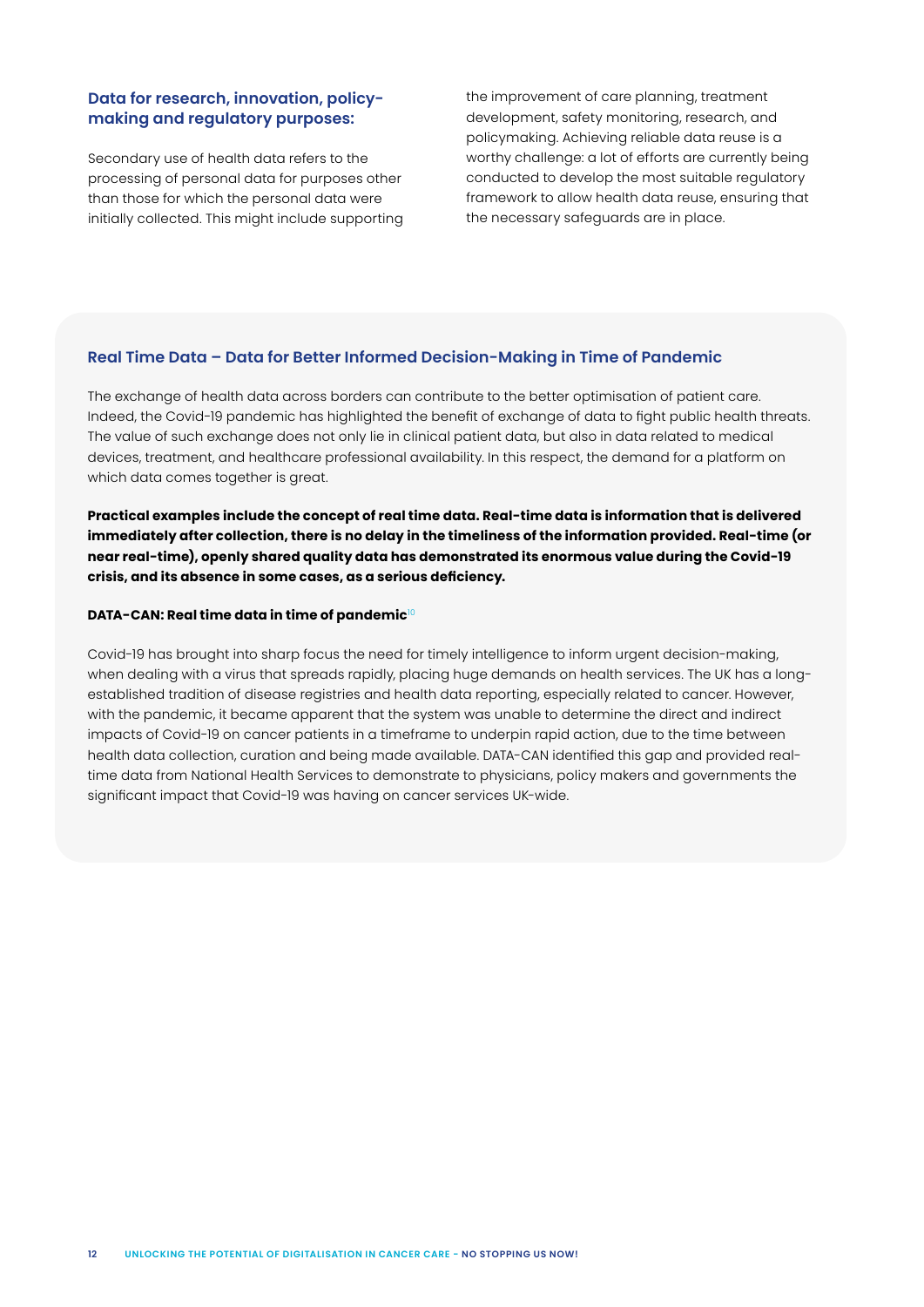#### **Real World Data to Inform Regulatory Decision-Making**

Real-world data, which are any data that was created outside the strictly controlled circumstances of clinical trials, are gaining increasing attention for their potential use in regulatory decision-making processes. Indeed, real-world data, which are data relating to patient health status and/or the delivery of health care routine, are important for understanding how cancer treatments perform in routine clinical practice. Collected beyond the clinical trial settings, and coming from various sources, such as patient registries, electronic health records, insurance databases, social media, and patient research networks, they are increasingly used to monitor post-market safety and adverse events and to support coverage decision and develop guidelines, but also to support clinical trial designs. As highlighted by the European Medicines Agency's DARWIN platform, delivering real-word evidence around the lifecycle of medicinal product, real world data can be helpful in closing the gap between experimental studies and clinical realities.

However, real world data should not be considered as a gold standard as their collection process is not standardised and the quality of data is very uneven. Since data in secondary real-world data sources were collected or generated for purposes other than research, they will include gaps and biases. Therefore, given a specific research question or study, it is important to assess whether the real-world data source is relevant and can reliably represent the research question or study. It is very likely that data from clinical trials will remain the best available standard, but they can be positively complemented by other processes, such as real-world data, when traditional clinical trials are not feasible or when they can have an added value. **In this respect, the Digital Health Network highlights the need for clear guidance on how to incorporate Real-World Data into decision making processes.** 

### **2. Infrastructures and Tools to Harness the Potential of Health Data**

As part of the European Union's Digital Strategy, the European Commission is increasingly developing new tools to support the digitalisation of healthcare across Member States.

#### **2.1. Cancer Registries – the way forward**

The Digital Health Network is pleased to witness the increasing development and use of populationbased cancer registration across the European Union. Cancer registries aim at collecting, storing, and managing information on all cases of cancer occurring in a defined population and geographic area. Data collection is done in a systematic way from several sources, including hospitals, death certificates and laboratory services.

Population-based registries in cancer play an important role in research and epidemiology by offering key indicators on incidence and prevalence of cancer. They are also used for planning and evaluation of cancer control programmes and policies. This may include monitoring cancer occurrence and future needs or examining the

efficiency and performance of screening and treatment, by way of some examples.

The first population-based cancer registries were established in the 1930s. Since then, there has been an increasing development, with now over 200 registries in Europe, benefiting from a continuous facilitation of processes of collection, storage, and analysis of data over the years.

Almost all the European population-based cancer registries are members of the European Network of Cancer Registries (ENCR)<sup>11</sup>, which was established by the European Commission thirty years ago, with the aim of promoting collaboration between registries and defining data collection standards. This network feeds into the European Cancer Information System  $(ECIS)^{12}$  which provides quality and timely indicators on cancer burden across Europe.

However, while cancer registries are promising for better understanding cancer trends, significant disparities remain with only 60% of the European population covered.13 The Digital Health Network has identified several factors challenging cancer registration in Europe: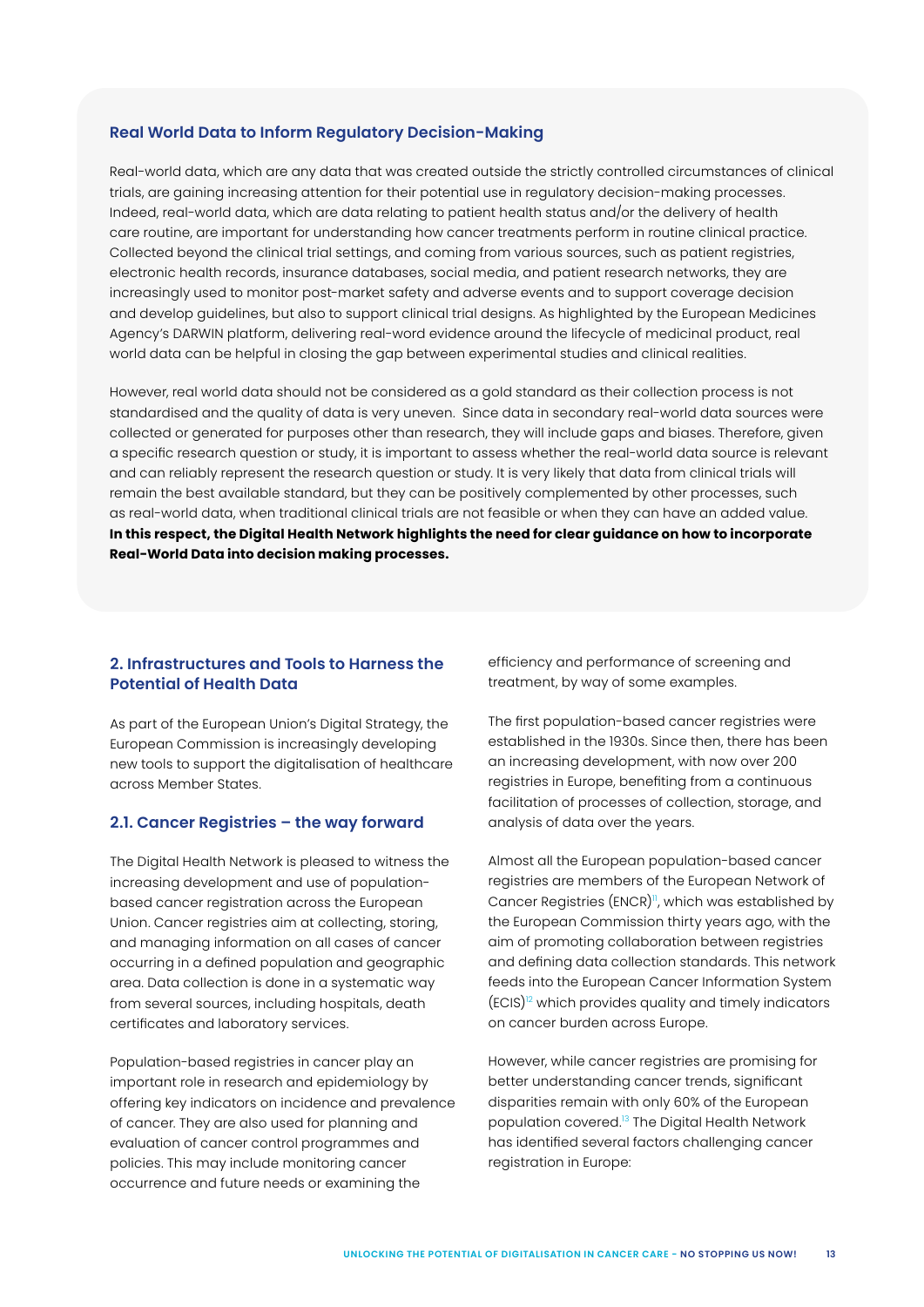# **• Heterogeneity of healthcare systems and legal landscapes**

At the European level, cancer registration is subject to the regulatory parameters of the General Data Protection Regulation (GDPR). The differences in the interpretation and implementation of GDPR across Member States are barriers to cancer registration in European countries. GDPR Recital 157 acknowledges that in order to provide an accurate and complete data to objectively inform about cancer incidence and trends, populationbased registries need to collect data from an entire population and therefore should work under the no-consent principle, ie. the consent of a patient is not necessarily due to substantial public interest. Meanwhile, GDPR also includes specific provisions ensuring that cancer registries' settings, procedures and responsibilities are regulated, with the aim to fully protect patients' data, while not jeopardising the cancer research ecosystem. However, some European countries have not translated this no-consent principle into national guidelines, therefore threatening the quality of these registries.<sup>14</sup>

**• Fragmentation and dispersion of information** Most cancer registries are local, regional, or national. While platforms such as the ENCR try to centralise and standardise data from several countries, some cancer registries remain unincluded and in the national language. European cancer registries differ in various ways, including, their design, their processing methods, definitions, their language, or data sources. The issue of inter operability of data sets and databases remains unresolved: "Enabling full interoperability within and between population-based patient-registry domains would open up access to a rich and unique source of health data for secondary data usage".15

# **• Validity and completeness of cancer registries' data**

It is very rare that a registry, within a certain geographic area, succeeds to register every single case of cancer: some cases are double registered, and some cases remain outside the catchment population.

Similarly, because data comes from various sources, their quality remain very uneven. Moreover, as cancer registration is impacted by the expansion of medical knowledge, many data fields are being added over time, making complete data collection very challenging. For example, in the last twenty years, registries have expanded from approximately 25 required data elements to more than 200 required data elements.<sup>16</sup> While this is very positive in terms of data quality, this also means that cancer registries are mostly never complete. Indeed, within most cancer registries, information on care details (type of first treatment, type of surgery), information on potential cancer recurrence, relapse or metastasis, and information on after-care (late effects and comorbidities) remain very low.<sup>17</sup>

In the course of developing this paper, the issue of coding errors has been highlighted as hampering the functioning of cancer registration.

While cancer registries have progressively become important elements of cancer policies across Europe, there is still room to improve the potential of cancer registries and to strengthen their support to comprehensive cancer control. In this context, the Digital Health Network recommends to:

- » **Establish targets for cancer registry interoperability and establish common rules, definitions and standards** to make data comparable and increase the linkages between epidemiological, administrative and clinical data sources.
- » **Expand the recommendations developed by ENCR on minimal data sets for collection by cancer registries** through linkage with current health data flows (further integrating administrative databases).
- » **Validate and disseminate European best practices and recommendations on common standards and procedures for cancer registries**, notably the harmonisation of legal requirements and provisions included in the GDPR.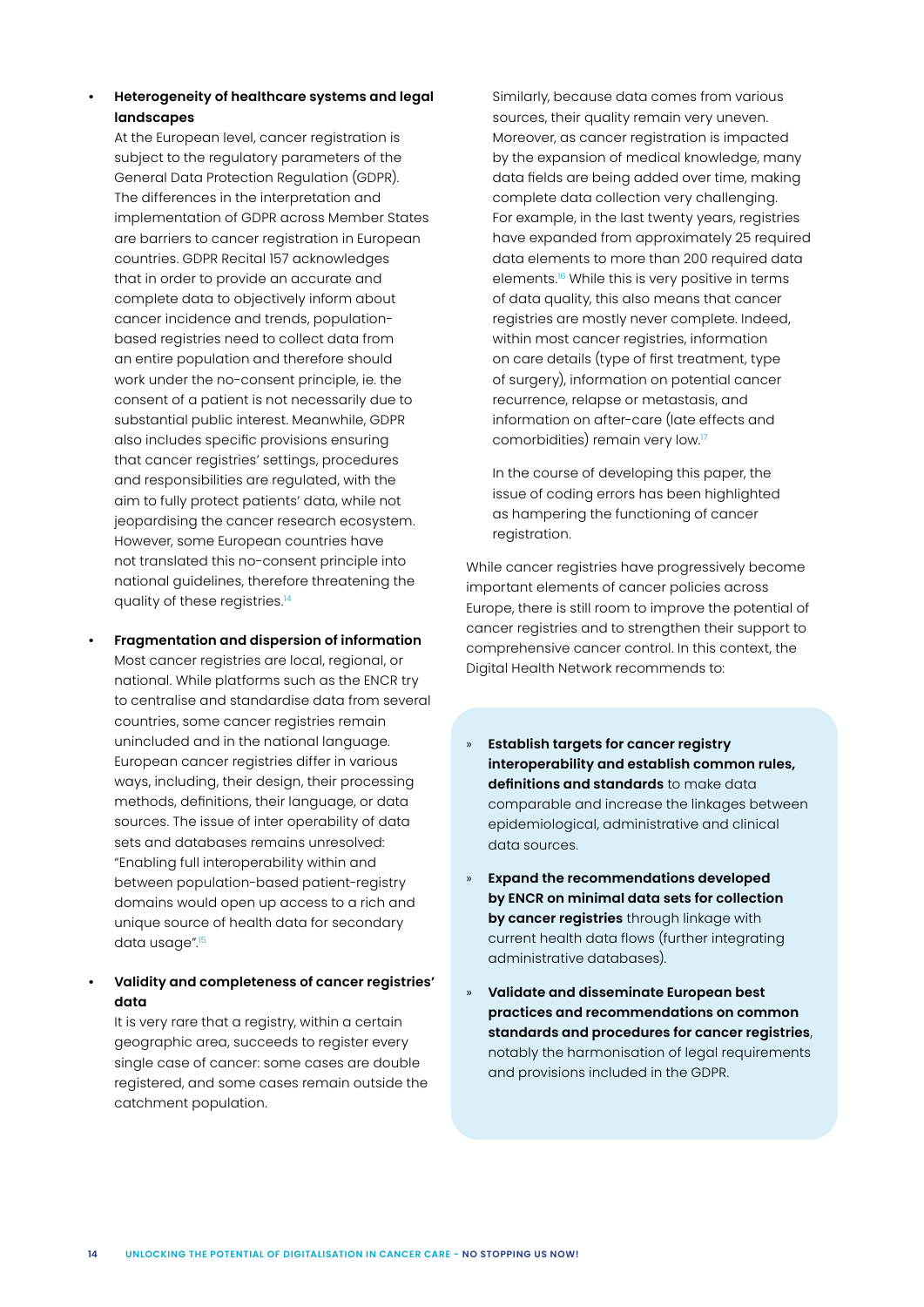- » **Increase the prominence of cancer registration within national political agendas**, including by further including stakeholders at the national level, such as healthcare professionals, patient organisations, and research communities.
- » **Clarify the scope of population-based cancer registries**: the terminology of cancer registration can only apply to registration covering all the cases of a defined territory, and not to non-exhaustive cohorts to avoid lack of representativeness issues.

The Digital Health network believes that these recommendations are crucial as cancer registries have the potential to become even more impactful as tools in the fight against cancer. In this respect, the European Cancer Organisation supports the current draft recommendation of the European Parliament's Committee on Beating Cancer to "create at least one cancer registry in each EU region, including remote and outermost regions and to support the strengthening of the capacity of national cancer registries to collect data and to support Member States in ensuring the comparability of data sources and the interoperability of regional and national cancer registries".<sup>18</sup>

# **2.2 The European eHealth Digital Service Infrastructure, supporting the exchange of patients' health data across borders**

The European Union is increasingly committed to offering all European citizens a safe and easy continuity of care when travelling abroad, by accelerating and facilitating cross-border access to electronic health records. Such a digital health service aims at enabling an easy sharing of health data across borders, through the exchange of electronic patient records or e-prescriptions. This pan-European process is supported by the very recent **European eHealth Digital Service Infrastructure** (eHDSI). The eHDSI, is a platform developed in 2018, which uses information and communication technologies and is planned to be accessible to all EU citizens.

The eHDSI aims at being the basis for exchange of **ePrescriptions**, allowing EU citizens to obtain their medication in a pharmacy located in another EU country, thanks to the online transfer of their electronic prescription from their country of residence to another country.

• Similarly, the eHDSI aims at supporting the exchange of **Patient Summaries** (reduced form of Electronic Health Records), including information on important health-related aspects. This is meant to provide healthcare professionals with essential information in their own language concerning the patient when the patient comes from another EU country.

The eHDSI will ultimately **widen the scope of choices for European patients and empower them in choosing where they wish to be treated.** 

# **More to do to reach the 2025 goal on patient data interoperability**

The exchange of ePrescriptions and Patient Summaries is theoretically open to all Member States and the objective is that **by 2025 all European patients will be able to share their data with the healthcare professional of their choice abroad**.

However, only very few countries benefit from these services: the first exchange only took place in January 2019 between Estonia and Finland. In 2021, only Croatia, Luxembourg, Malta, Portugal, Czech Republic, Estonia, and Finland are using this infrastructure.

In fact, most European countries are still not presently well prepared to accommodate such systems of ePrescription exchange. Indeed, **due to important interoperability and literacy challenges, a significant amount of work remains to be done to achieve this objective by 2025**. On the one hand, the uptake of digital health solutions remains slow and varies across regions. A lot of prescriptions and health records are still not in digital format. Even when the latter is preferred, data is often scattered in different places, and incompatible standards and formats in electronic health records are still an unfortunate reality. On the other hand, a pivotal question remains to convince some reluctant Member States of the benefits that could be achieved with such a system.

The European Cancer Organisation hopes that the **upcoming European Health Data Space will ensure that different Health systems can exchange information seamlessly between countries by further promoting the use of existing EU standards and fostering the adoption of interoperable solutions**.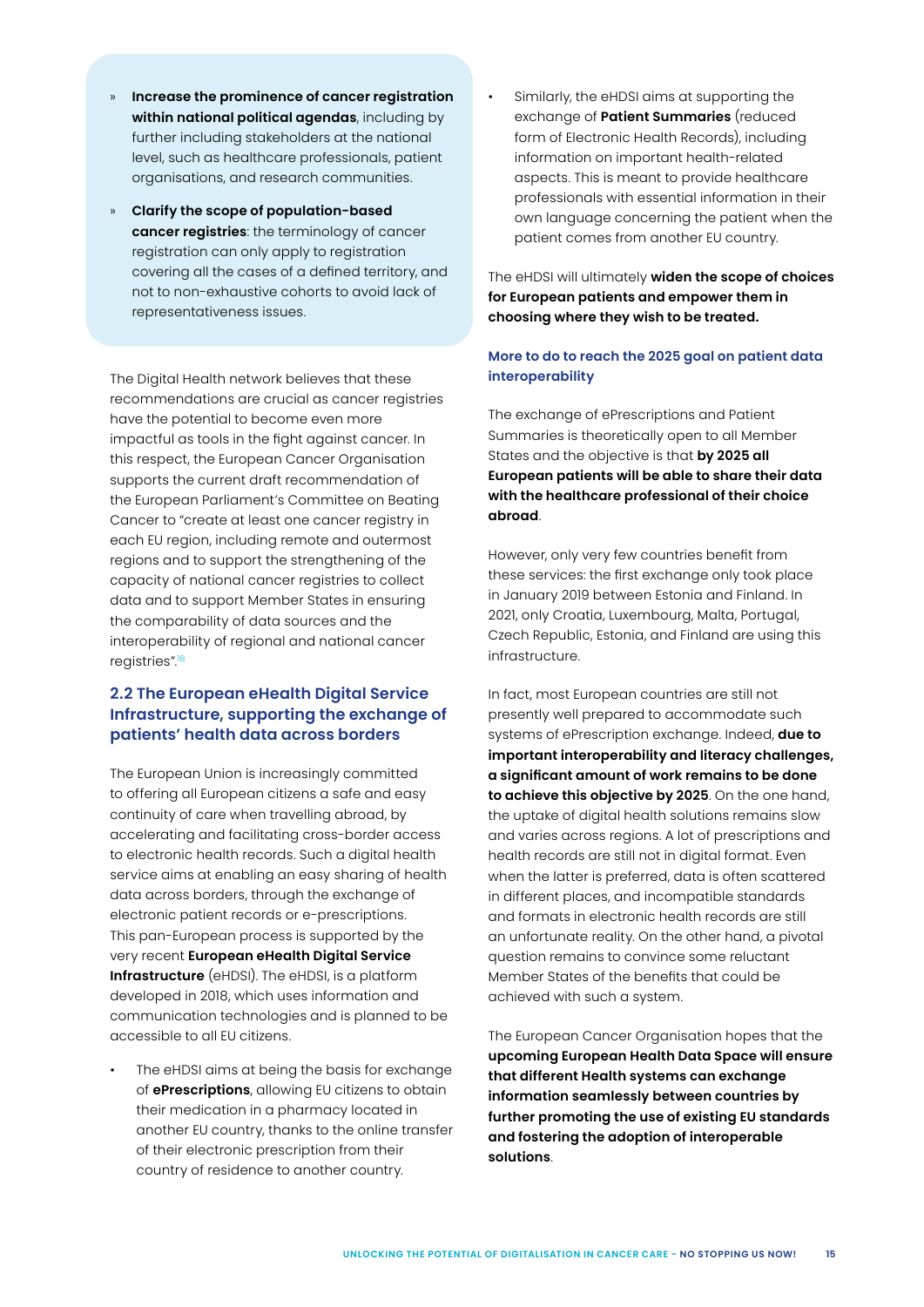In this respect, **the Digital Health Network recommends to:**

- » **Improve and extend the clinical Patient Management System (CPMS) used for the European Reference Networks (ERNs), to be used outside of ERNs in the future**. Indeed, the CPMS could be a very interesting tool and software to exchange health data and could be further developed and support the eHDSI, if improved. The National Comprehensive Cancer Centres promoted by Europe's Beating Cancer Plan could be identified as pioneers in further developing the CPMS and using the eHDSI.
- » **Foster patient-centricity within the eHDSI** to ensure that sharing of data is conditioned by patients' consent.
- » **The European Commission's recommendations on a European Electronic Health Record exchange format**<sup>19</sup> should be further implemented with the view of supporting the eHDSI development.

In addition, the Digital Health Network believes that the European Health Data Space could offer promising opportunities for the exchange of data and control of patients over their health data, if it takes precedence over other digital regulations, such as the GDPR and Data Governance Act.

Finally, the Digital Health Network sees the upcoming roll-out of the **Cancer Survivor Smart Card**, proposed in Europe's Beating Cancer Plan, and the **Health passport**, proposed in the EU Cancer Mission, as important initiatives to allow all European cancer survivors to have a summary of their clinical history to facilitate and monitor follow-up care. In this respect, oncology could be considered as a pilot project for a future widening of electronic health records across Europe.

# **3. Upcoming Policy Initiatives to Deliver the Promise of Data for Cancer Care**

"A Europe fit for the digital age" is one of the political priorities of the European Commission, including the healthcare ecosystem, as highlighted by the European Commission's Communication on the Transformation of Digital Health and Care,<sup>20</sup> aiming at enhancing the digitalisation of the health sector.

Building on this general impetus, the European Commission is very active in developing new initiatives, with the objective of harnessing the power of data for healthcare.

While developing the paper, some policy initiatives, including those that are part of Europe's Beating Cancer Plan or of the Cancer Mission, have been highlighted by the Digital Health Network as potential milestones in delivering the promise of data for cancer care.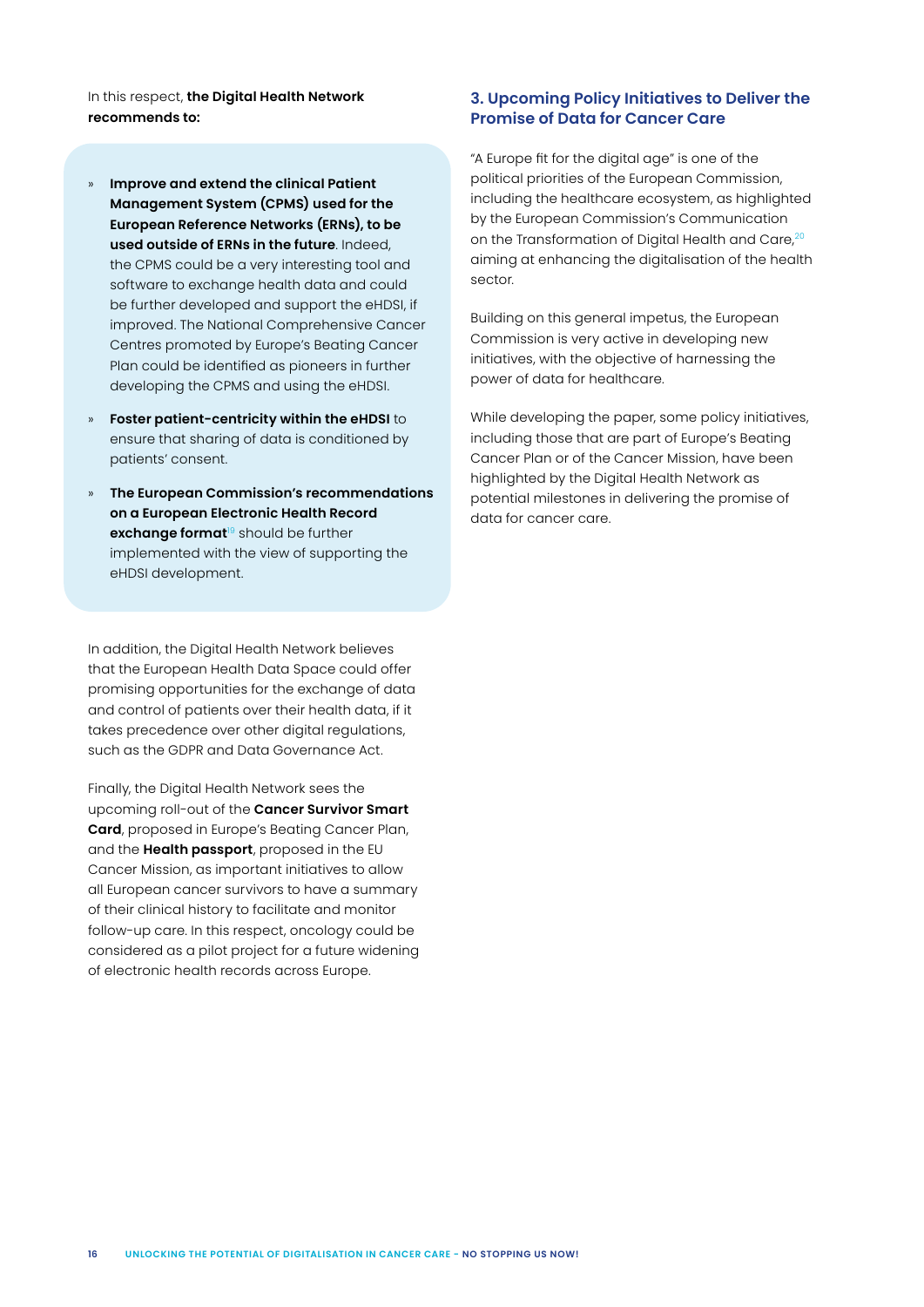# **European Health Data Space: Getting the Balance Right and Reaching Interoperability Milestones**

The European Cancer Organisation supports the concept of a common framework for data sharing, envisaging the initiative to achieve many benefits for healthcare, research, and policy. Indeed, an interoperable European Health Data Space is a prerequisite to fully harness the potential of health data in the EU.

In the course of developing this paper, the Digital Health Network has highlighted the need to:

- Ensure the **right balance is struck between good governance and protecting data safety whilst not overburdening the cancer research environment**.
- Seek **European level processes** and guidelines to prevent further divergence in national approaches.

The European Cancer Organisation further recommends that the European Union and its Member States agree and pursue **firm targets and indicators for the interoperability of health** data, including such matters as registry interoperability and the deployment of health interoperability standards. The definition of **common European health data standardisation** to support the categorisation of identifiable, anonymised and pseudonymised is a repeated ask from the cancer community. Federated data models should also be promoted to enhance interoperability.

Wherever possible, **patients and healthcare professionals should be closely involved and consulted** as they have an important role to play in the achievement of improved regulations and standards, providing real life practice experience and perspective.

The Digital Health Network hopes that the European Health Data Space will include **specific provisions on the harmonisation of the mechanisms by which personal health information can be shared in the EU**, building on already existing initiatives not to overburden the healthcare professionals. There is also a strong support within the European Cancer community for the European Health Data Space to enhance interoperability with a federated data model.

Whether the European Health Data Space is going to be a success in enabling a secure sharing of data across Europe, at least two conditions should be met:

- » The European Health Data Space should develop **the same common framework for the primary use of data** and the secondary use of data. Both uses should be considered in the same perspective, to avoid creating more complexity.
- » The European Health Data Space should consider the specificities of health data and allow for regulatory simplification by **taking precedence over other data frameworks** and regulations, such as GDPR or Data Act. Considering the importance of a harmonised legal framework which could be achieved by clear rules on the interplay of those Regulations, the European Cancer Organisation would welcome the European Health Data Space to function as a *lex specialis* and serve as a stand-alone legal basis to process personal health data, subject to certain conditions.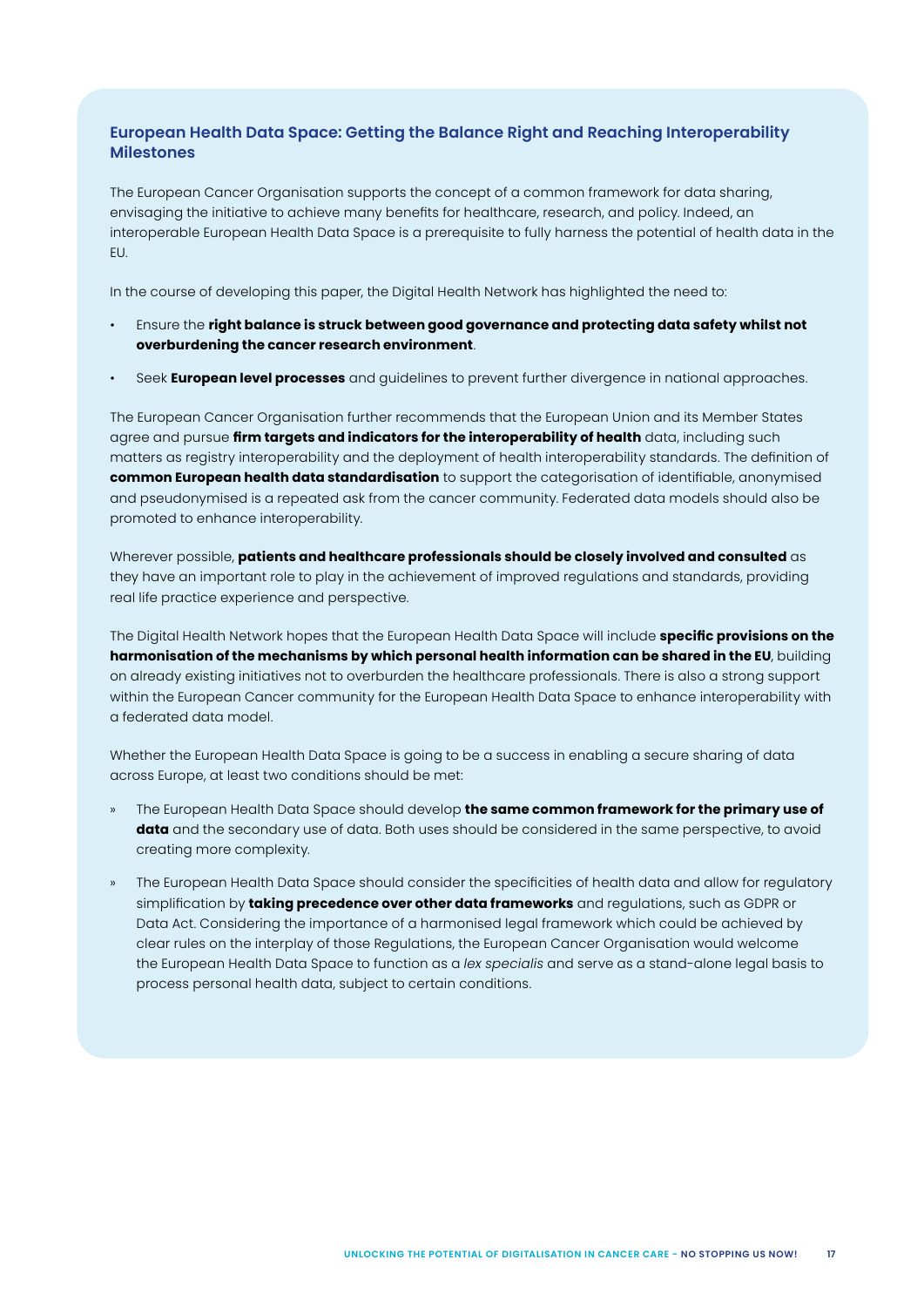### **Cancer Inequalities Registry**

As a flagship initiative of the Beating Cancer Plan, the European Commission is planning to establish a Cancer Inequalities Registry, aiming at identifying trends, disparities, and inequalities between Member States. With these qualitative assessments of the country-specific situation, the Cancer Inequalities Registry will identify key challenges and specific areas of actions to guide investment and interventions at the EU level, but also at the national level.

The European Cancer Organisation believes that such a Registry has the potential to be an important step to address the discrepancies in prevention, screening but also gaps in survival and access to treatments in Europe. To take the most out of the initiative, the Digital Health Network would like to emphasise that:

- » Enough resources should support this initiative to allow the development of a **lively and interactive platform**, and not limit this Registry to a mere report.
- » This registry **should not be limited to a country comparison perspective**, but analysis across regions and within countries.
- » It should include aspects such as **socio-economic inequalities and marginalised groups**.
- » **Criteria** to include in this mapping exercise should be as follows: healthcare infrastructure and equipment, waiting times, medication treatment capacity, medical devices and drugs availability and capacity, workforce shortages and patient safety (adverse events).
- » **A public-facing system displaying key indicators would empower patients and policymakers with the information required to drive change**.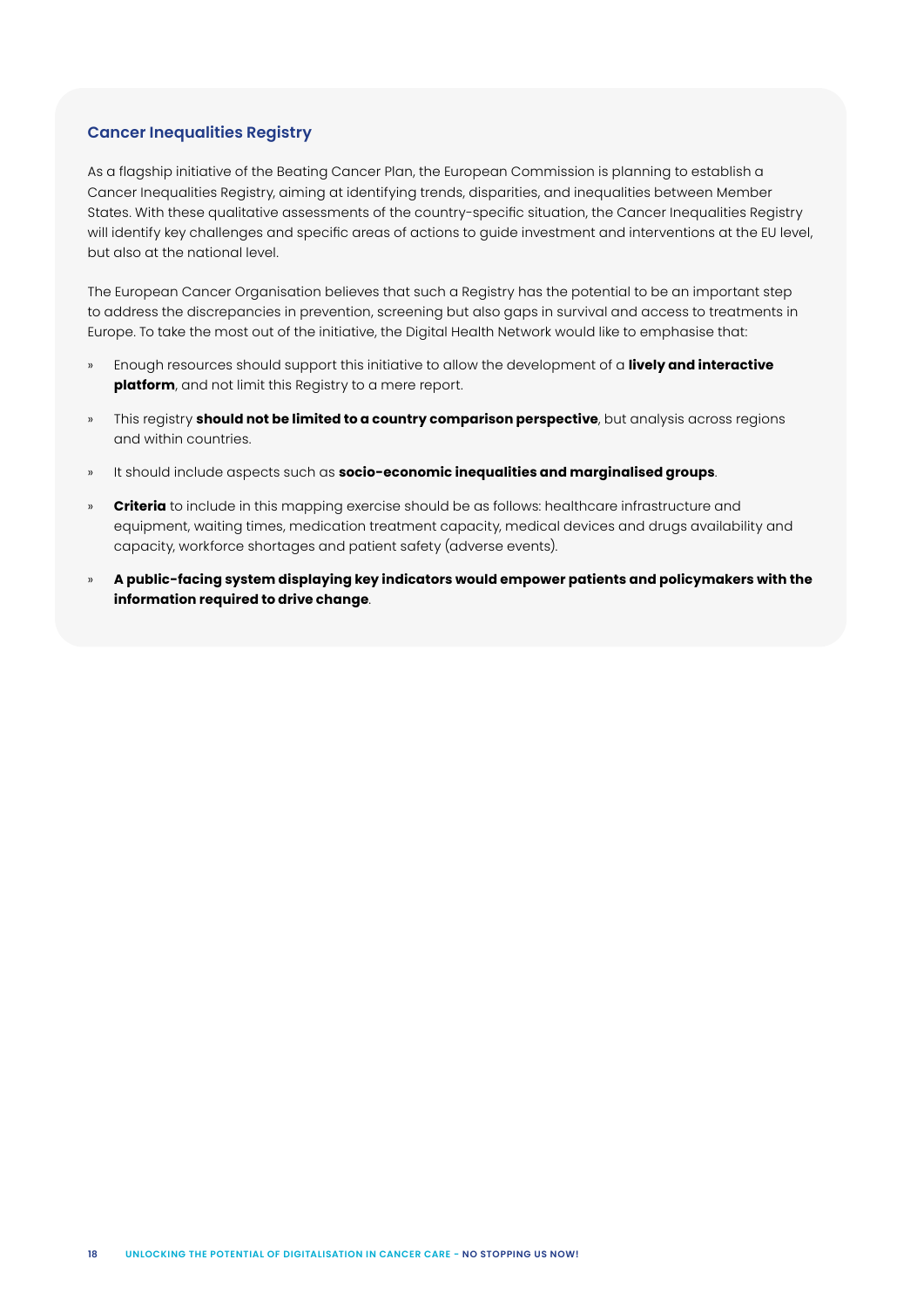### **European Cancer Patient Digital Centre**

As part of the EU Mission on Cancer, the European Commission is planning to establish a European Cancer Patient Digital Centre (ECPDC) by 2023.

The plan is that patients and survivors will be able to access their own clinical data, to deposit clinical and patient-reported health data in a standardised, ethical, and interoperable manner, and share their data with healthcare professionals and researchers in a secure way. The ECPDC will ultimately become a huge cancer database in Europe and will facilitate cross-border healthcare for cancer patients. Data within the ECPDC has the potential to be a valuable resource for research to improve the understanding of cancer.

The ECPDC will allow patient access to their own clinical data and collection of patient-reported outcome data, therefore **empowering patients by co-decision around care or participation in scientific research.**

#### **The Digital Health Network recognises the value of such a Centre, as it will allow patients and researchers better and safer access to health data**.

- » Ultimately, if ECPDC is going to be a success, it must **report back benefits that are meaningful to patients**: in this respect, solutions to support patient navigation through national healthcare systems and cross border healthcare should be included.
- » **The ECPDC should build on, rather than duplicate, pre-existing initiatives and projects**. This could include further mapping of the cancer data landscape.
- » Before launching such a project, a feasibility study should be concluded, including attention to the interoperability issue. While the project seems very beneficial, it is hard to understand how it will work if data interoperability standards are not established. Within the virtual network, all national infrastructure should have the same features and should be connected to national cancer registries.

# **4. Challenges: Technical Barriers, Governance Issues & Digital Uptake**

Overall, these policy initiatives testify that the European health data environment is undergoing improvement in order to fully harness the potential of data in healthcare. However, these activities are often felt to be developed in silos and many further actions are still required to support the full digitalisation of healthcare. Many challenges persist, mainly concerning the way we use and collect data:

#### **Technological challenges**

- » Firstly, the Digital Health Network has identified an important **technological challenge**, that needs to be resolved to allow the adoption of digital health care solutions.
- Inherent to data, the **quality and content of data remain a key concern**. The data quality is very uneven and varies across

databases, mainly due to insufficient quality control schemes, sometimes making data untrustworthy and unusable. Similarly, most data sets do not include all necessary information for oncology, while completeness of databases is a crucial requirement. Furthermore, the issue of data bias should be highlighted. Indeed, depending on the way data are collected and available, there is a risk that biases are included about certain populations and about certain types of cancer. Building data sets that are representative of an entire population is a continuous ask of the cancer community.

- Moreover, in oncology, data sources struggle to keep up with the pace of innovation and new treatments.
- The way healthcare systems are fit to accommodate health data is also a criterion to assess. The **interoperability and standardisation issues** have been identified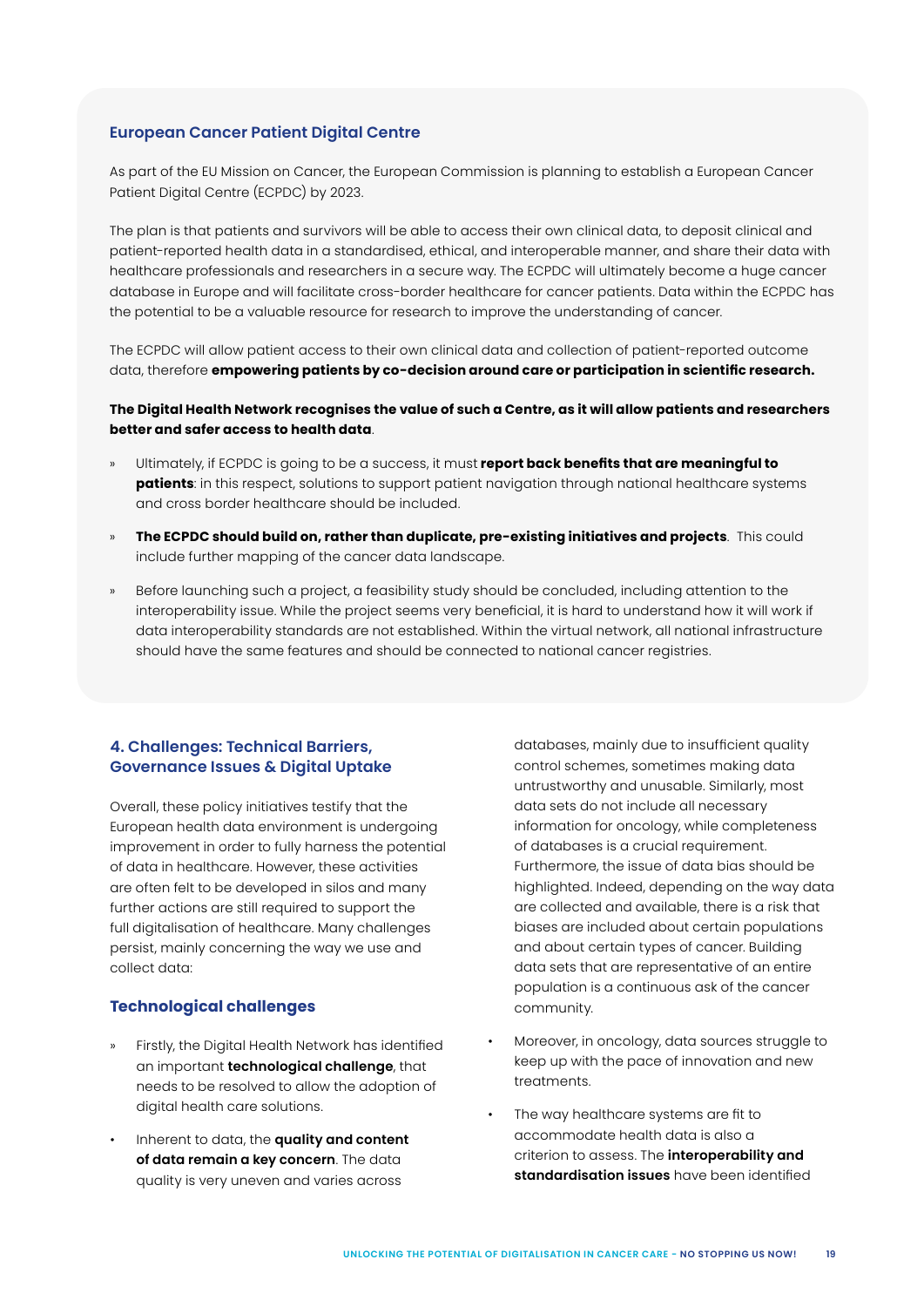by our Digital Health Network as the most important challenges to tackle. Health data is collected in such a way, that the format is different everywhere, making it highly challenging to understand the meaning of health data in different contexts. Indeed, while integrating and linking various health data is fundamental, the cancer community is challenged by limited interoperability between data sources and registries, using different standards and software. Therefore, this lack of interoperability and standardisation leads to fewer links between data sets across the care pathway.

• The **health data environment is still very much fragmented** and while much data is collected, it is still often retained in disconnected silos.

Indeed, while health data is increasingly available, the European data landscape remains very complex and fragmented, particularly for oncology, with over 1100 oncology data sources across Europe.<sup>21</sup>

• Although more and more digital health solutions for accessing data are deployed across Europe, and although the Covid-19 pandemic gave a fresh push, a large number of European citizens and healthcare professionals do not have access to health data in a digital format. Data are often available in paper, or only a limited set of data are available in a digital format. Moreover, software and platforms are rarely user-friendly, limiting the ability to collect enough data.

#### **The Importance of Data Standardisation**

Interoperability refers to the ability of devices and systems to exchange and use/read information from other devices and systems without specific efforts. For the healthcare sector perspective, it means that patient data can be shared from an organisation/a healthcare professional to another, without difficulty.

To achieve this, **systems should be able to talk to each other and understand each other and data should be collected and classified according to defined and common standards**. The format/coding of data should therefore be similar, the design and types of data shared should also be similar, as well as the language.

Similarly, the interpretation of methods for anonymisation and pseudonymisation of health data vary significantly across Europe, creating interoperability issues and hindering data sharing.

To achieve interoperability, we must adopt and optimise electronic health records (EHRs) and health information exchange (HIE) services. To ensure that data will be readable anywhere across Europe, data standards should be established and deployed across every European healthcare infrastructure.

# **Data standards are created to ensure that all parties use the same language and adopt the same approach to sharing, storing, and interpreting data, therefore being the backbone of interoperability**:

- **Terminology standards**: the absence of a unified vocabulary for diseases and procedures might lead to miscommunication. To avoid ambiguity and enhance the clarity of content, healthcare systems rely on code sets and classification systems representing health concepts. Such sets should be uniform at the EU level to ensure full interoperability.
- **Content standards** refer to the structure of electronic documents and the types of data they must contain, to ensure that the data is presented in a clear and understandable format.
- **Transport standards** precisely define the data exchange, including the format, the technical architecture, the methods, software and application programming interfaces.

If we aim to accelerate health data interoperability in Europe, the embedding of such European standards is a prerequisite.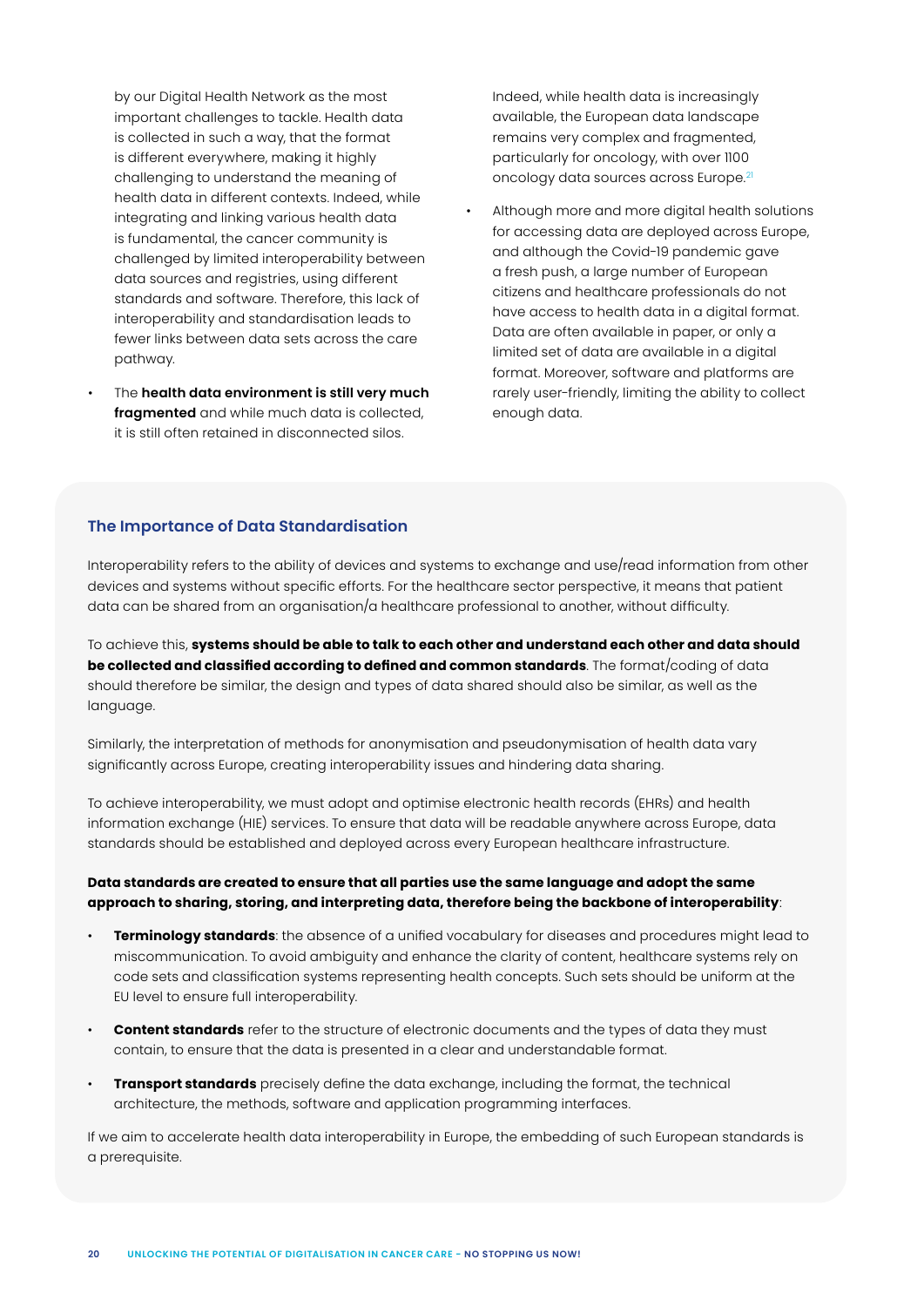#### **Governance challenges**

- » Challenges pertaining to **data governance** might also be identified, mainly highlighting the inconsistent data governance framework across the European Union.
	- Fragmented implementation and interpretation of the GDPR at a national level are creating additional hurdles to the cancer research environment, especially in terms of cross-border collaboration and data sharing. Stakeholders engaged in cancer research have frequently raised the concerns of negative unintended effects of GDPR. It impacts clinical research, diagnosis, and care, and limits the potential utility of cancer registries by creating barriers on the conduct of secondary analysis due to the interpretation of the regulation's patient consent requirements. The Digital Health Network urges for the right balance to be striven for, ensuring too that regulation does not make the European Union an unattractive research environment, or hinder international research cooperation, which is essential for cancer care.

• Moreover, while health data governance frameworks are essential for a safe and coordinated approach to health data, **most European countries are still at the very early stages of setting such data governance strategies**. Some champions with well advanced policy might be identified such as Austria, Finland, Norway, or Estonia. But most European countries still lag behind.<sup>22</sup> Indeed, few cancer plans, and country policies explicitly target health data. At both European and national levels, at country and at regional level, the lack of common open standards and data models is a key barrier to the primary and secondary use of data.

#### **GDPR - Unlocking Health Data Sharing with a Better Implementation**<sup>23</sup>

While the General Data Protection Regulation (GDPR) is a much-appreciated piece of legislation, variations in the implementation of the law have led to a fragmentation of approach which makes cross-border cooperation for care provision, and research difficult.

The inclusion of the principle of a "one-time consent" for retrospective research, as well as the principle of "no-consent" for population-based registries within GDPR was an important milestone for the cancer community. Such principles should allow, in theory, to fully protect the privacy of patients while not threatening research in Europe.

- **Informed patient consent**. Indeed, in the case of observational retrospective research which allow clinicians and researchers to look back at previous patient cases for research purposes, the patient has the right in theory to be informed about the future use of his data and to retain the right to consent or not. However, this is highly difficult to foresee for which purpose the data will be used in the future: this means, while ensuring the highest level of data privacy and the possibility to withdraw consent there is no need for consent to be specific on the nature of the research and to ask patients to reconsent at a later stage. Such a system would allow physicians to easily collect useful data for research purposes.
- **No-consent**. While patient consent is of utmost importance, population-based cancer registries provide extremely useful information about incidence and survival of cancer, and improve the understanding of cancer. For cancer registries to be efficient, they need to collect the data of the entire population. A single dissent would mean that the data would not be representative of an entire population. In this respect, the GDPR highlights the possibility for population-based registries to work under the no-consent rule as they have a high public health interest.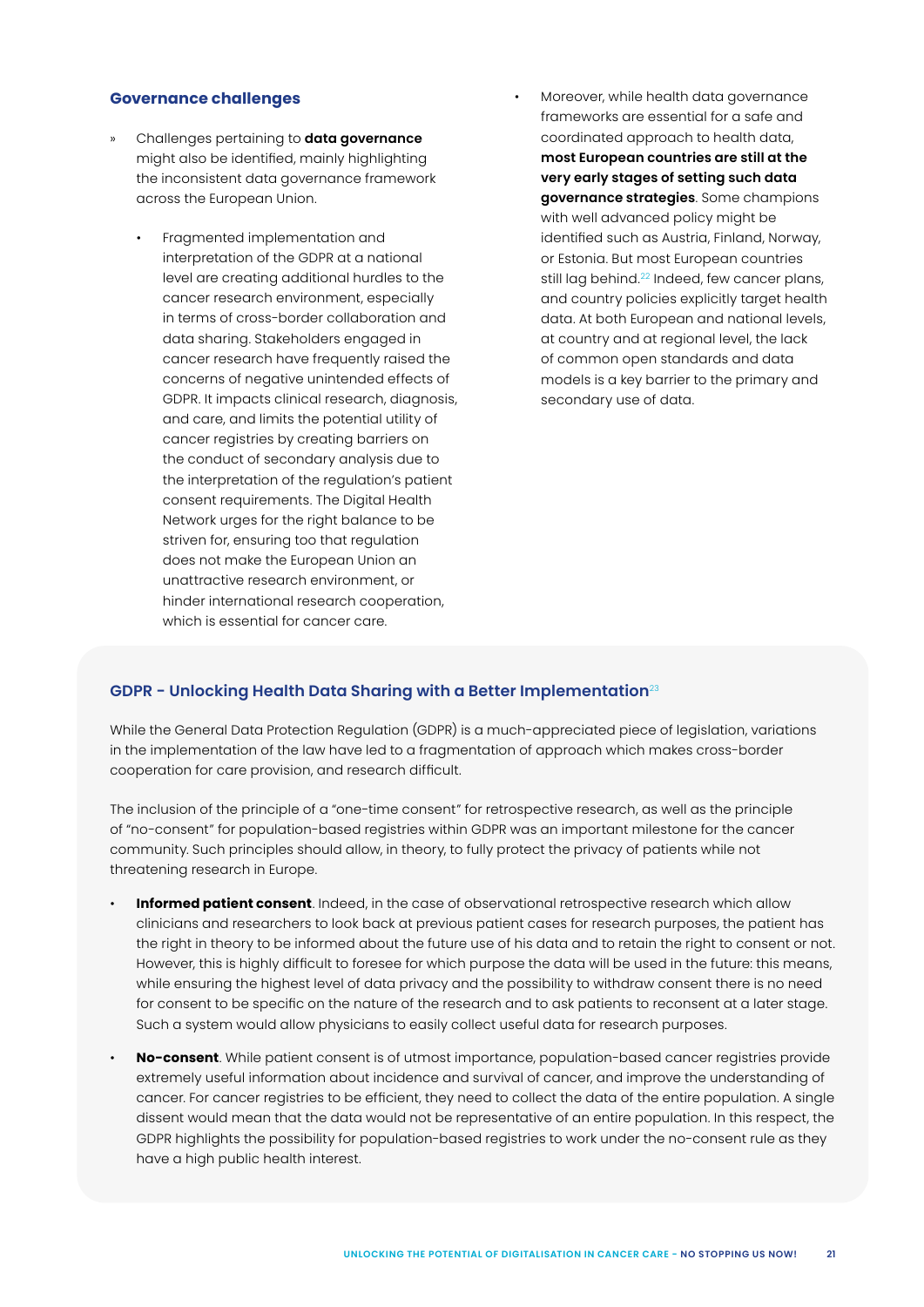While these specific provisions had the potential to greatly influence European research oncology and solve some of the most pressing issues when it comes to the reuse of data, the potential of GDPR is hampered by the challenge of interpretation and implementation of GDPR across Europe. There are several provisions in the GDPR that leave it open to Member States to introduce additional rules and interpretations. As a result, it is to be expected that the different Member States implement certain provisions differently, and consequently, become an obstacle for collaborative research in Europe.<sup>24</sup>

The ambiguous guidance on implementation, especially on aspects related to consent and health research, established by the European Data Protection Board indeed resulted in an uneven implementation, with either differencing national guidelines or no national guidelines at all, making the exchange of health data for secondary use harder. Indeed, Member States have the possibility to establish derogations under the GDPR, especially with regards to the choice of legal basis for processing under the GDPR. Over the course of developing this paper, the below challenges were highlighted:

- Cross-border research consortia are hampered by the different national rules which create conflicts as data subjects may exercise their rights against one controller but not a joint controller in the same consortium, with unclear impact on big data collection.
- Due to the different preferences of legal basis, data are collected or made available using consent in one country and using public interest or legitimate interest in another country.
- Lack of a common European interpretation of what constitutes anonymisation to transform personal data to non-personal data, of what constitutes pseudonymisation, and of what is secondary use of data hamper cross-border collaboration.25

Ensuring that the aforementioned principles are harmonised across Europe is therefore of the utmost importance in order to allow oncology research and care to function effectively. The Digital Health Network trusts that the upcoming European Health Data Space, as long as it provides a high level of legal and operational governance, will support health data access and sharing for the research community. A Code of Conduct is considered desirable to explain concepts from the GDPR and to ensure a consistent approach to health data exchange at a more practical level.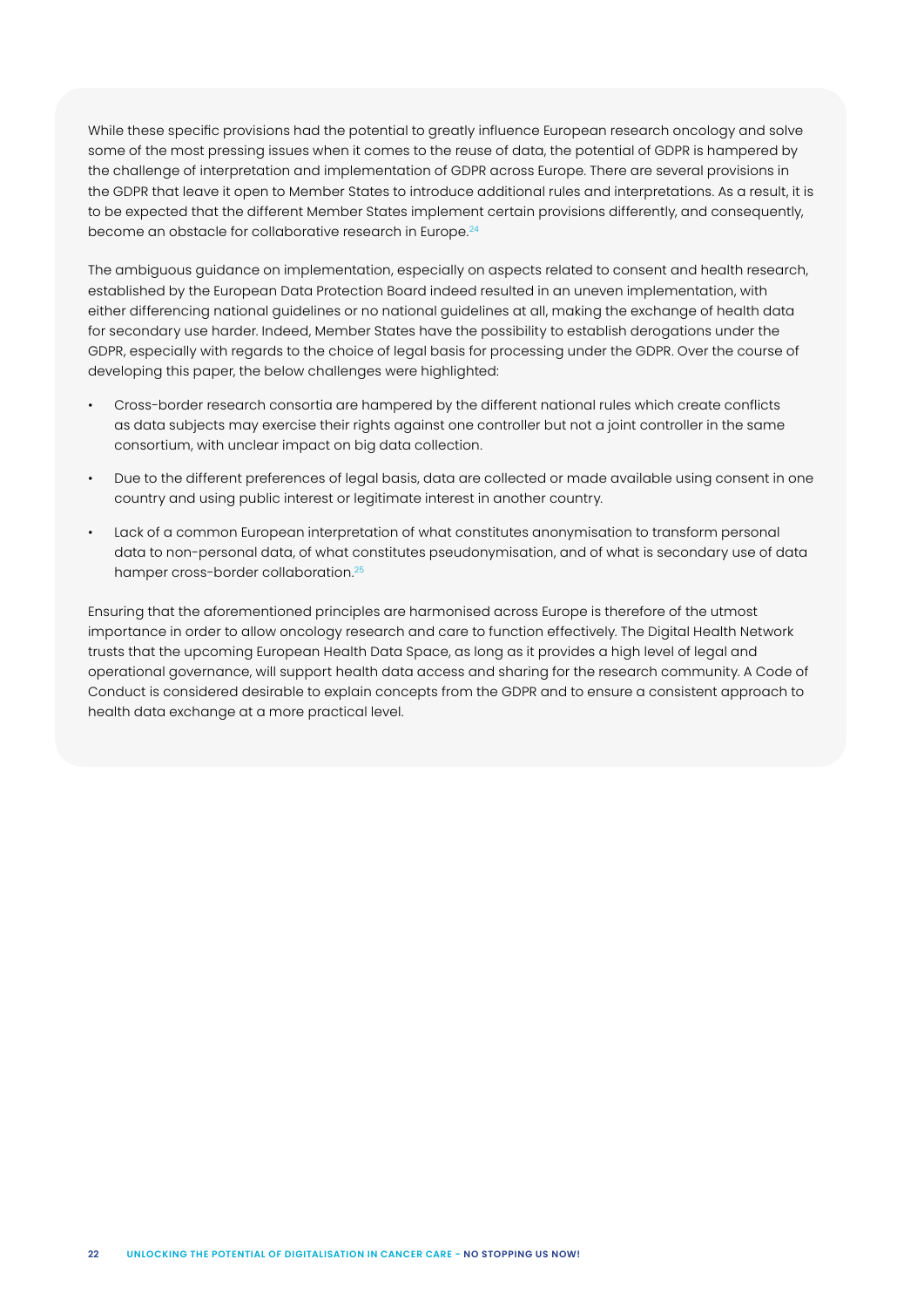# **Integration and implementation challenges**

- Last but not least, challenges related to **digital literacy and use of data in clinical practice** have been identified by the Digital Health Network relate to the way patients and healthcare professionals perceive and use data. Indeed, lack of awareness and skills as well as misconceptions undermine the full potential of health data.
	- While they recognise the high benefits of the use of health data, numerous healthcare professionals have indicated the **high burden represented by data collection in their daily professional routine**. In addition, healthcare professionals have indicated that they **do not have the necessary skills and training to fully harness the power of data in healthcare and integrate data insights into clinical decision-making**. Indeed, the use of data in supporting cancer care remains limited due to some technical barriers, that could be

removed through better training and better optimisation of data collection processes. In addition, having good and optimised data displays and data dashboards can support the healthcare professionals in bringing actionable data insights.

- This should be put in parallel with the **low patient trust related to the use of their health data**. On the one hand, patients are not fully aware of the benefits that might be achieved by health data. On the other hand, they are very concerned with data privacy.
- An important **digital divide** exists and contributes to inequalities in access to care. Only a clear value for the user will encourage the use of digital tools, and a shift from existing practices. In this respect, **digital literacy both for patients and healthcare professionals** is a pre-requisite to the full integration of health data into clinical settings.

# **The Irish National Cancer Information System – NCIS: Case of Success to Overcome Barriers** <sup>26</sup>

The Irish NCIS project is led by the Irish National Cancer Control Programme in response to requirements identified by health professionals delivering cancer care services. Some of the key concerns noted included a lack of information sharing systems between hospitals, difficulties in obtaining patient records and the absence of a centralised IT system.

The NCIS is a computerised system that records information about a patient's cancer case, diagnosis and treatment. NCIS aims at being introduced to all Irish public hospitals providing cancer services.

This project is making a significant difference for all patients receiving systemic anti-cancer therapy across Ireland enabling digital support for prescribing and administering chemotherapy.

The goal of the NCIS is to deliver a clinical information system to support the care of oncology and haematooncology patients. Access to the patient's cancer treatment record is available through the NCIS, thanks to a thorough work to make health data more interoperable across Ireland and thanks to the establishment of dedicated platforms for patients, healthcare professionals and researchers. This ensures that all relevant healthcare providers will have access to the patient's data in an appropriate and timely manner.

In addition, NCIS has several key functionalities which can be used by various health care professionals including prescribing, electronic medication administration records, support for aseptic compounding, multidisciplinary team meetings and medication management.

The architecture behind the NCIS and the data repositories built, is a perfect success case since it overcomes many of the aforementioned barriers. **With everything under the same architecture thanks to a single system gathering all cancer data (tests, treatments, diagnostics), data are generated in one standardised way and are available for healthcare professionals and researchers.**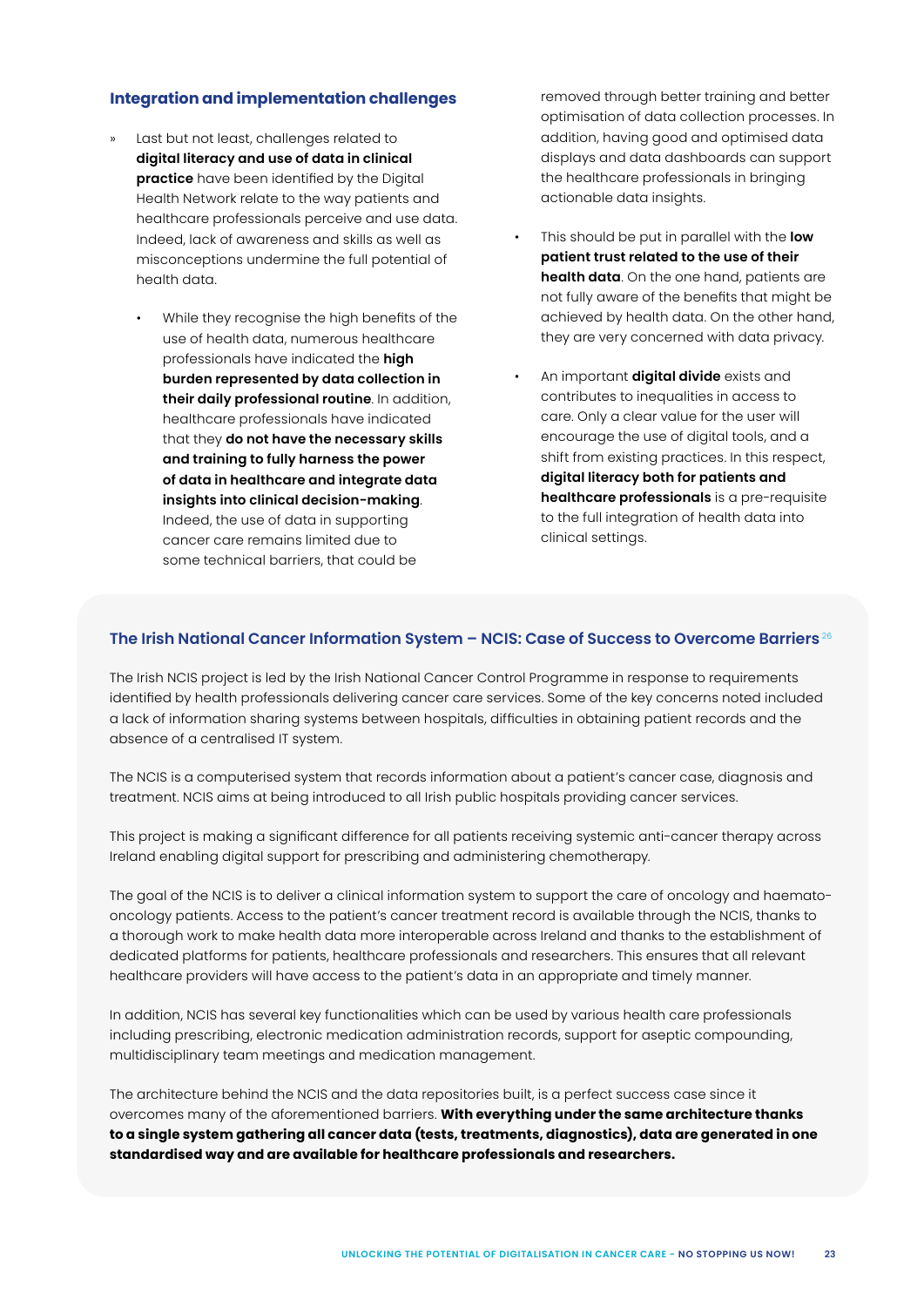#### **Key Policy Recommendations:**

#### **Addressing data governance**

- **Better implementation and harmonisation between the various European data governance legislations** are to be welcomed to facilitate health data linking and sharing between providers and patients. The European Cancer Organisation urges any such model to be based on core principles such as **openness, transparency and wide stakeholder involvement**. Such data framework should encompass all other provisions included in other relevant legislation to ensure complementary between initiatives and facilitate an easy understanding.
- Achieving greater harmonisation of interpretation of GDPR requirements across Europe is a repeated request to harness the full potential of data in health care: while fully protecting the privacy of patient data, the GDPR should not jeopardise clinical and epidemiological research in the EU. **The European Cancer Organisation would therefore welcome a harmonisation of GDPR implementation across the European Union through new dedicated provisions, specific codes of conduct and certification schemes**.

#### **Ensuring interoperability and data quality**

- True potential of data can only be reached if authorities and organisations collaborate on **creating standards for the governance and exchange of data**. To avoid any technical difficulties, the European Cancer Organisation suggests the **establishment of targets and benchmarks for data interoperability. To fully harness the potential of digital health, improving the interoperability of data systems remains a high priority**
	- The European Union should facilitate the adoption of the robust data standards already available to improve the national and international interoperability of data sets.
	- Existing national and international initiatives on data standardisation and interoperability should also be scaled up at the European level.
- The European Cancer Organisation supports the establishment of **cancer data quality standards** and protocols in order to ensure that all data sets are complete, representative and of high quality.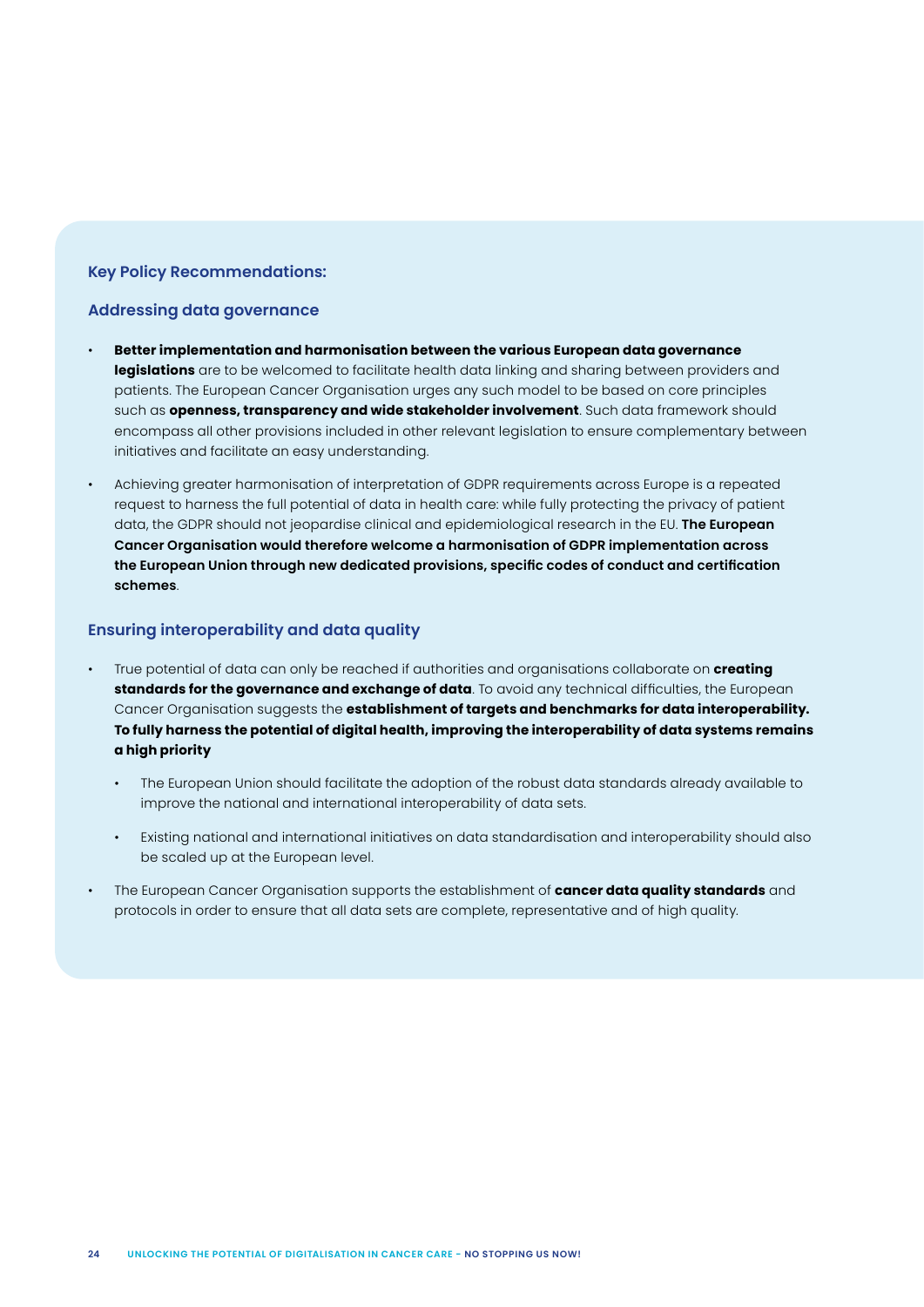#### **Ensuring uptake of data in cancer care**

• Relevant European funding schemes should be activated to provide appropriate **funding and resourcing to train and upskill the healthcare workforce** so that they keep pace with innovations in data collection and use.

Similarly, toolkits and education programmes should be established to foster digital education and digital health literacy for patients.

- Data governance legislation should be continuously adapted to ensure that:
	- Patients have appropriate control over their own health data and to ensure that consent is flexible and progressive.
	- Electronic health records are developed in a standardised way, with safeguards.
	- A systematic and standardised collection of patient-generated health data is supported as these data are crucial but not currently consistently used and collected.

#### **Patients first**

- Overall, the European Cancer Organisation supports a roadmap on patient-driven governance, ensuring that patients can be assured of the safety of sharing data in new ways, and that their needs are fully accounted for.
- Patients should be involved in all initiatives developed related to health data: They should be seen as active participants rather than passive recipients.
- A key principle should govern any initiative: No citizen should have their data shared unless they give their consent. Such consent should not threaten public health and should be regarded as the understanding of how their data will be used.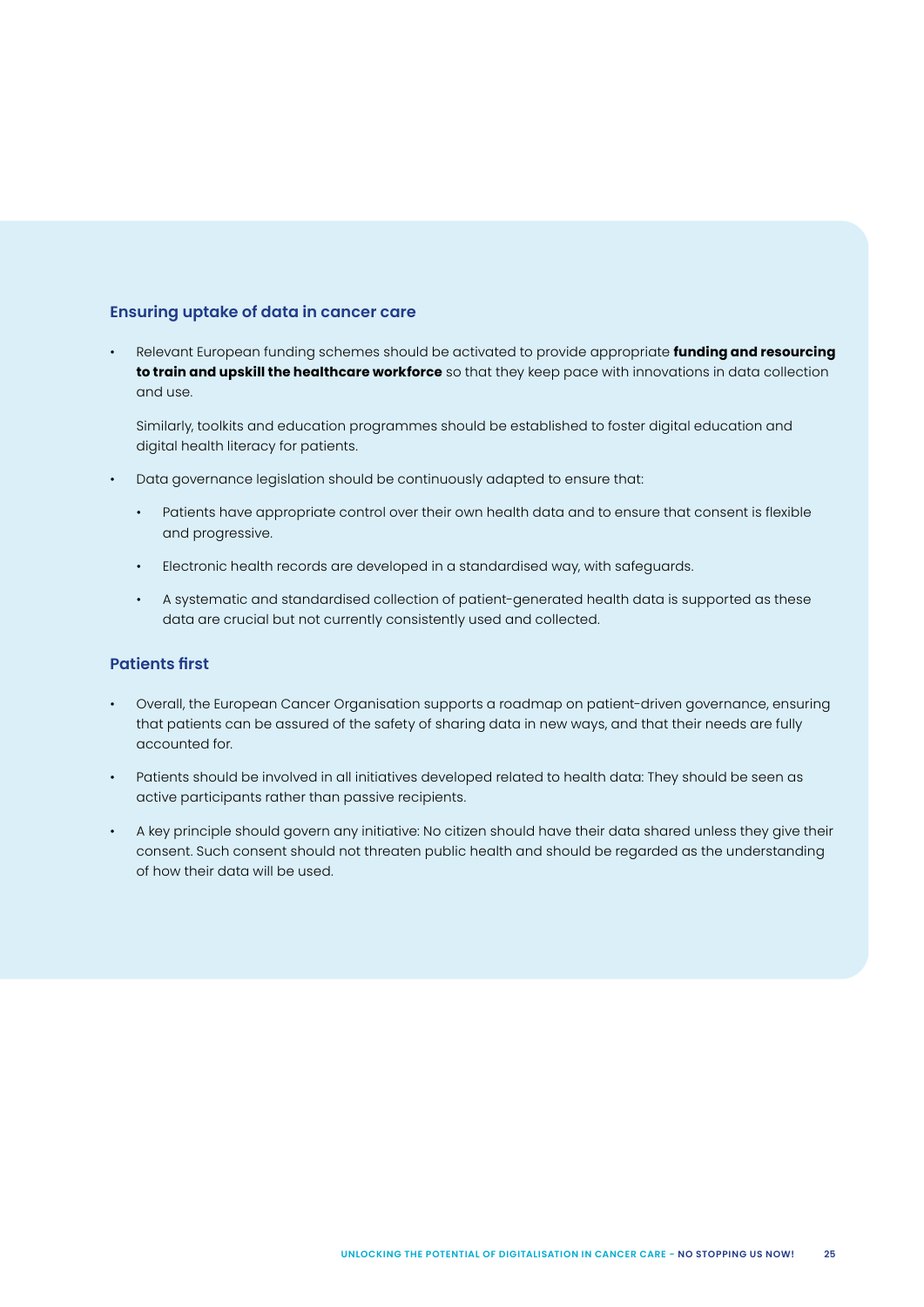# <span id="page-25-0"></span>**Section 2: Telemedicine**

# **Harnessing Digital Potential for Quality Care and Better Access to Cancer Care**

According to the European Commission, telemedicine can be defined as "the provision of healthcare services, through the use of Information and Communication Technologies, in situations where the health professional and the patient (or two health professionals) are not in the same location. It involves secure transmission of medical data and information through text, sound, images or other forms needed for the prevention, diagnosis, treatment and follow-up of patients".<sup>27</sup>

Telemedicine uses telecommunication technology as a tool to deliver health care, initially to populations with limited access to care. Since the early developments of telemedicine as we know it in the 70s, access to telemedicine has expanded with greater portability, improved usability, lower costs, and higher quality.28 One positive area that has emerged during the pandemic is the increased deployment of telemedicine to support cancer care across Europe: "**We've had five years of innovation**  in five weeks<sup>"29</sup>

# **1. Telemedicine: Applications, Benefits, and Specific Considerations**

Telemedicine provides promising opportunities in solving the challenges of access to care and workforce shortages by redistributing the oncology workforce where needed<sup>30</sup>. If wisely deployed in cancer care, telemedicine might result in improved access to clinical cancer services. Minimising the disruption caused by the disease to patients, increasing patient satisfaction and increasing cost efficacy<sup>31</sup> also provide specific rationales for the implementation and expansion of telemedicine. Indeed, telemedicine contributes to an increase of the number of cases managed daily by healthcare professionals, helping to ensure continuity of care, and facilitating the connection between large and small cancer centres. The current Covid-19 pandemic has also revealed another property of telemedicine, where routine health care had to be provided remotely to protect the patient

and healthcare professionals from unnecessary exposure to the virus. Telemedicine also supports patients in rural areas and difficult-to-reach areas of countries that are disadvantaged in comparison with other territorial settings, or with limited capacity to travel to acute care settings to receive their medication.

**Examples of successful applications of telemedicine to cancer care include cancer telegenetics, remote chemotherapy supervision, administration and remote monitoring of oncology medication, symptom management, survivorship care, palliative care, and approaches to increase access to cancer clinical trials**. 32

Most studies on telemedicine demonstrate at **least equivalency to in-person care and high levels of patient and health professional satisfaction**. 33 Some studies even demonstrate improved outcomes compared with in-person care.<sup>34</sup>

**Telemedicine should be understood within the whole framework of primary care**. Indeed, developing and evaluating integrated health care models, including primary care professionals, for cancer patients may combine an approach based both on telemedicine and outpatient appointments/home visits as appropriate covering all patients' health needs. Including primary care professionals in cancer patients' care model may support patients without internet access. Telemedicine with cancer experts may be implemented in primary care offices for these patients, enhancing collaborative care as well.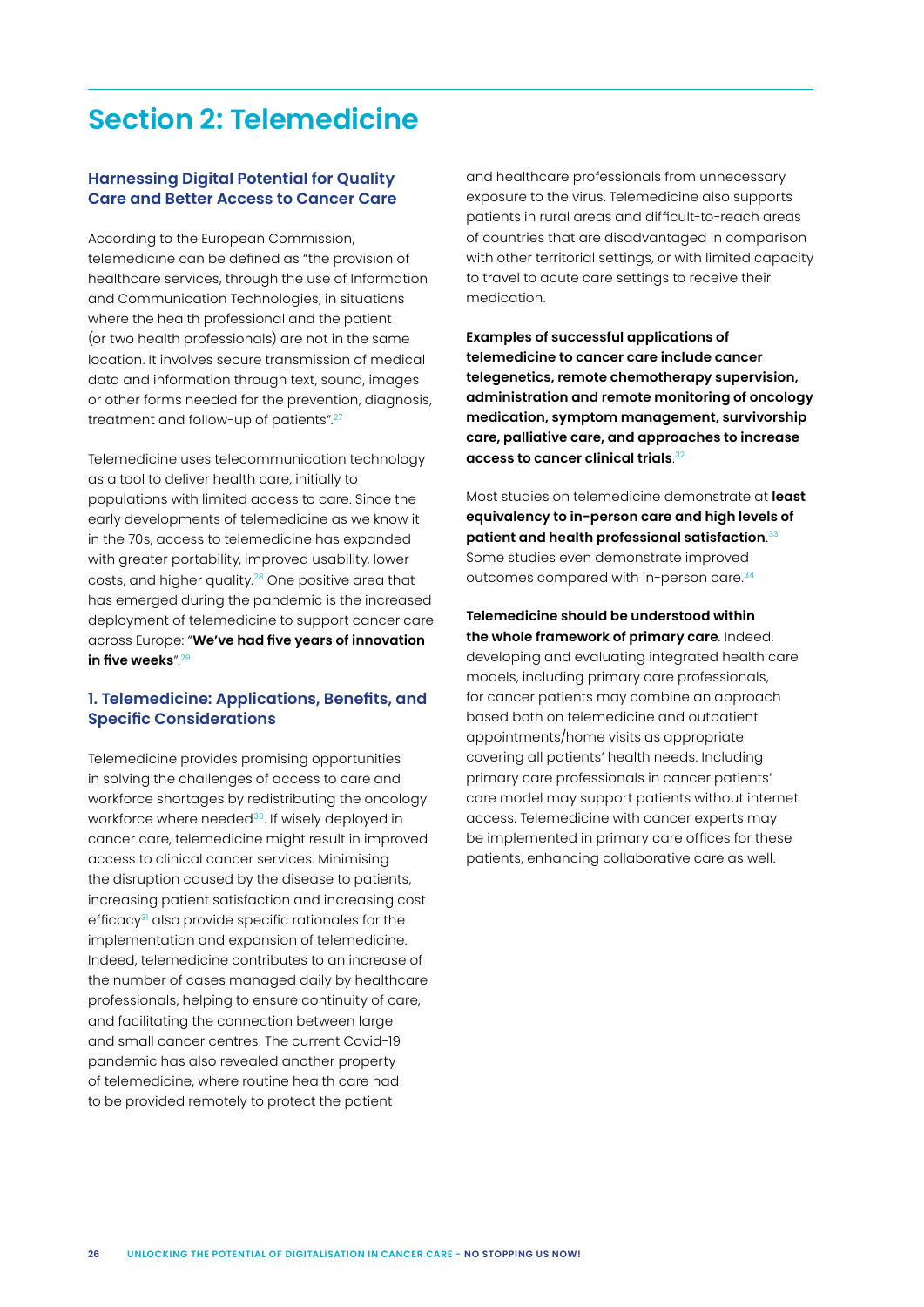#### **European Reference Networks and Virtual Tumour Boards: A Success to Take Inspiration From**

European Reference Networks (ERNs), established in 2017 by the European Commission, are a telling example of success in digitalisation in cancer care. As virtual networks of healthcare professionals, they allow a concentration of resources in one virtual room to discuss complex and rare cancer cases. These Networks are much praised in the cancer community as a mean of successfully deploying digital tools to the benefit of cancer patients across Europe.

The ERNs are connected through a highly secured web-based platform in the form of an online hospital, called the Clinical Patient Management System (CPMS), through which 'virtual' advisory boards, composed of high-level medical specialists, can be convened, to review a patient's condition. These virtual tumour boards are tangible examples of the benefits and achievements that telemedicine can bring in respect to improving access and quality of care. With a virtual tumour board, the expertise is brought directly to the patient and experts from various care centres can easily team up, leading to new synergies. **Virtual Tumour Boards facilitate movement of information and knowledge, as opposed to requiring patients themselves to move and also support healthcare cooperation by resolving expert fragmentation**. Indeed, as the care of patients with cancer becomes increasingly complex and therapeutic options become more nuanced, virtual Tumour Boards allow multidisciplinary dialogue about complex therapeutic decisions throughout the vast array of geographic settings.

*The EuroBloodNet Cutaneous Lymphoma Virtual Board is using the CPMS to bring experts together in the field of cutaneous lymphoma, a rare cancer for which the small patient population did not have before a dedicated place to consult and receive treatment plans. This virtual board pools the expertise of 18 experts from EuroBloodNet network centres from 11 countries, producing a personalised report within two days, therefore allowing better outcomes for patients, improved cost-efficacy and removing geographical barriers to cancer care for this very rare cancer35.* 

Such a tool has already provided invaluable wide-ranging benefits to improve patient care. These include the possibilities for health professionals to:

- Consult their peers and seek a second opinion from a panel of experts.
- Securely share medical information and high-resolution images, in accordance with the latest EU data protection legislative framework.
- Build repositories of cases, which can subsequently be used as a large bank of data for further research.<sup>36</sup>

The Digital Health Network calls on all European decision-makers to work together to ensure the provision of continued support to the ERNs when reviewing the CPMS and to take inspiration from their successes for the achievement of the EU's ambitions on the digitalisation of healthcare more widely.

**However, special attention should be taken when implementing telemedicine in order to ensure equity of access for patients, their safety and their engagement. Telemedicine should be a complement and not a substitute to in-person care**.

Indeed, while enhanced accessibility of cancer services for patients is to be welcomed, more consideration is required as to how telemedicine is best deployed in routine cancer care over the longer term. In particular, the potential detrimental impacts of telemedicine on diagnosis and access to multidisciplinary and multi-professional care, including on supportive interventions typically provided in conjunction with an outpatient appointment, need more attention. **It is the view of many healthcare professionals and patients that high level of medical care is only achievable through direct physical interaction**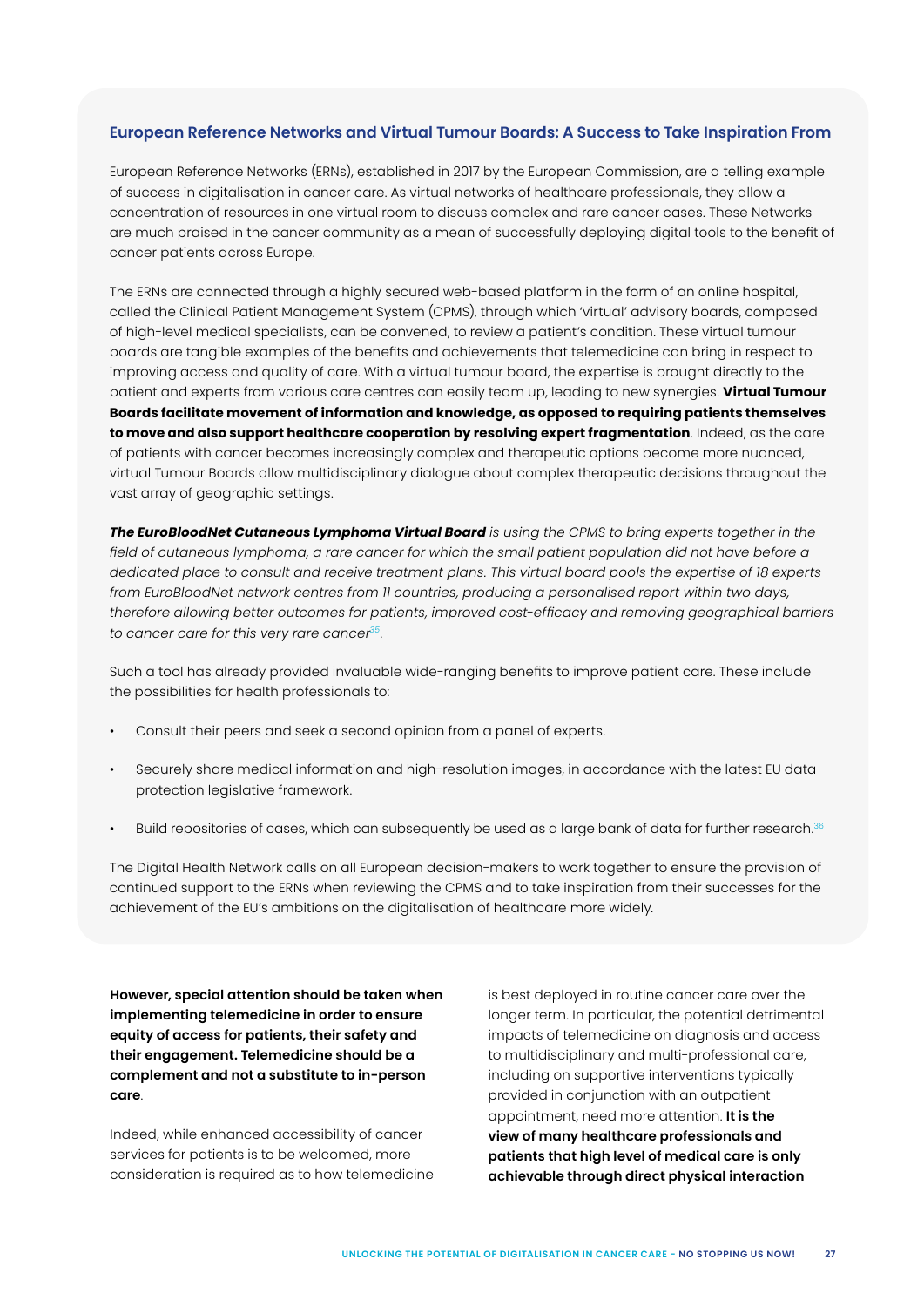**with patients**. Disadvantages mentioned include errors in at-home measurements, lack of emotional connection and inability to perform a complete physical examination. Administration of oncology medication at home should be performed in a safety way for the patient and for the family, avoiding contamination of chemotherapy drugs at patient's home. The Digital Health Network recognises these concerns. Interestingly, some members of the Network have expressed the views that new digital tools such as Virtual Reality or Telepresence robots have the potential to address some of those problems.

In the course of developing this paper, it was regularly mentioned that the **situation of underserved or marginalised populations**, notably due to lower access to, or familiarity with, technological tools, as well as connections and shortages, must be addressed, to ensure that the implementation of telemedicine does not widen existing disparities.

Considering the different views on telemedicine amongst physicians and patients, the **individual patients' preference for virtual or in-person consultation should be respected**.

In this respect, the European Cancer Organisation welcomes the European Union's commitment to facilitate the uptake of telemedicine. Initiatives and best practices aiming at turning telemedicine into a standard medical procedure, to which every European citizen may have access are of the highest importance and have already contributed to an increase in the use and quality of telemedicine.<sup>37</sup>

# **2. Challenges to Implement Telemedicine in Clinical Practice**

However, despite the above benefits and European initiatives, telemedicine is still far from being widely used in Europe. Difficulties include the costs of implementing a telemedicine service, hindrances with the interoperability of technical infrastructures, concerns about confidentiality and privacy of health data, lack of ethical rules specifically applicable to telemedicine, hesitations from health professionals regarding their liability exposures, the ambivalence regarding the legal framework of telemedicine in Europe, as well as some patients' preferences for in-person visits.<sup>38</sup>

**A global eHealth survey by the World Health Organization reported that lack of funding, infrastructure, prioritisation and legislation were the most commonly cited barriers to implementing telemedicine programmes**. 39

# **Cultural conditions: fear of depersonalisation of healthcare**

Cultural conditions such as the lack of acceptance by healthcare professionals and patients (and their family), as well as the fear of data security breaches and the importance of the healthcare professionalpatient relationship are a first explanation to the difficulties to deploy telemedicine further.

# **Relevant training, digital literacy needs and required tools**

The Digital Health Network would like to highlight, that the development of new tools and programmes to support the deployment of telemedicine, should be firmly based upon the realities of clinical practice.

When developing such tools, there is a general assumption that everyone, including healthcare professionals and patients, know how they work. However, many healthcare professionals and patients do not have the necessary digital skills to use these tools. This is often mentioned to be the case for older citizens and for socially marginalised groups.

Despite the positive effects of eHealth technology, telemedicine and its great promise, a vast majority of healthcare professionals feel insufficiently trained to deal with the digital revolution: technology adoption is limited by the **absence of a dedicated set of knowledge and skills among healthcare professionals regarding the use of such tools**.

A survey conducted by the European Health Parliament on the digital skills for health professionals highlighted that for **more than 80% of participants report that the currently available eHealth/mHealth training is inadequate**. 40

In this respect, implementation of telemedicine schemes need to be supported by **Health Professionals' training in skills, and communication approaches to interact with**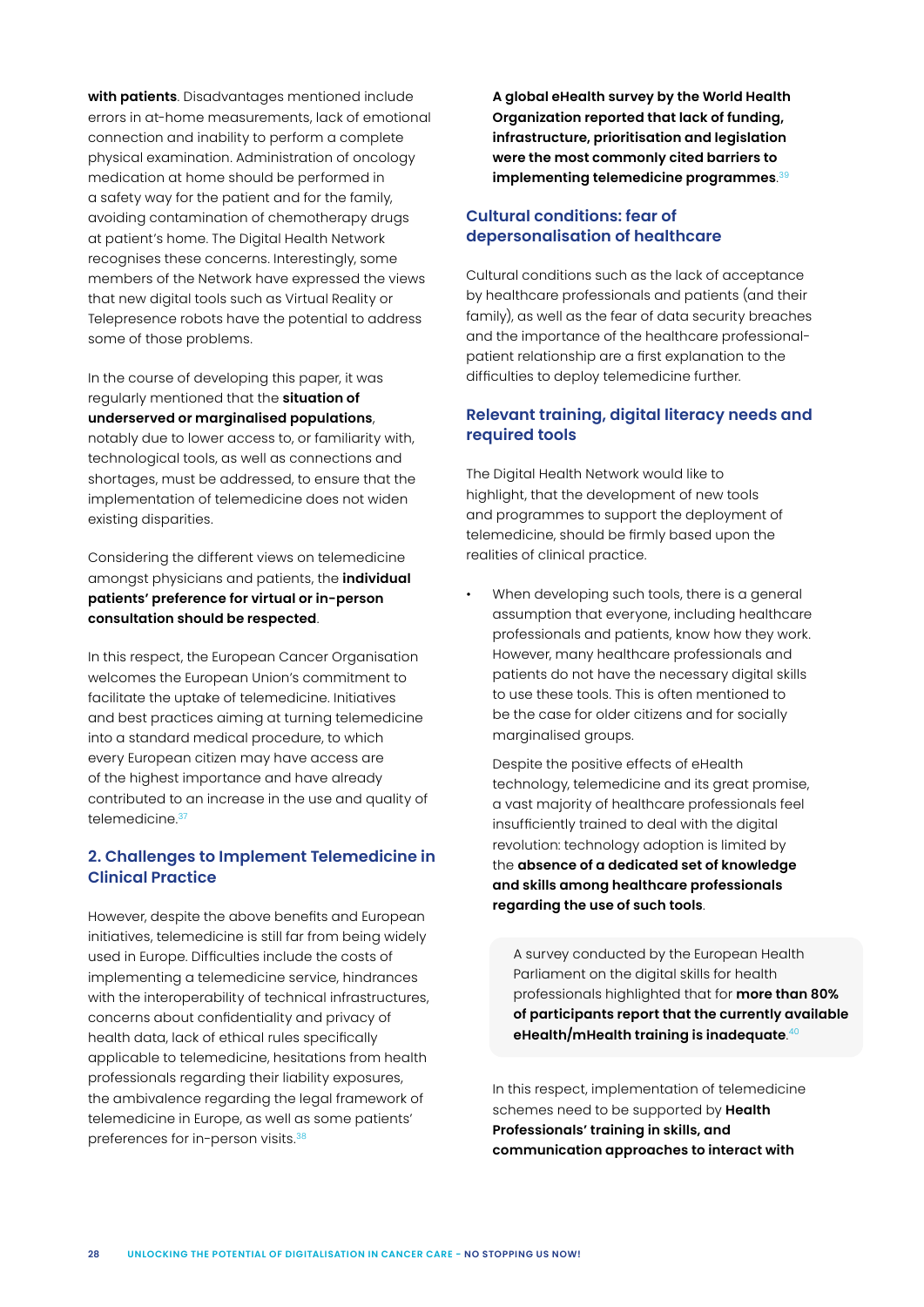**patients through telemedicine**. In addition, health professionals need to be aware of advantages and limitations for each process. A surveillance system may help record potential safety issues and alert telemedicine community to work on future improvements.

• Conversations with the healthcare professionals and patients in the development of this paper brought forward report of healthcare infrastructures using **obsolete hardware and software**. For instance, many healthcare professionals have indicated that they are using their personal smartphone for video consultation with their patients, as their professional equipment is not fast enough for this purpose. On the other hand, some European citizens do not have a smartphone to access video consultation. Access and affordability to connection tools are therefore pre requisites to the full deployment of telemedicine.

#### **Policy conditions**

• **The absence of national strategies related to telemedicine** and of legal frameworks in some Member States create important barriers. While some governments and healthcare agencies all over the world are funding telehealth programmes<sup>41</sup> and while the Covid-19 pandemic brought new impetus to all the Member States on the development of these telehealth programmes, **the lack of widely accepted standards and procedures results in limits to the trust in the quality and reliability of telemedicine solutions**. Likewise, solving this issue of interoperability between telemedicine solutions is fundamental to avoid legal, operational, and language obstacles. Guidelines and protocols on how to ensure robust identification and handle privacy concerns were regularly mentioned in correspondence with the Network.

• **Reimbursement schemes** are also an important obstacle to the full deployment of telemedicine. Generally, within the EU, reimbursement schemes of telemedicine services remain vague, heterogeneous, or even non-existent. While some telemedicine services are eligible for reimbursement, patients still bear the cost in most cases. As a result, non-transparent and complex reimbursement models lead to confusion - patients are not able to understand which services are reimbursable and often choose to avoid telemedicine services altogether, despite their cost efficiency.

France decided to reimburse teleconsultation exactly as if it were a face-to-face consultation, starting from September 2018. In 2020, 5.4% of medical consultations in France were performed remotely. Telemedicine only accounted to 0.1% of procedures in 2019.42

**These barriers can only be overcome by the implementation of comprehensive regulatory guidelines, driven by governmental and professional medical organisations, and the involvement of all stakeholders in designing, implementing and evaluating telemedicine applications.**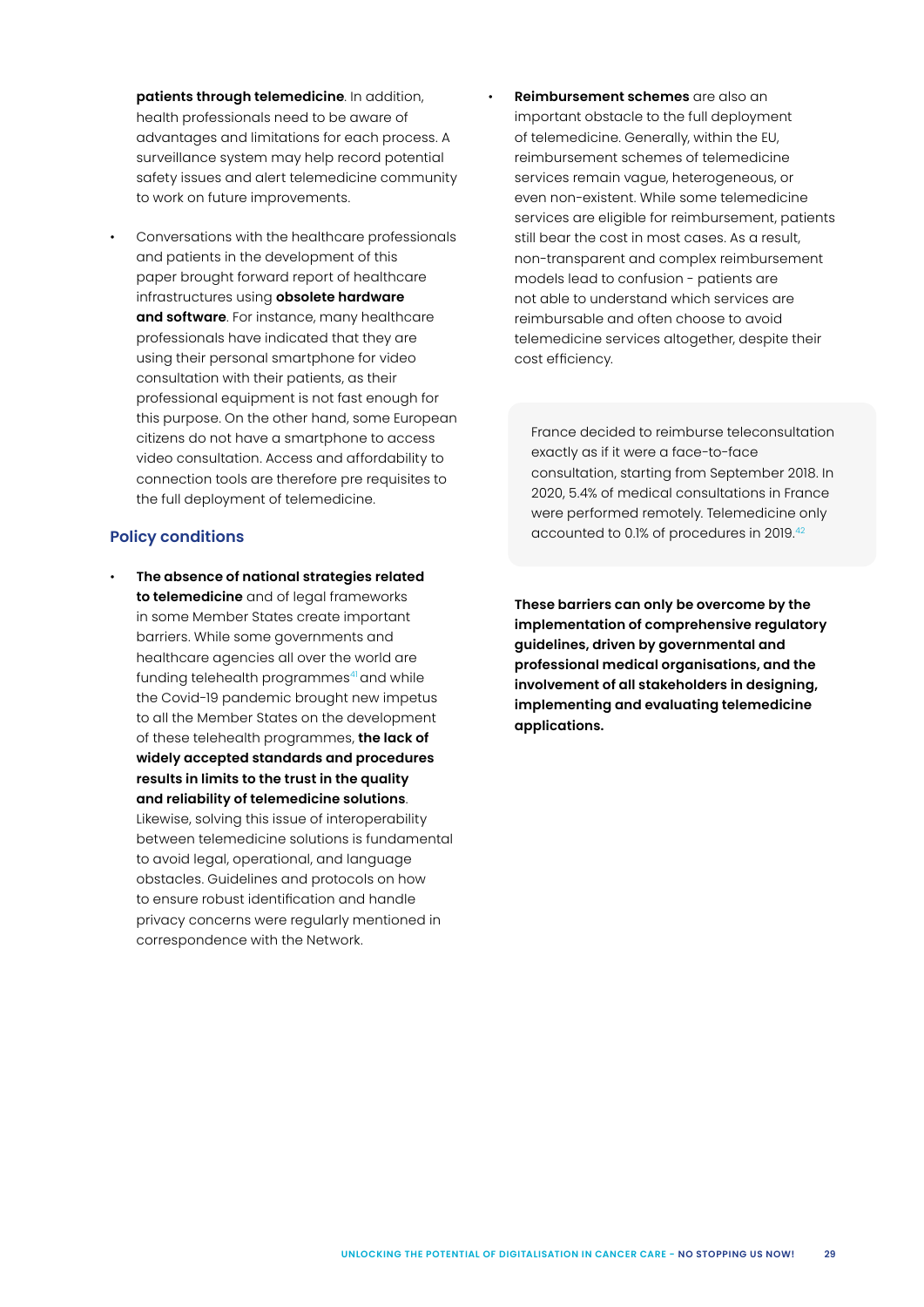#### **Key Policy Recommendations:**

To ensure an optimal and efficient use of telemedicine to support cancer patients, all health systems should set up coordinated strategies for the appropriate and proportional use of telemedicine in cancer care:

- » Appropriate **training opportunities for relevant healthcare professionals and expert guidance on the best use of telemedicine** in cancer settings is a crucial milestone in the further deployment of telemedicine. As such, within the framework of the Beating Cancer Plan, telemedicine should be included in the **Inter-Specialty cancer training Programme**, allowing all healthcare professionals to update their skills and be granted the opportunity to develop high-quality expertise in telemedicine.
- » **Patient first**: Telemedicine interventions should follow the **principle of co-creation, including the patients from the start**. Importantly, specific measures must be in place to ensure that the **individual status and preferences of the patient are considered. Hybrid systems** combining the offer of telemedicine in specifically relevant situations with the provision of in-person appointments must be set in place, as well as **digital literacy programmes and measures** to allow all patients, no matter their digital skills, to benefit from this hybrid system.
- » **Relevant guidelines** in the field of telemedicine should also be urgently defined **at national level**, as, in some countries, uncertainties at the legal and practice level have hampered the deployment of telemedicine. In this respect, the European Commission should promote **guidance and exchange of best practices**, especially in relation to **reimbursement practices, safety regulation and quality assurance**. The French example has highlighted the positive correlation between full reimbursement of telemedicine consultation and the increased use of telemedicine by patients. Successful examples should serve as a basis for the European Commission to issue recommendations to lift barriers to telemedicine deployment.
- » At the EU level, the final objective is to turn telemedicine into a **standard medical service**, secure and accessible to every European patient and fully covered by their respective social security systems. A **harmonised European framework** for telemedicine would entail bringing the full **responsibility of telemedicine services into DG SANTE** and not fragmenting telemedicine rules and measures into several regulations, falling under various authorities.
- » Via instruments such as the Horizon Europe and EU4Health programmes and others (i.e., EU structural funds), the EU should support the deployment of telemedicine.
	- A first funding scheme would stimulate the deployment of telemedicine in Member States with lower access rates, by investing in the necessary equipment.
	- A second stream would promote independent research to generate robust evidence on the appropriate use and benefits of telemedicine in cancer care, as well as to inform implementation and future strategies, including on:
		- Mobile technologies to support communication between patients and healthcare providers and treatment of patients at home.
		- Qualitative studies to understand how physicians' and patients' experience telemedicine in cancer care, exploring their perspectives on the adoption of a new service model, particularly in issues such as communication and relational closeness.
- » To ensure **equal access to telemedicine** within the European Union, access to telemedicine should be included in the **Cancer Inequalities Registry** - using telemedicine as an indicator will help to foster its deployment. Likewise, in respect to the Beating Cancer Plan that aims to ensure that 90% of eligible patients have access to the Comprehensive Cancer Centres by 2030, including telemedicine practices in such facilities, will foster the achievement of the above objective.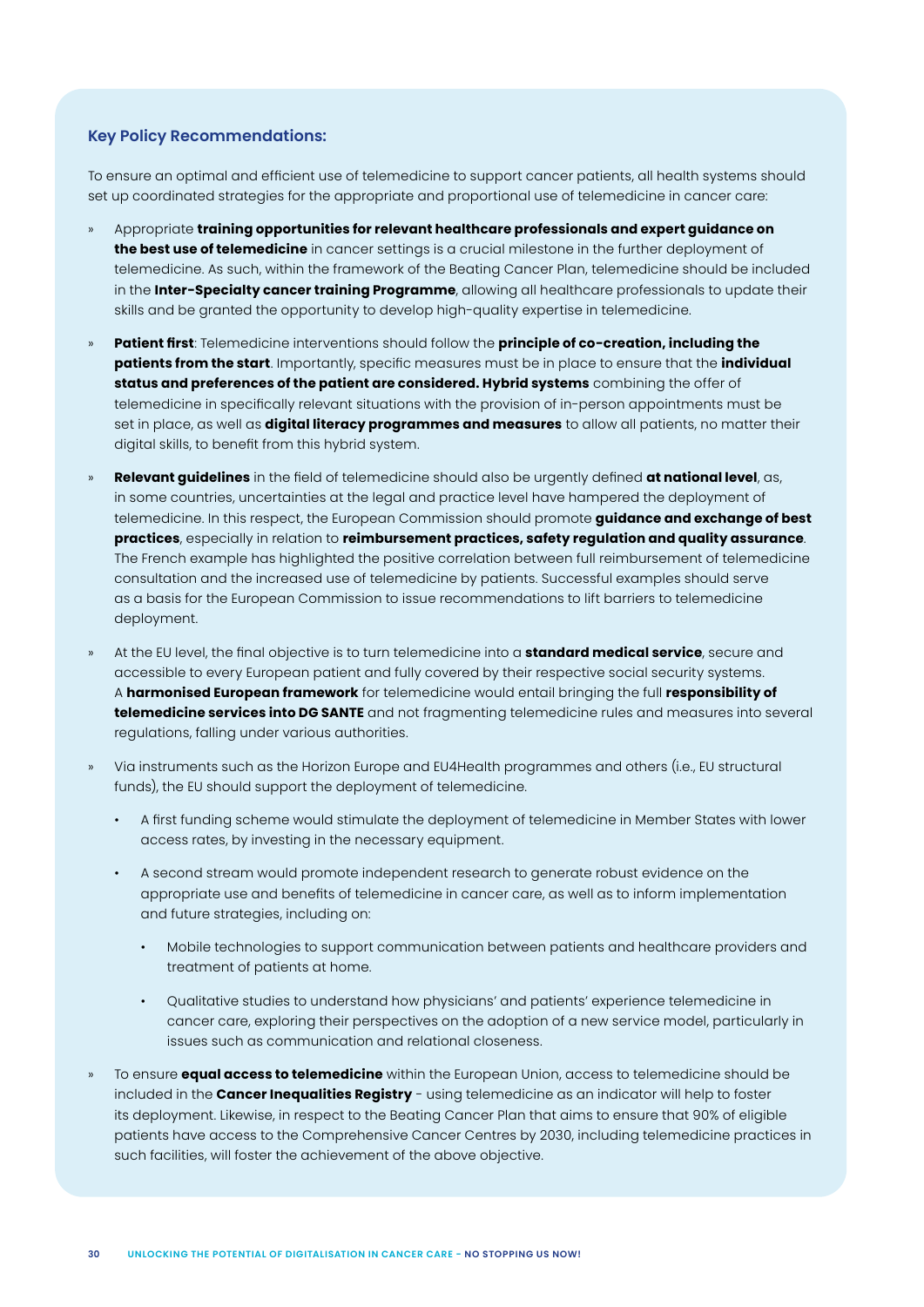# <span id="page-30-0"></span>**Section 3: Artificial Intelligence**

# **The Potential of Artificial Intelligence to Enhance Cancer Care: Reality or Illusion?**

In oncology, health data can be analysed with the help of Artificial Intelligence (AI) to accelerate the processing of these vast amounts of data with one of the aims being to facilitate precision and personalised medicine. Indeed, the clinical potential for an AI informed approach lies in its ability to analyse and integrate large amounts of data coming from diverse sources in order to generate clinical decision support and facilitate diagnostic and care.

The European Commission defines AI as "systems that display intelligent behaviour by analysing their environment and taking actions – with some degree of autonomy – to achieve specific goals". $43$  AI can therefore be defined as a machine simulation of human intelligence processes including learning, reasoning, and self-correction.

In this respect, **AI has the potential to help transform cancer care with the promise of more automation, accuracy, optimisation, and efficiency for cancer patients, for those at risk of developing cancer as well as for healthcare systems**. As a result, investment in AI in healthcare has dramatically increased in the past decade;<sup>44</sup> and discussion of AI are now frequent and common among healthcare decision makers, governments, investors, innovators, and the EU institutions. The recent Artificial Intelligence Regulation<sup>45</sup> published by the European Commission in 2021, the world's first concrete proposal for regulating AI, is likely to become a blueprint for the safety and fundamental rights of people and businesses, while strengthening AI uptake, investment and innovation across the EU.

**The ultimate objective of AI is to build systems that "can perceive the world and make decision in the same way as humans do"**. 46

To achieve this, AI systems are built on a broad range of computational methods that mimic humans. **Machine Learning**, a subfield of AI, relies on statistical methods to detect hidden patterns within a data set. Similarly, **Deep Learning**, another subfield of AI uses artificial neural networks in which multiple layers of processing are used to extract progressively higher-level features from data.



AI is promising to **transform health systems from being reactive to proactive, predictive, and even preventive**. In this respect, **leveraging AI algorithms** and related subfields can help us tackle many challenges, such as support **in removing inefficiencies and inequalities in the access to healthcare** and enabling equal and timely access for all patients.

However, **numerous challenges, including scientific, technical, and ethical challenges and questions remain to be solved before assessing whether AI will keep its promises for cancer care**. While promises and potentials are promising, we need to clearly assess where and when AI can support cancer care.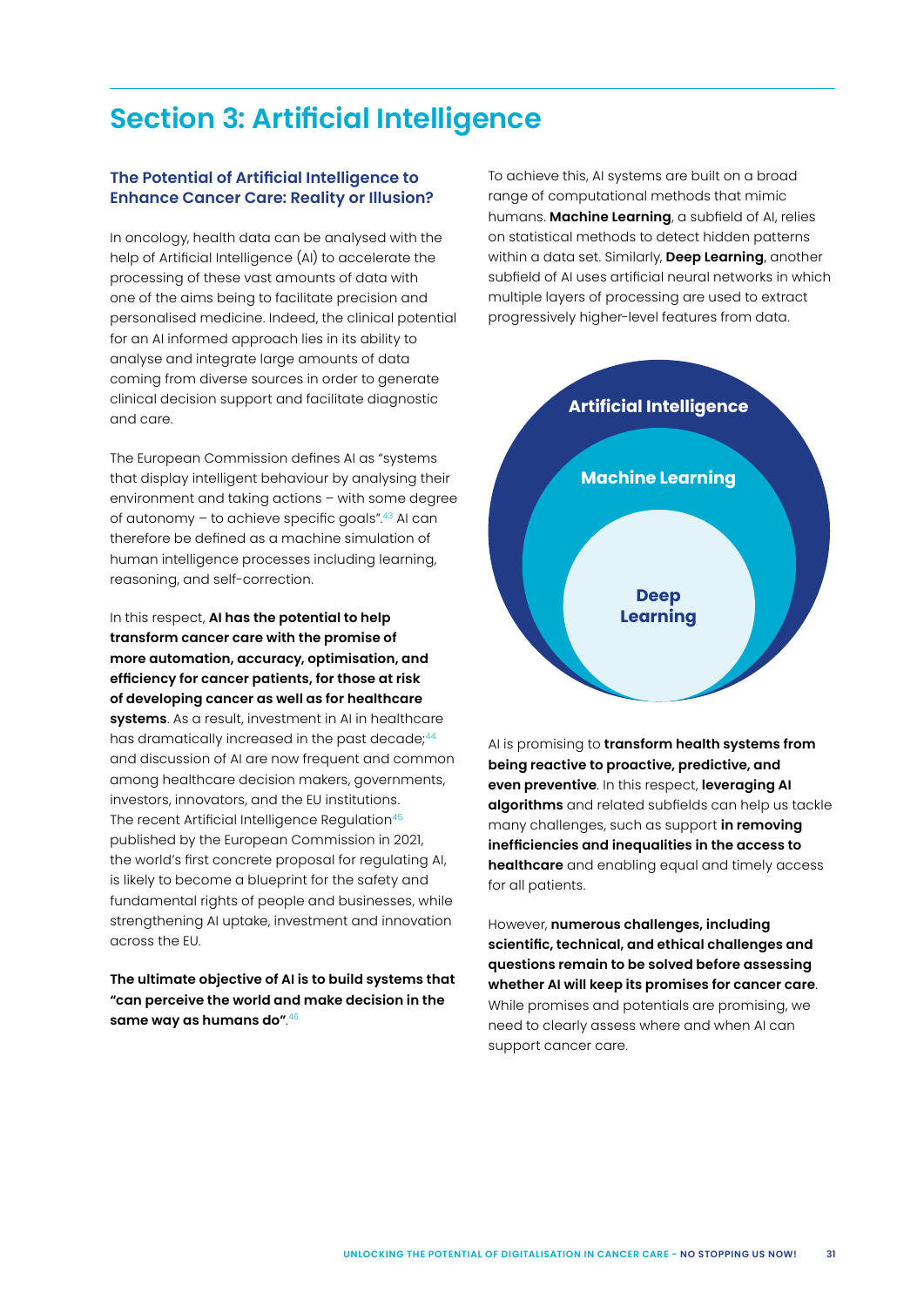# **1. Applications of Artificial Intelligence in Cancer Care: The Vision.**

**AI is not a panacea but the possibilities and applications of AI can play an important role in enhancing the quality of cancer detection, treatment, and overall cancer care** particularly at a time when Covid-19 is impacting upon diagnosis and treatment of cancer. Indeed, AI can play an important role in improving the quality and timeliness of cancer detection and in facilitating the appropriate selection of treatment for different cancer subtypes, leading to an enhanced overall delivery of cancer care. In the course of developing this paper, it was regularly mentioned that this might create efficiencies which might help the long-term sustainability of healthcare systems.

It is believed that the interaction of AI with other advances such as the electronic health records will help to create a **more data-driven reality** in which medical practice would be based on the more precise curation of information and its management, ensuring better intelligence (high-precision results), error reduction (limiting uncertainty), **increased efficiency** (ensuring a more optimal deployment of workforce time and expertise) and **potentially cost reduction**. 47

In this respect, AI could therefore have the potential to help bridge the transition of current medical practice to the "4 Ps" of medicine: prevention, participative, personalised, and predictive medicine.<sup>49</sup>

Additionally, AI has the **potential to help free clinicians from more routine tasks**, so that they can apply their expertise where it is most needed and interpret the results from AI analysis in the clinical context so as to engage with patients in a more precise and personalised way, with the potential to increase value over time. The underlying idea being that **the human-machine interaction can augment human performance and clinical decision-making, ending with better care for patients while having an efficient use of healthcare resources**.

# **Overview of Applications of AI in Cancer Care**

- Improve accuracy of screening techniques based on the analysis of imaging data.
- Help specialists to diagnose with greater speed and accuracy by identifying previously unrecognised imaging or genomic patterns associated with cancer.<sup>48</sup>
- Predict the likely best treatment response and the best way to steer it:
	- » Gaining efficiency thereby avoiding wasting money in non-appropriate treatments.
	- » Protecting patients from side effects and adverse events of treatments that would not have any positive effects on them.
- Optimise cancer care processes by supporting treatment planning, scheduling and other day-to-day administrative tasks.<sup>2</sup>
- Empower health democracy, with patients better informed and able to have a meaningful dialogue regarding their treatment options.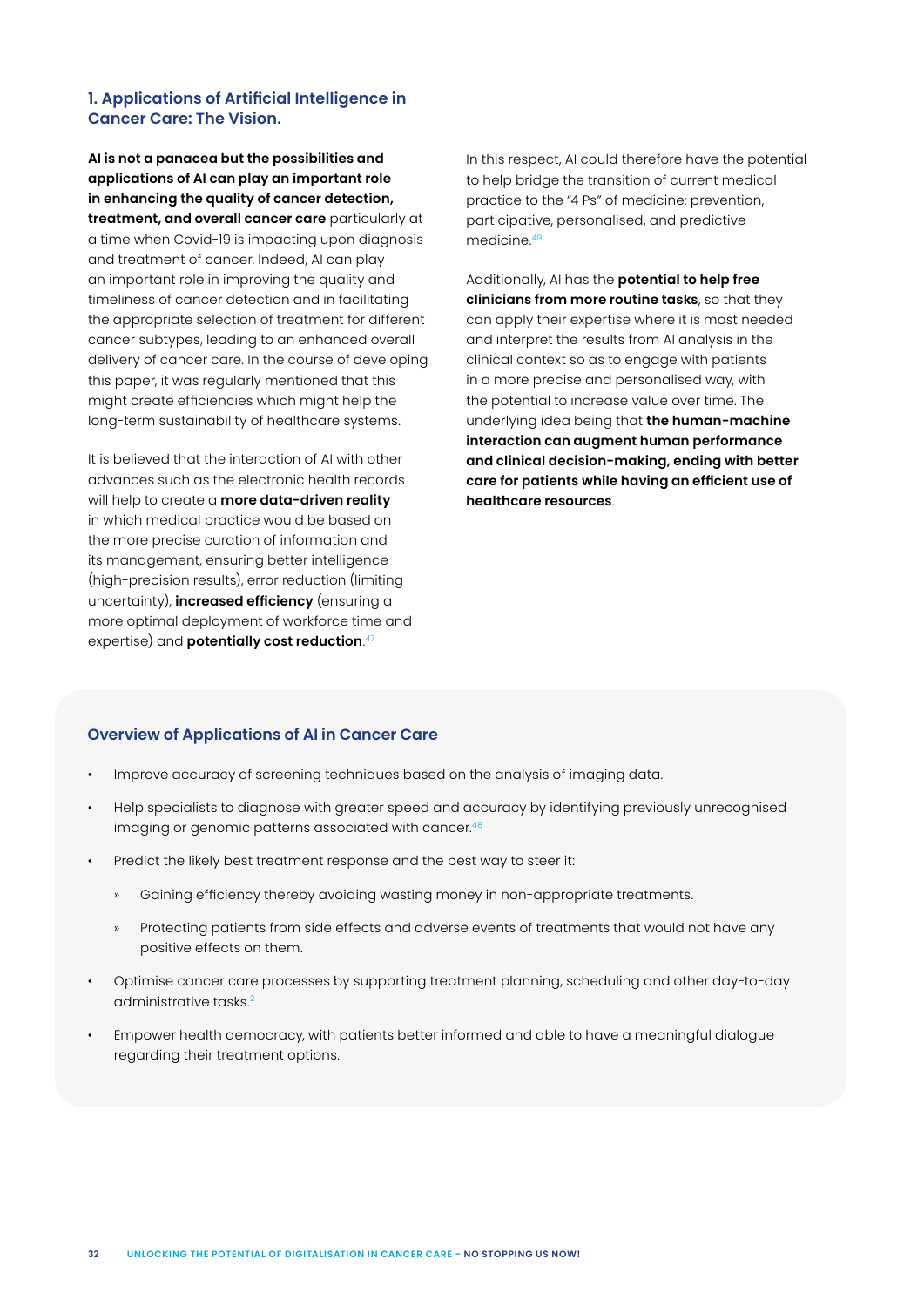#### **AI in cancer prognosis**

When considering the high accuracy of Machine Learning, that the Digital Health Network often considers even higher than that of a statistical expert, it was said that AI can be applied to cancer prognosis.

Prognosis prediction of cancer is essential to enhance the patient's survival rate. Developments in computer engineering based statistics over the last years have seen an increasing application of computational methods to analyse the prognosis of cancer: as a result, it has been shown that the accuracy of such analyses is significantly higher than that of empirical predictions. In this respect, and thanks to machine learning, cancer prediction performance has never been so high.<sup>50</sup>

#### **AI in cancer treatment and research**<sup>52</sup>

- With medical imaging, it is possible to combine large data sets and use open data, meaning that the images can not only be objectively analysed and quantified but also combined with genetic and environmental data and related to clinical outcomes to determine the optimal therapy for a particular patient.
- AI might have a role in how cancer therapy is administered: some AI dose reduction algorithms have been developed to find the most appropriate dose for each patient.
- AI might help **accelerate drug discovery**. Research is being conducted to show how AI can be used to detect and interpret the characteristics of certain molecules that play a role in cancer growth, but also to make predictions about new drugs that will target these molecules and help assess the effectiveness of these drugs. Research is also being conducted to identify new approaches to create new drugs more efficiently with the use of AI.
- Finally, AI can **improve cancer surveillance**, through the analysis of patient data via deep learning methods. Algorithms can be developed to automatically extract tumour characteristics from patient reports, saving many hours of manual processing. This will help us better understand how new diagnostic methods, treatments and other factors affect patient outcomes.

#### **AI in cancer diagnostics**

AI, in the form of deep learning technology, can be used for the detection and classification of different tumours.

AI can support staging a disease, with less invasive techniques. For example, in low-grade glioma, an AI image classifier could mean a patient could avoid having a biopsy.

Indeed, while developing this paper, it has been highlighted by the Digital Health Network that AI can help support clinicians in the interpretation of cancer imaging data, by distinguishing different types of cancer from normal tissues, identifying stages of cancer and evaluating the tumour (and the patient) response to anticancer treatment.

In the case of breast cancer screening, traditionally there is a need for two radiologists to look at hundreds of images per screening and perform repetitive tasks, analysing images with use of pattern recognition by the radiologist. In this respect, the American Food and Drug Administration has approved in 2020 an AI-based software to assist radiologists in detecting breast cancer in screening mammographs.

With the growth in development of AI algorithms in radiological imaging, much of the routine analysis can be performed by Machine Learning, sparing the radiologists time and experience for more complex cases. In this respect, AI should not be seen as a replacement for the radiologist, rather it complements, supports and enhances the radiologist's proficiency in achieving an accurate timely diagnosis.<sup>51</sup>

#### **AI in cancer clinical trials**

AI could also have positive impacts on cancer clinical trials, for example by improving study recruitment. Indeed, clinical trials are often challenged by suboptimal patient selection and recruiting techniques as well as by the difficulty to monitor patients effectively during clinical trials, explaining the high trial failure rates.53 It is believed that AI has the potential to transform key steps of clinical trial design from study preparation to execution: for instance, AI-based systems can facilitate the identification of patient eligibility for participation in clinical trials based on biomarkers.<sup>54</sup>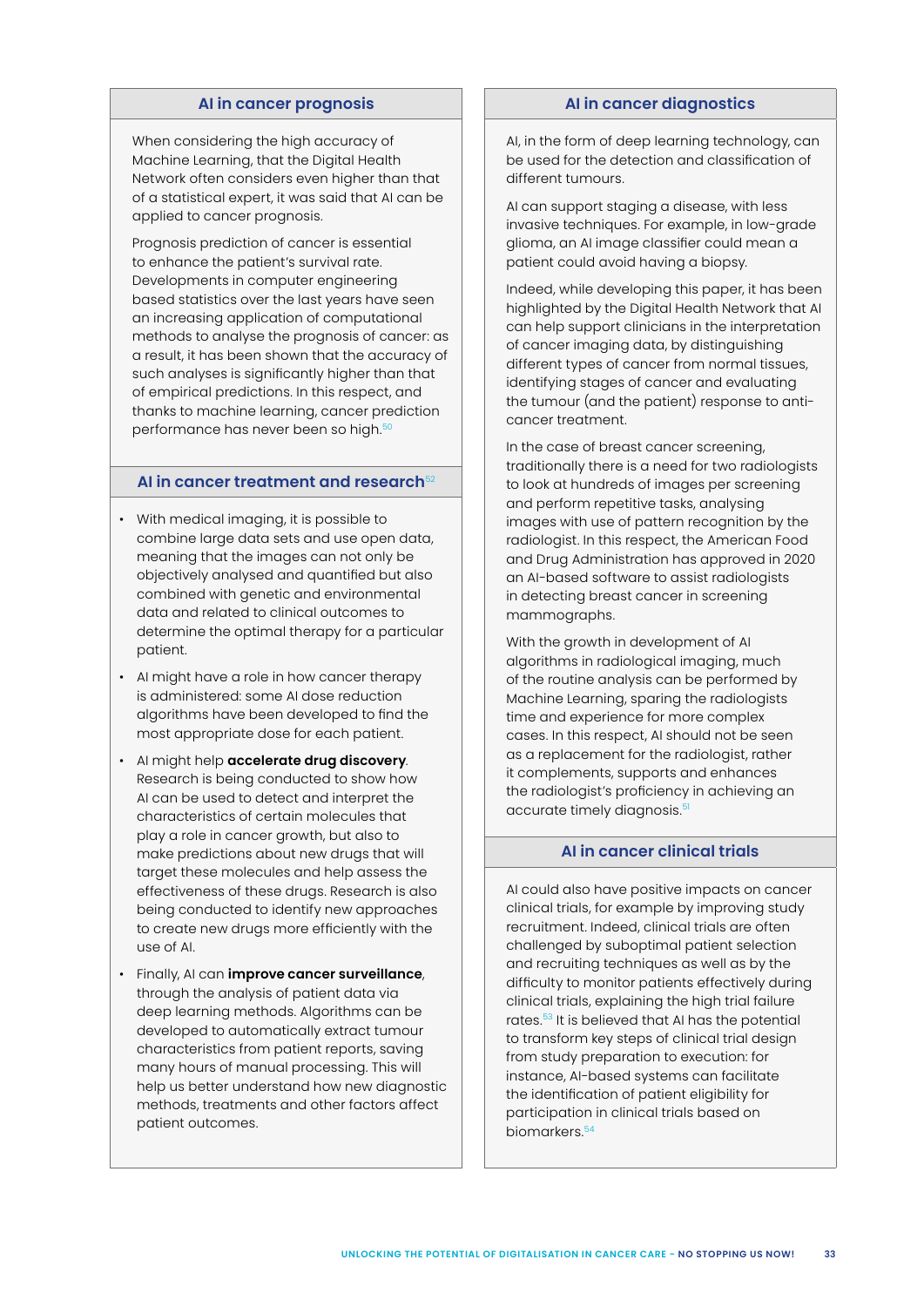**More specifically, AI theories and methods are used to support Big Data, which refers to** large data sets that may be analysed computationally to reveal patterns, trends, and associations. Big Data is a step forward when it comes to the **development of personalised medicine**, supporting the research for the most appropriate treatment for each patient.

#### **The Harmony Alliance: Big Data for Blood Cancer** <sup>55</sup>

The Harmony Alliance consists of over 80 public and private organisations working together on Big Data for Blood Cancer. Developing a life changing treatment for these diseases, mainly rare, can be a very complicated process.

Collecting and harmonising high-quality data on outcomes of existing treatments is crucial but often hampered by lack of data as well as variations in health care practice throughout Europe presenting a challenge to clinicians, researchers, and regulators.

In this respect, all members of the Harmony Alliance are working together to collect data from all over Europe on as many patients with blood cancer as possible. They anonymised these data and reassembled them in one harmonised Big Data platform by building the harmony Big Data platform, where they can undertake Big Data analysis, improving the understanding of these rare conditions and shortening the development of new drugs and treatments.

**Such a project allows the streamlining of processes for data flow within Europe and the development of best practices related to computational patterns and can be extended to other cancer types.**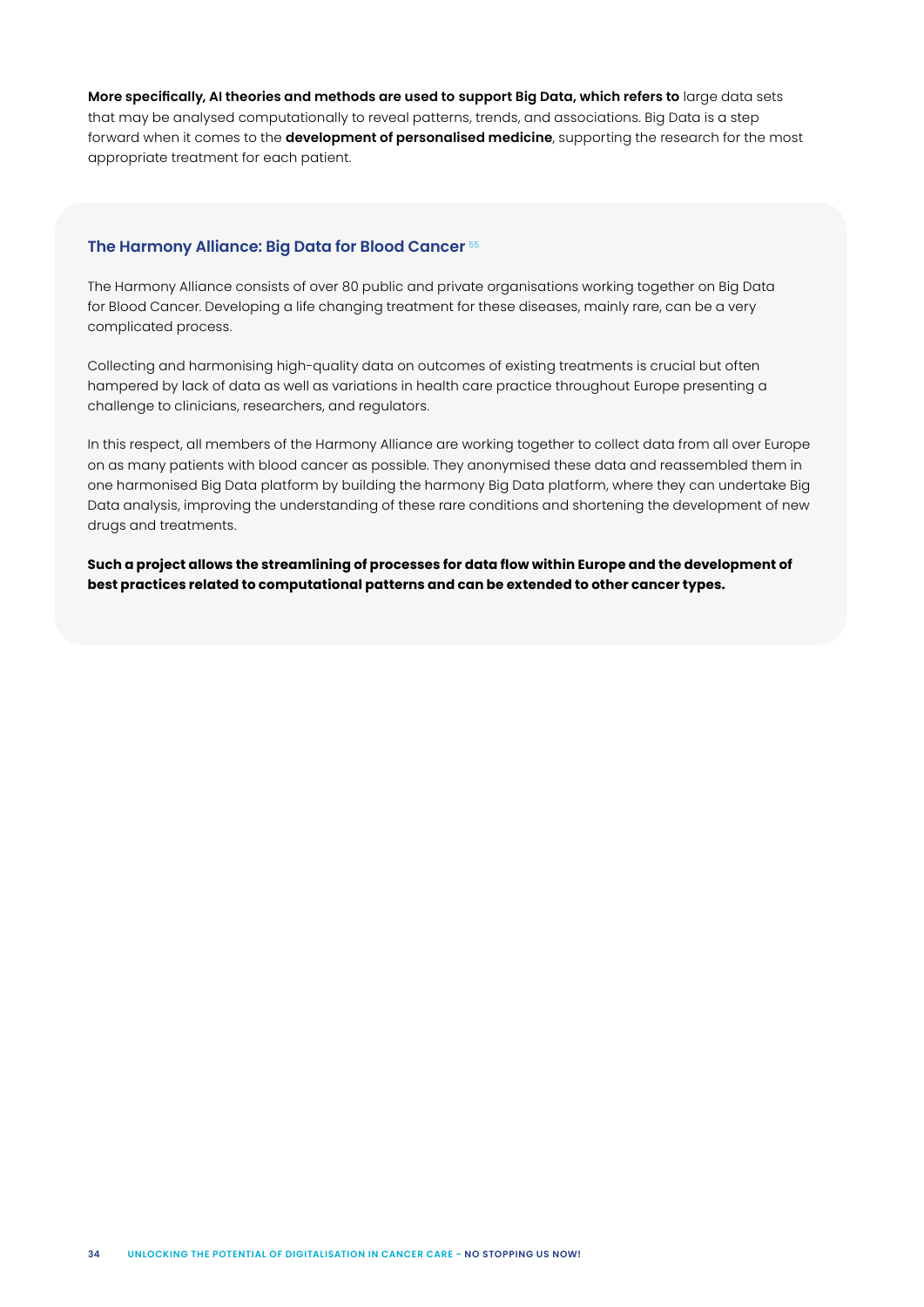#### **2. Challenges: AI in Oncology, an Illusion?**

**91% of healthcare insiders see artificial intelligence boosting access to care, but 75% believe it could threaten the security and privacy of patient data**. 56

While cancer care can benefit greatly from AI, several potential barriers have been identified. Indeed, while the promise of AI applications in oncology remains great, the clear benefits still seem far away and important challenges remain to be tackled.

Indeed, **the Covid-19 pandemic has highlighted the** 

**pitfalls of AI**. While the pandemic increased both the funding and demand to use AI in hospitals and while AI was believed to be a useful tool to fight the pandemic, over the course of developing this paper, it has been highlighted by the cancer research community that AI did not make a significant difference and has even had potentially harmful impacts with missed diagnoses.<sup>57</sup> Unfortunately, AI did not pass the test of the pandemic. This might be explained by the poor quality of data that was used to develop relevant tools. Data being collected in the middle of a pandemic, not in the most standardised way led to AI systems built on mislabelled data or data from unknown sources. With data sets which are a mixture of multiple sources and potentially contain duplicates, some AI systems were used on the same data they were trained on, misleading any reader on their accuracy. Such failure highlights the fact that reliable AI solutions depend on the access to a significant amount of high-quality and representative data: a critical component of the AI landscape is the need to have the potential to access data sets in a safe, responsible and effective way to perform analysis that can deliver distinct clinical insights.

The Digital Health Network believes that this experience will help AI systems to mature.

Taking advantage of the many opportunities of AI in cancer care will therefore require increased investment and some challenges to be overcome. Oncology is a challenging area to develop AI tools because of the vast amounts of data coming from different sources and the heterogeneity of the disease. Barriers to implementation are numerous and the effort needed to overcome these barriers in education, training, standards, and structures are huge, as highlighted in the table below: the Digital Health Network has identified the several challenges when it comes to AI integration into the clinical practice in the following chart.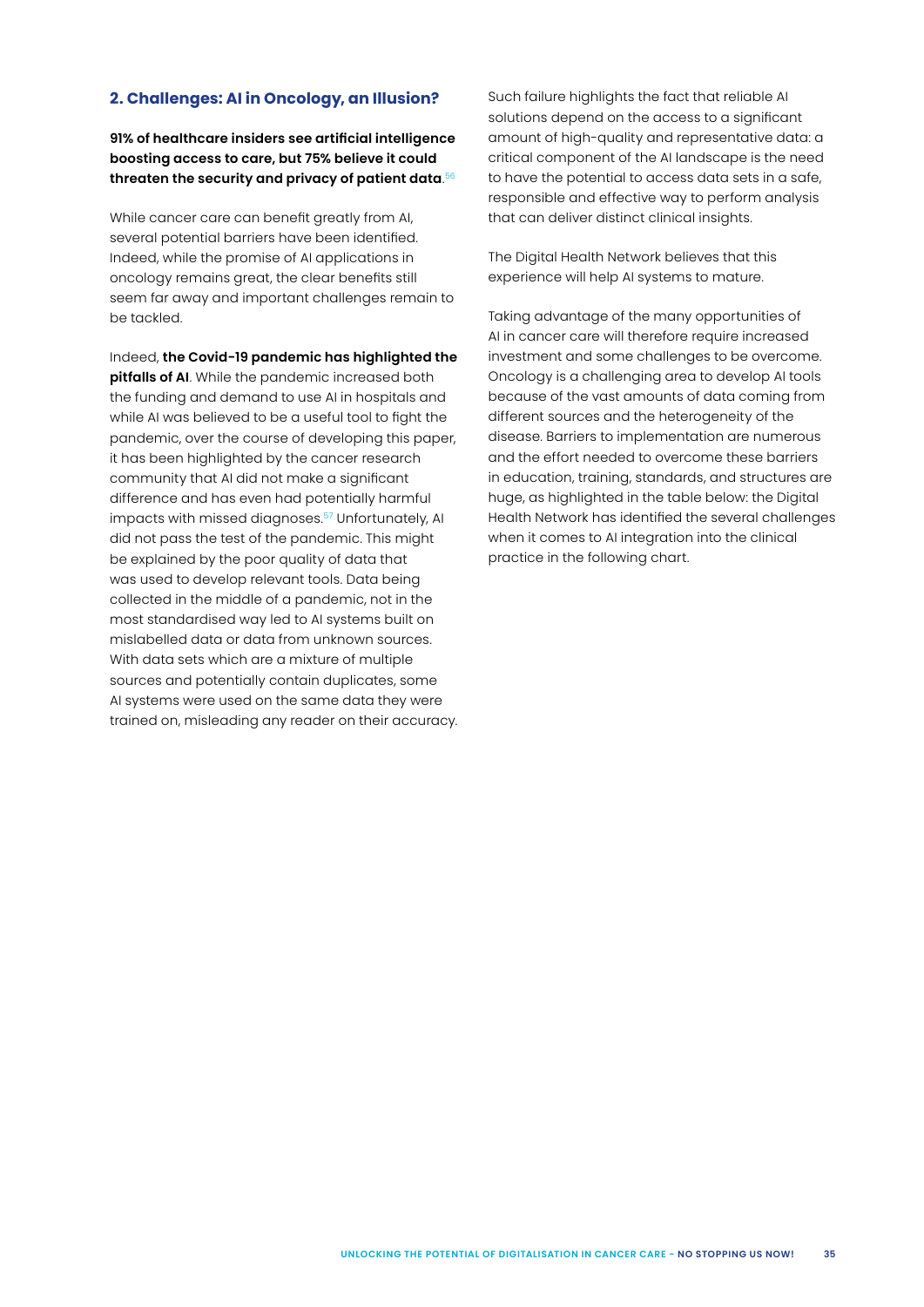| <b>Ethical challenges</b>                     |                                                                                                                                                                                                                                                                                                                                                                                                                                                                                                                                                                                                                                                                                                                                                                     |  |
|-----------------------------------------------|---------------------------------------------------------------------------------------------------------------------------------------------------------------------------------------------------------------------------------------------------------------------------------------------------------------------------------------------------------------------------------------------------------------------------------------------------------------------------------------------------------------------------------------------------------------------------------------------------------------------------------------------------------------------------------------------------------------------------------------------------------------------|--|
| <b>Algorithmic fairness</b><br>and biases     | <b>Opacity of algorithm</b> , also called the "black box issue", meaning that no<br>explanation is given on how the algorithm arrived at its final output, which is<br>an additional hurdle when it comes to human interpretation of AI for decision-<br>making. Currently, algorithms do not provide the reasoning it used to come<br>to its result. More efforts are needed to provide the necessary explanation<br>on algorithms functioning to ensure more transparency towards health care<br>professionals.                                                                                                                                                                                                                                                   |  |
|                                               | Because AI is mainly based on pattern recognition, the AI algorithm might<br>$\bullet$<br>replicate existing inequities within the data set (socioeconomic status, race,<br>ethnic background, religion, gender, disability), and ultimately might amplify<br>inequities in health systems. In this respect, poor training of AI systems and<br>low-quality data sets potentially result in significant errors. Indeed, any pattern<br>embedded within the data used to develop a model will be propagated to all<br>results. Increased inclusion of underrepresented groups in the training data<br>is necessary to ensure prediction accuracy, but this will take time as most of<br>available current data sets include such inequalities.                       |  |
| <b>Data privacy, safety</b>                   | Al systems being trained on data sets, this raises some concerns about<br>data privacy and safety. In this respect, strong protections on data such as<br>pseudonymisation and anonymisation techniques and specific provisions on<br>transparency are necessary.                                                                                                                                                                                                                                                                                                                                                                                                                                                                                                   |  |
| <b>Application and</b><br>acceptability of Al | • While the Digital Health Network believes that all AI systems should be<br>supervised by a human, the fear of a potential competitive relationship<br>between AI systems and medical staff is very much embedded in the<br>representations of healthcare professionals. In this respect, the issue of<br>acceptability of AI systems, both for healthcare professionals and the patients,<br>is an important hurdle: ensuring that they see the benefits of AI is a prerequisite<br>to any full implementation of AI in clinical settings.<br>The potential risk of AI to widen the gap between the patient and healthcare<br>professional has also been highlighted by patients and healthcare<br>professionals as an issue that limits the acceptability of Al. |  |
| Legal challenges <sup>58</sup>                |                                                                                                                                                                                                                                                                                                                                                                                                                                                                                                                                                                                                                                                                                                                                                                     |  |
| <b>Liability</b>                              | New Al-based technologies also raise challenges for current liability regimes.<br>Indeed, healthcare professionals are concerned about their legal responsibility<br>when it comes to errors made by AI systems. While the EU has already taken<br>several steps to address liability in AI, the absence of legal framework in this<br>respect is a significant barrier for medical staff to adopt AI in their practice. <sup>59</sup>                                                                                                                                                                                                                                                                                                                              |  |
| <b>Cybersecurity</b>                          | Cybersecurity is another important issue that needs to be considered<br>when addressing legal challenges of the use of AI in healthcare. Most of the<br>underlying infrastructure for AI is vulnerable to both cyber and physical threats<br>and hazards.                                                                                                                                                                                                                                                                                                                                                                                                                                                                                                           |  |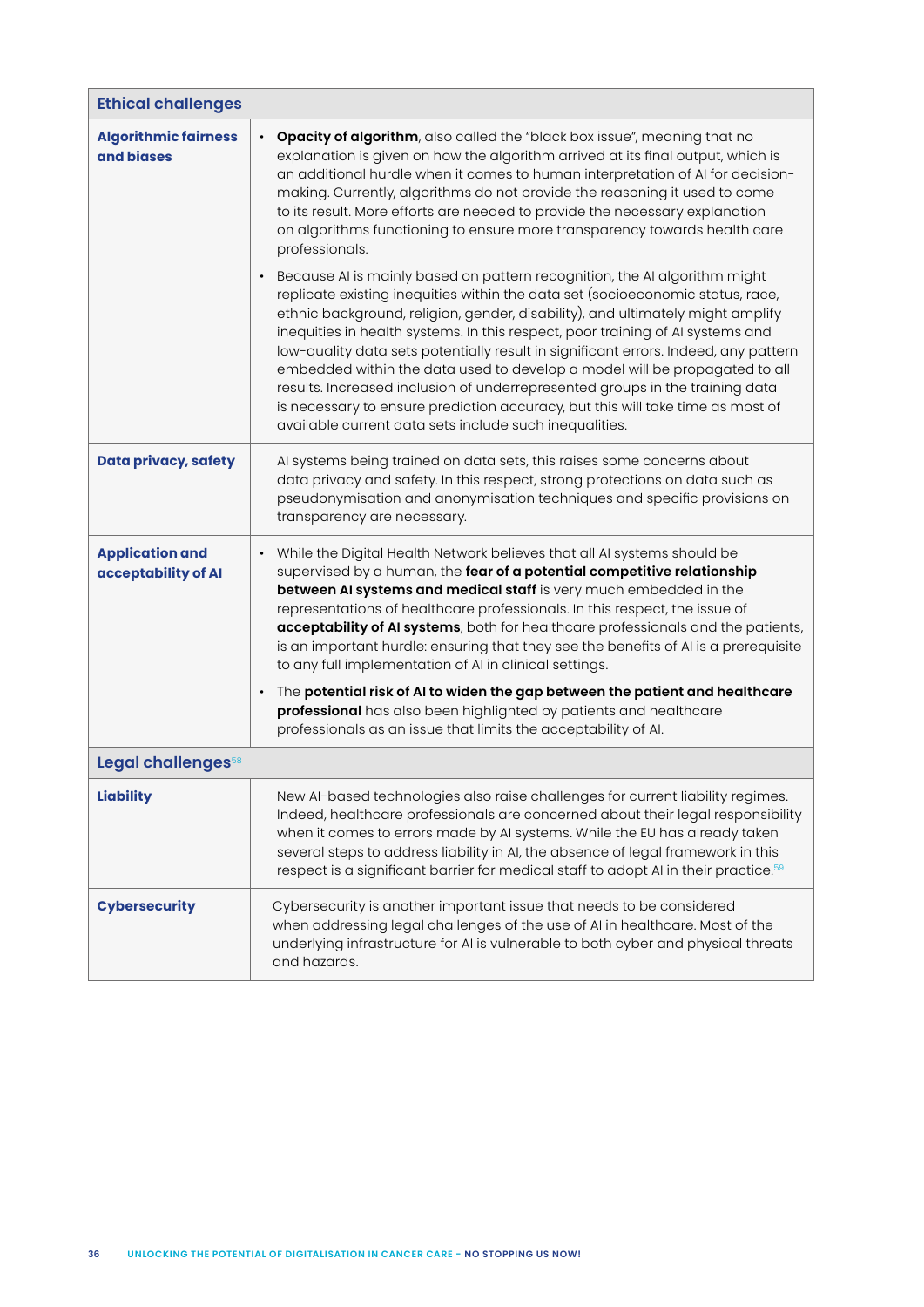| <b>Structural challenges</b>                |                                                                                                                                                                                                                                                                                                                                                                                                                                                                                                                                    |  |
|---------------------------------------------|------------------------------------------------------------------------------------------------------------------------------------------------------------------------------------------------------------------------------------------------------------------------------------------------------------------------------------------------------------------------------------------------------------------------------------------------------------------------------------------------------------------------------------|--|
| <b>Interoperability</b>                     | Interoperability challenges slow down machine learning in healthcare. While<br>there are large amounts of data in electronic medical record systems, we are<br>still unable in many cases to derive clinical meaning from that data. When<br>researchers and physicians want to employ AI systems to gain clinical insight<br>into a large data set, collected from multiple institutions, interoperability is<br>really key. Solving interoperability issues is one of the first steps in harnessing<br>the full potential of Al. |  |
| <b>Technical issues and</b><br>data quality | • With regards to the exponential growth in cancer research, new data are<br>emerging every day: any AI algorithm should therefore be able to consider this<br>dynamic data and take into account the changes in source data 60                                                                                                                                                                                                                                                                                                    |  |
|                                             | The lack of large, well-annotated and publicly available cancer data sets<br>is a significant barrier to AI research and algorithm development. Indeed,<br>the lack of reference data sets in cancer research hinders reproducibility<br>and validation. Supporting the annotation, harmonisation and sharing of<br>standardised cancer data sets is essential to drive AI innovation and support<br>training and validation of AI models. <sup>61</sup>                                                                           |  |
|                                             | To ensure long-term sustainability of AI systems, the algorithm should<br>be reproductible. However, as AI algorithms are sensitive to any very subtle<br>changes in the data sets, that cannot really be identified in advance, the<br>lack of reproducibility is really an issue and could limit the implementation of<br>Al systems. The implementation of Al reporting standards could help in this<br>respect but are very difficult to establish. <sup>62</sup>                                                              |  |
| <b>Infrastructure</b>                       | Al requires managing large amounts of data and therefore large servers and<br>high connectivity tools, that are not available in most of European hospitals.<br>In this respect, the lack of proper data infrastructure is the main barrier in fully<br>deploying Al.                                                                                                                                                                                                                                                              |  |
| <b>Integration challenges</b>               |                                                                                                                                                                                                                                                                                                                                                                                                                                                                                                                                    |  |
| <b>Benefits of AI</b>                       | Very few published studies in oncology have compared the effects of AI<br>interventions with the standard of care on patient outcomes in oncology. The<br>extent to which AI will impact patient outcomes and cost therefore remains<br>uncertain. To gain a better understanding on this, Randomised Controlled Trials<br>are necessary, and this would be very expansive and complex to design. In the<br>meantime, without concrete evidence of the benefits of AI, integration in clinical<br>practice remains limited.        |  |
| <b>Alliteracy</b>                           | Whether healthcare professionals integrate AI systems in their daily routines<br>depends on how smoothly those systems integrate into their workflow. If an AI<br>system is designed as a separate application that adds extra steps to a clinical<br>procedure, it will be less likely to be integrated.<br>Understanding how AI works and what are the potential benefits is the first<br>step for a full implementation of AI. Lack of relevant knowledge on training on                                                        |  |
|                                             | Al among practitioners is therefore a problem. Without the relevant expertise,<br>medical staff is not able to trust the evidence on which the algorithm is<br>based. Likewise, understanding AI contributions and integrating AI into clinical<br>decision-making requires specific knowledge.                                                                                                                                                                                                                                    |  |
|                                             | Al management and interpretation is resource-intense and very costly, it<br>requires skilled bio-informaticians, which are generally not part of any hospital<br>staff. Therefore, implementing AI in clinical settings also requires developing<br>new job opportunities.                                                                                                                                                                                                                                                         |  |
| <b>Research</b>                             | Currently, the use of AI in cancer research and treatment is in its infancy.<br>Most of the research is focused on method development, rather than on the<br>implementation of these methods in clinical practice. <sup>63</sup>                                                                                                                                                                                                                                                                                                   |  |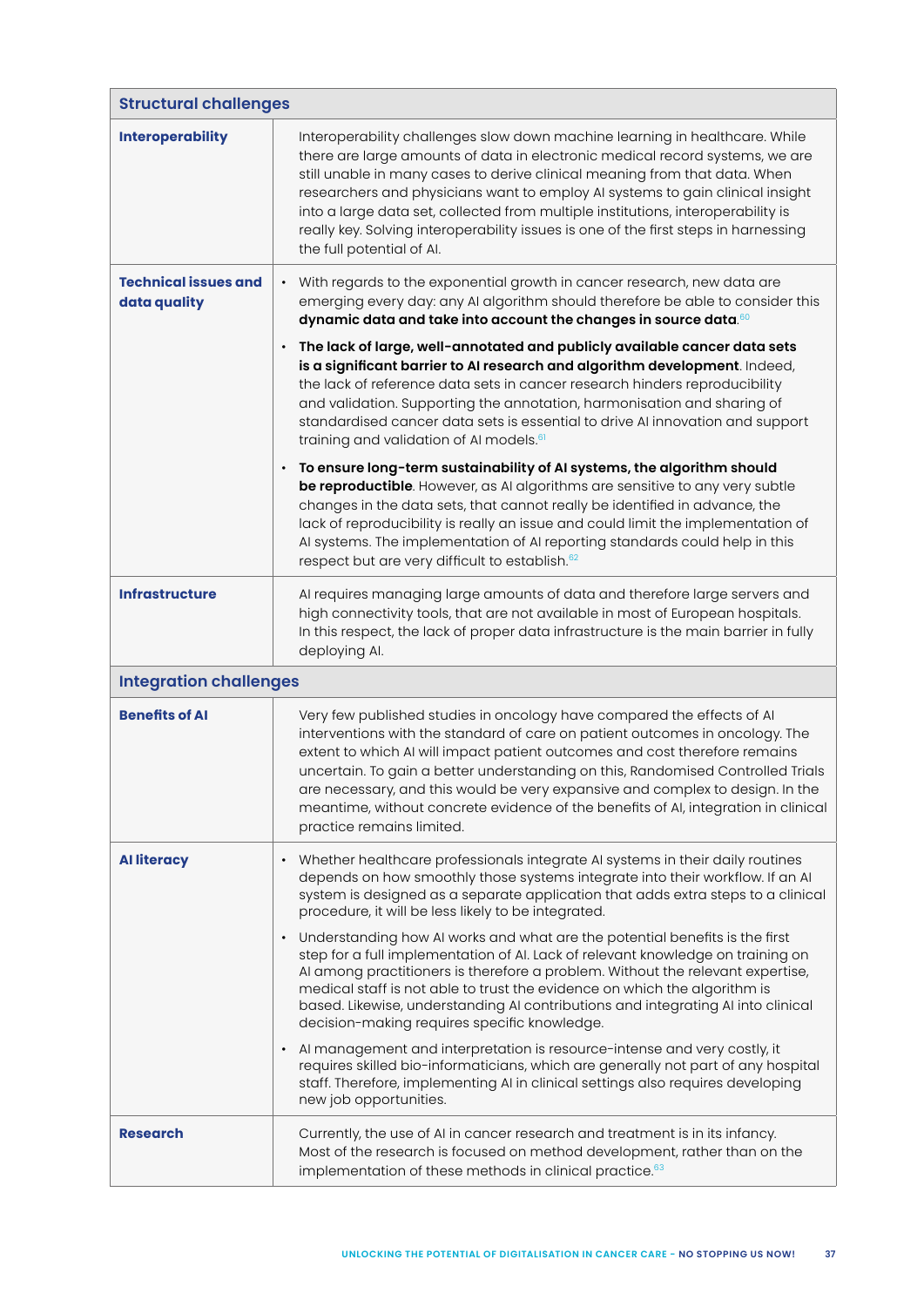Considering all these challenges, it is crucial that the European Union, in cooperation with relevant stakeholders, work on tackling the above challenges to ensure that AI is effectively and responsibly implemented in an ethical and legal way, that takes on board the concerns of patients and citizens. In this respect, public and political discussions should be held to rethink current frameworks and adapt them to the constantly evolving rhythm of AI innovation.

In respect to the increasing recognition of necessity for a strong pan European framework to ensure the trustworthiness of AI in healthcare, the European Cancer Organisation welcomes the European institutions' commitment to have an open dialogue to regulate AI applications through implementable strategies, but also expert groups, sharing of best practices and White Papers. We hope that the new regulation currently being debated will guarantee the safety and fundamental rights of people, while strengthening AI uptake, investment and innovation across the EU.

#### **Key Policy Recommendations:**

In the context of current political discussions within European institutions around the new AI regulation $64$ , the European Cancer Organisation calls for this new regulation to ensure an optimal, efficient and responsible use of AI to help support cancer patients and improve their outcomes. In that respect, all health systems should establish strategies for the appropriate and proportional use of AI in cancer care, including:

- » **A trustworthy AI system based on public trust which should ensure: informed consent, high levels of data protection and privacy, cyber resilience, algorithmic fairness, an adequate level of transparency and regulatory oversight, high standards of safety and effectiveness, and an optimal liability regime for AI systems**.
- » As the lack of large, publicly available, well-annotated cancer data sets has been a significant barrier for AI research, support for harmonisation and sharing of standardised cancer data sets is essential.

In this respect, achieving interoperability of data and harmonisation of data sharing through the European Health Data Space will help foster the deployment of AI. **Agreed protocols and appropriate standards to encourage cross-border collaboration should be established by the EU**: comprehensive databases should be established through standardised collection and processing of data in order to test and compare algorithms and results.

» **Patients first**: all decisions and applications around AI must consider the benefits for the patients.

AI applications in healthcare should not be market-driven, but patient-driven instead. In this respect, wherever possible, patients (and citizens) should be closely involved and consulted. It is fundamentally important to adequately inform patients about the processing of their data and foster an open dialogue to promote trust.

Considering EU ambitions in this area, the European Cancer Organisation recommends that **the EU's digital programme, EU4health and other relevant funding streams include support for patients' organisations in contributing their time and expertise to support AI initiatives**.

» EU funding schemes should also incentivise the involvement of data science and AI communities which should be critical partners in realising the promise of AI in cancer research. This would ultimately support the **development of an AI in cancer research community**, bringing the AI research community and the cancer research community together.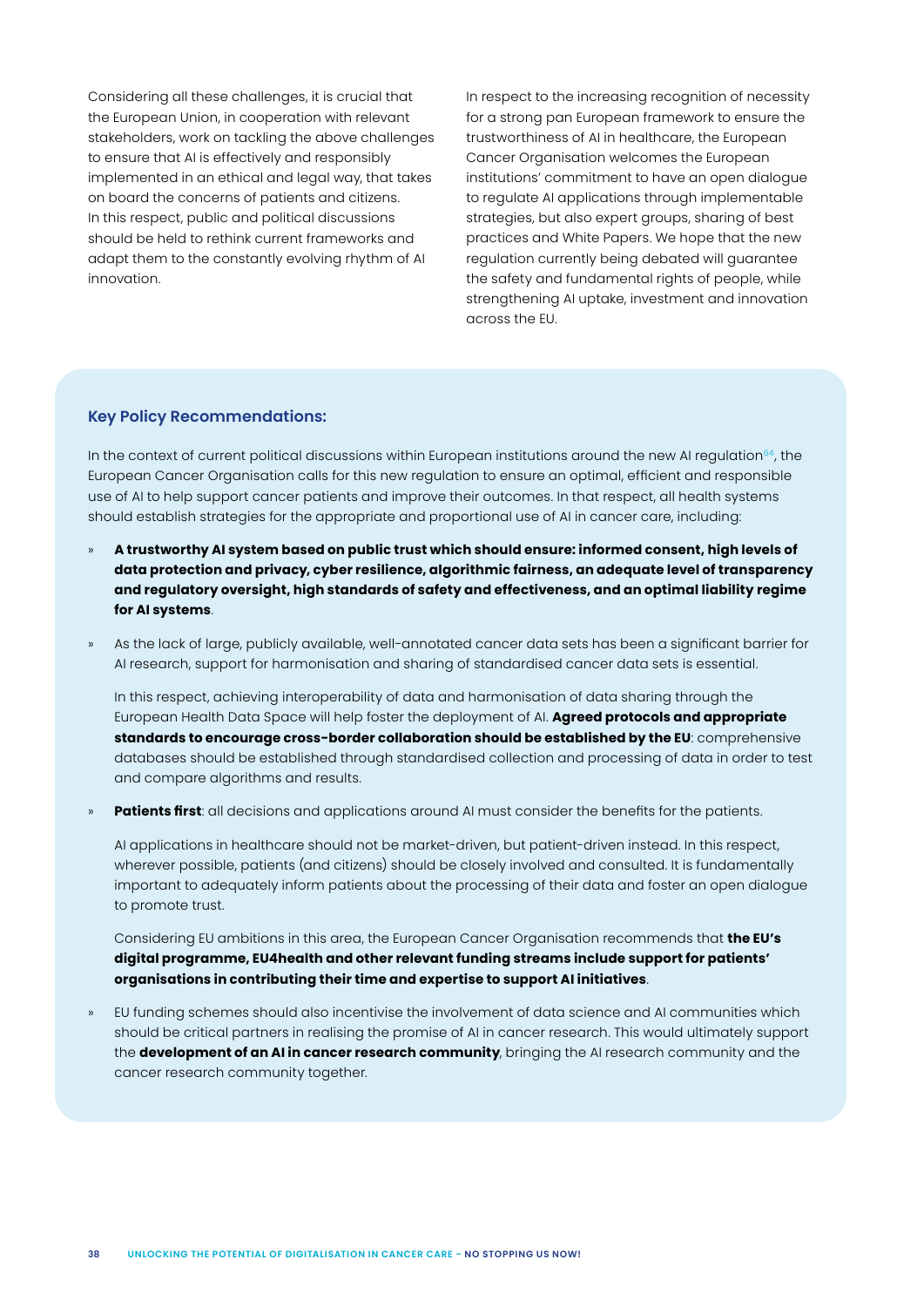**Appropriate funding opportunities and exchange platforms** should be established to support innovative research on the use of AI in cancer. The Digital Health Network **calls for studies on**:

- The appropriate principles for responsible and ethical use of AI.
- The assessment of AI benefits and costs in terms of clinical outcomes.
- Patient and healthcare professionals' experiences with AI in cancer care.
- Appropriate ways to close the gap between research and clinical integration.
- » **Better application of European regulations** is needed to guarantee the privacy of patients and the trustworthy handling of data, focusing on better implementation of:
	- Ethical requirements and guidelines.
	- Prohibition of excessive reliance on AI in isolation.
	- Framework for high-quality data, infrastructures, and interoperability.
- » As AI systems require **high-quality data to operate effectively**, new European measures should ensure that:
	- The **implementation of oncology computerised systems at Member State level** that records information about a patient's cancer case, diagnosis, treatment and outcomes in one structured format to train AI algorithms while minimising potential biases. EU's digital program, EU4health and other relevant funding streams should provide funding to Member States to implement such a computerised system.
	- Data sets used for AI are adequate and equitable and the analytics used are standardised, transparent, and subject to rigorous evaluations of clinical safety and effectiveness. Similarly, the insights drawn from data analysis are of high quality and always submitted to human analysis $65$ .
- » **Public and professional awareness of the possibilities of AI should be promoted**, e.g. through tailored education. Making training on AI widely and freely available at medical schools across the EU is a necessity: it is of the utmost importance to educate medical staff on the strengths and weaknesses of this technology. Incentives and guidance from the EU are important to achieve these goals; and the Europe's Beating Cancer Plan should take the necessary steps in this regard.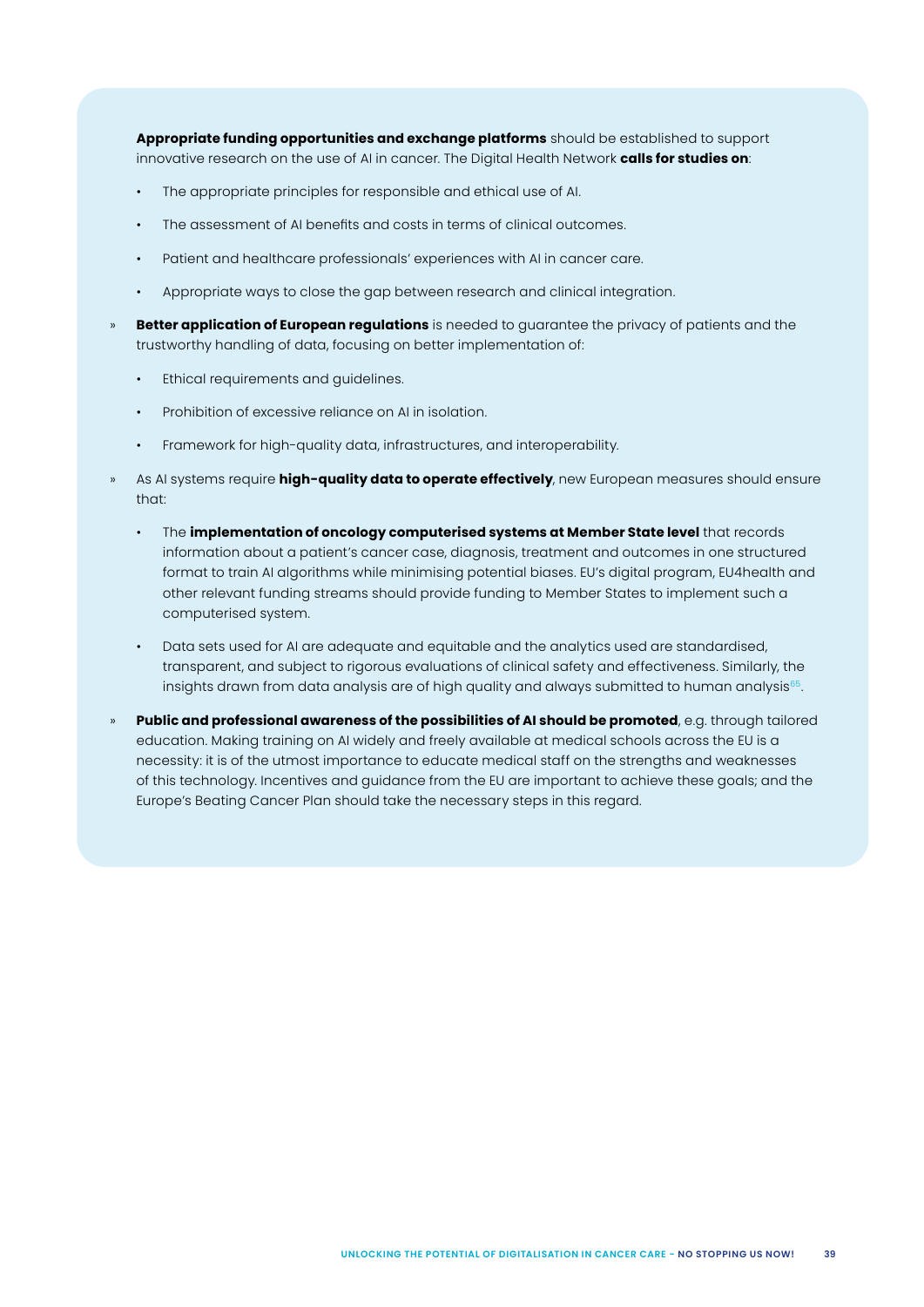# <span id="page-39-0"></span>**Section 4: Other Digital Solutions**

# **Blockchains, Virtual Reality and Robotics: The New Digital Frontier in Cancer Care**

As the Artificial Intelligence technology and digital transformation mature, there are great expectations of their potential to further promote the advancement of medicine through a wide range of new applications, such as virtual reality, robotics and blockchain.

These new technologies are the new digital frontier in medical innovation and hold promises if guiding principles are well implemented. Relying on the availability and quality of vast amounts of robust unbiased data, the Digital Network believes that they can bring several benefits both for patients and healthcare systems, when placing the patient at the centre.

However, to fully reach this new frontier, a **cultural transformation** is needed: it is important that healthcare professionals are aware of the existence of these new tools, know their potential and their shortcomings, and are knowledgeable enough to understand when and how they can be applied. The infrastructure could even be already there but if there is no cultural transformation, there is no implementation of digital tools and services.

Moreover, not **every healthcare system across the European Union is able to accommodate and afford such innovation**. While developing this paper, the inequalities issue when it comes to digitalisation and new technological tools in healthcare has been highlighted: inequalities in terms of equipment and infrastructure remain very important and limit a common implementation of these digital solutions.

In this respect, the Digital Health Network believes that the current **Europe's Beating Cancer Plan** could offer some solutions to allow for the uptake of blockchain, Virtual Reality and Robotics in healthcare, and especially in cancer care.

# **1. Blockchains in Healthcare: Resolving the Privacy and Security Hurdles?**

Blockchain is an emerging technology, for storing and transmitting information, that has the potential to revolutionise the way we share data and support the establishment of a citizen-centric digital society.

This technology offers high standards of transparency and security because it operates without a central control body. Blockchain allows its users - connected in a network - to share data without intermediaries. In practice, a blockchain is a database that contains the history of all exchanges made between its users since its creation.

**In this respect, blockchain can support the management and authorisation of health data exchange and access, providing full traceability of data exchange. Integrity of data is the principal characteristic of blockchain**.

While we are witnessing an increasing interest in digital health and personalised medicine and an explosion of patient-generated data, blockchain technology appears as a great solution to the previously mentioned data challenges. Indeed, blockchain offers **new ways to data mobilisation and allow a trusted usage, as well as new ways to manage consent and data access and control**.

To avoid any confusion with blockchain systems used for the trending cryptocurrencies, we need to distinguish between public and private blockchains. Indeed, while cryptocurrency uses public (anyone can join) on-chain blockchains (complete transaction records on the blockchains), the healthcare sector is using permissioned (only pre-authorised authentication), off-chain (only aggregate parts on the blockchains, actual records remain in clients' systems) blockchains.

# **1.1. Potential applications of blockchain technology in healthcare**

Blockchain technology contributes to harnessing the full potential of the digital transformation of health systems, particularly in the areas of identity verification, informed patient consent, data sharing and access permissions, as well as pharmaceutical supply chain management.<sup>66</sup>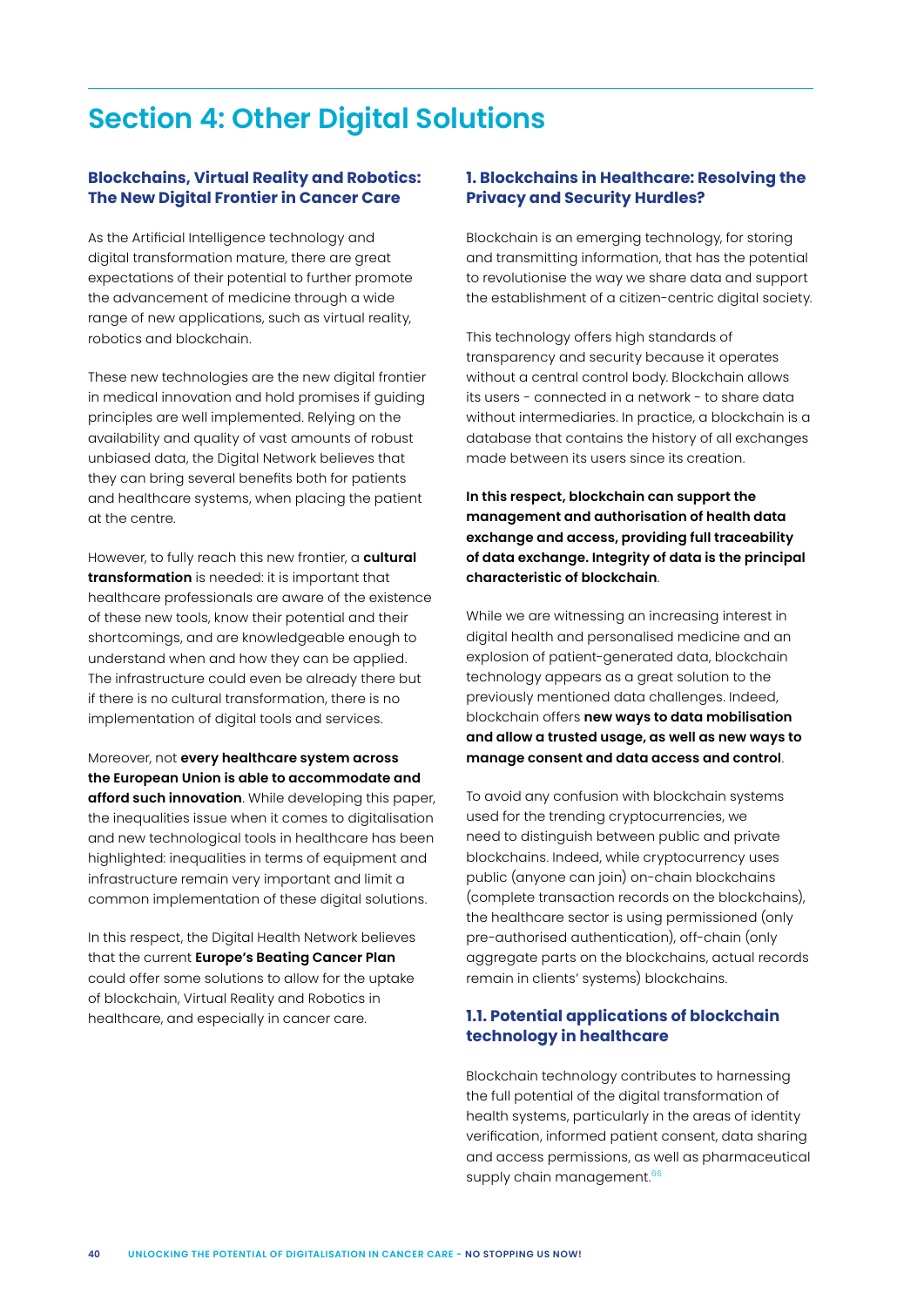Indeed, several benefits can be identified for patients, as well as for healthcare organisations:<sup>67</sup>

- For hospitals, it can be a way to **solve data insecurity and interoperability**.
- For doctors, it helps to ensure transparent **virtual identification**. Blockchain can contribute to secure identification, via secure encryption key. This is becoming increasingly important as data coming from medical devices need to be matched with electronic medical records.
- For the pharmaceutical industry, blockchain can be a way to **better manage supply chain and inventory management**.
- For patients, this is an opportunity to **foster control and ownership of their data, via advanced informed consent mechanisms**. Indeed, blockchain is used for managing electronic medical record data. Ultimately, blockchain empowers the patients to control the data and decide who can access and use their data.
- Blockchain provides a **secure way to share patient information** with healthcare professionals, contributing to personalised healthcare.
- Blockchain is also a **useful solution to foster patient awareness about the use of the health data for research and other purposes and protect the uncontrolled dissemination**. Indeed, in traditional settings, electronic data can be used and reused, outside of the scope of patient consent. With blockchain, if a patient decides to change their consent, the change can immediately impact the permission on the whole chain.
- **Confidentiality and security**: Participants do not need to trust each other or some other third party that guarantees confidentiality. In addition, the data and its transactions are secure; they cannot be modified or deleted by some third party.

| <b>Improved service</b><br>management | Improve control and transparency over health services<br>Certification of medical professionals<br>$\bullet$<br>Compliance<br>$\bullet$                                                                                                                                                                                          |
|---------------------------------------|----------------------------------------------------------------------------------------------------------------------------------------------------------------------------------------------------------------------------------------------------------------------------------------------------------------------------------|
| <b>Clinical trials</b>                | Improve transparency<br>$\bullet$<br>Improve relationship management among stakeholders<br>$\bullet$<br>Facilitate recruitment, protocol, and consent management<br>$\bullet$<br>Improve confidentiality<br>$\bullet$<br>Enable data automatic share and visibility among institutions and<br>$\bullet$<br>independent scientist |
| <b>Public health</b>                  | Improve data flow on the spread of contagious diseases<br>$\bullet$                                                                                                                                                                                                                                                              |
| <b>Data access and</b><br>exchange    | Improve access to data<br>Facilitate privacy management and consent management<br>$\bullet$<br>Identity management tools<br>$\bullet$<br>Management of health records<br>$\bullet$                                                                                                                                               |
| <b>Drugs authenticity</b>             | Supply chain transparency<br>Provenance tracking<br>Reduce drugs counterfeiting                                                                                                                                                                                                                                                  |
| <b>Non-clinical benefit</b>           | Management of medical insurances                                                                                                                                                                                                                                                                                                 |

The below table summarises the key potential applications of blockchain technology in healthcare:<sup>68</sup>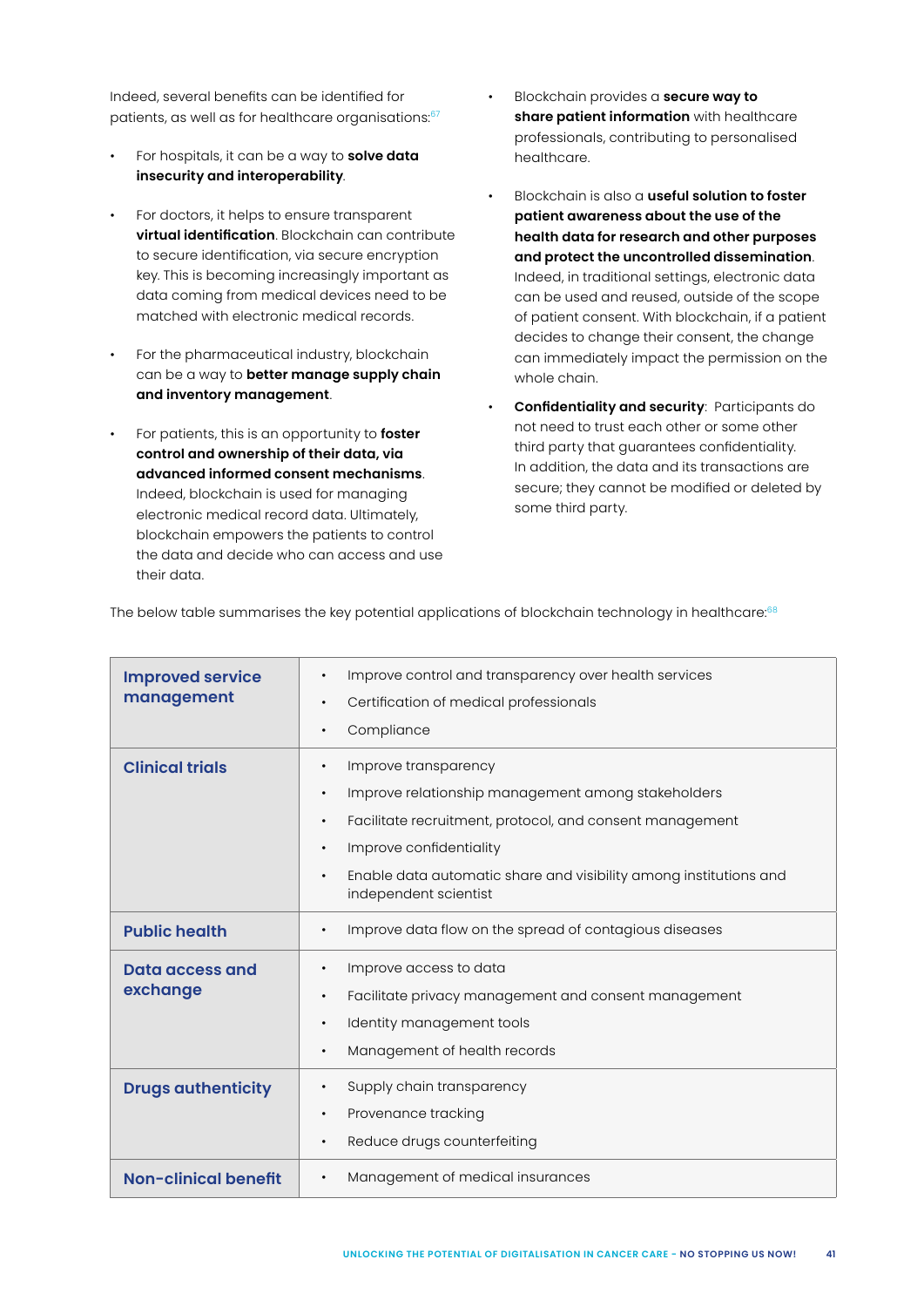#### **Estonia Using Blockchain to Manage Patients' Data**

Estonia, home to one of the world's most digital governments, has become the first country to use blockchain for healthcare on a national scale. Indeed in 2016, the Estonian eHealth Foundation launched a project aimed at safeguarding patient health records using blockchain technology.

"We are using blockchain as an additional layer of security to help us ensure the integrity of health records. Privacy and integrity of healthcare information are a top priority for the government, and we are happy to work with innovative technologies like the Blockchain to make sure our records are kept safe," said Artur Novek, in charge of the implementation of the system.<sup>69</sup>

#### **1.2 Challenges**

- » **Technological challenges**: While blockchain technology is very promising, important technical challenges remain to be solved.
	- Blockchain technology is not currently fit for high-volume data due to capacity constraints and to the limited rate of processing transactions executed per second<sup>70</sup>. However, with regards to the current race to create the fastest blockchain and recent developments, this is very likely that in the coming years, blockchains will be able to accommodate high-volume data. Moreover, despite the current limitation of blockchains, the storage of large records such as full electronic medical records through blockchain technology is still more efficient and less costly than the current way of storage.
	- This new data management tool does not remove traditional challenges, such as **interoperability and the need for high-quality data**.
- » **Governance issue**: Blockchain is a completely new way of managing data and approaching central authority, it therefore requires discussions on how to handle governance of this technology. Because of the sensitivity of health data, **blockchain technology should be overseen by relevant authorities and subject to regulation and protocols**. 71 Being far from a European governance model, authorities are struggling to uptake and implement the blockchain reality: the lack of regulations and guidelines prevent blockchain implementation.
- » In terms of **regulatory constraints**, there is an **inherent tension between the rationale of the blockchain technology and some structural elements of the GDPR**: data minimisation, the right to amendment and the right to be forgotten are deeply in contradiction with blockchain immutability $72$  and require that personal data be stored off-chain in order to make them modifiable. The off-chain health data storage solution could also be advisable on technological grounds with regards to the present blockchain scalability limitation.<sup>73</sup>
- » **Trust and literacy challenges**: Finally, as blockchain represents a significant change from traditional data management method, training and education of healthcare professionals is therefore more than welcome to ensure efficient use. **Whether blockchain enables patients to have great control over their data also depends on their ability to access and understand this technology**. The lack of professional awareness on vendors and solutions is also an issue.
- » Despite the blockchain secure environment, **security challenges** remain obvious vulnerabilities of blockchain applications in healthcare.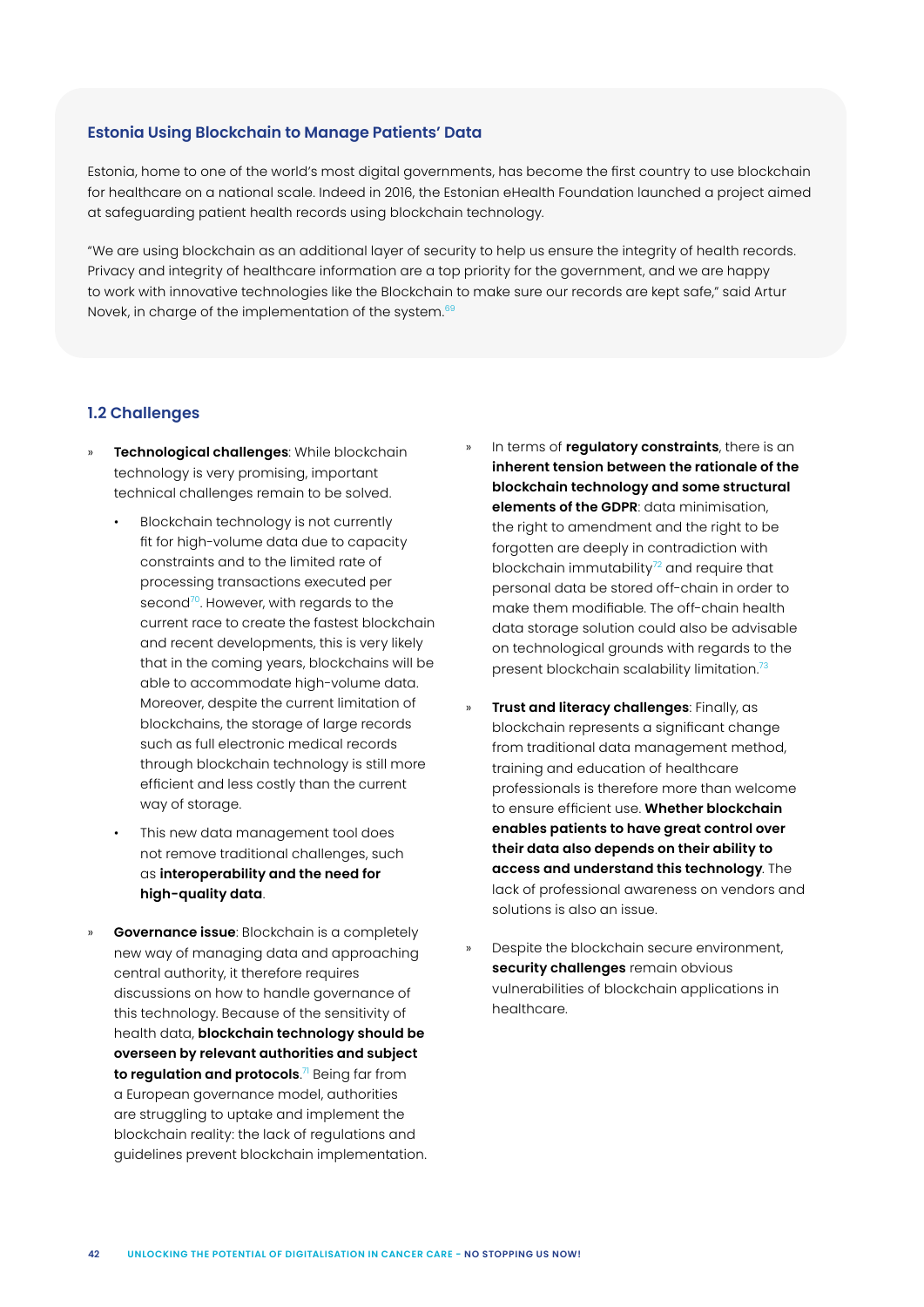### **Key Policy Recommendations:**

While the European Union is already committed to becoming a global leader in blockchain and is engaged in various actions and partnerships,<sup>74</sup> the European Cancer Organisation, would like to remind the importance of the following specific provisions:

- » **Patient first**: Develop education and awareness programmes on new ways of thinking around data and data management.
- » Ensure compliance with current regulations and data governance framework.
- » Support further research on the benefits, challenges and applications of blockchain in healthcare through European funding schemes.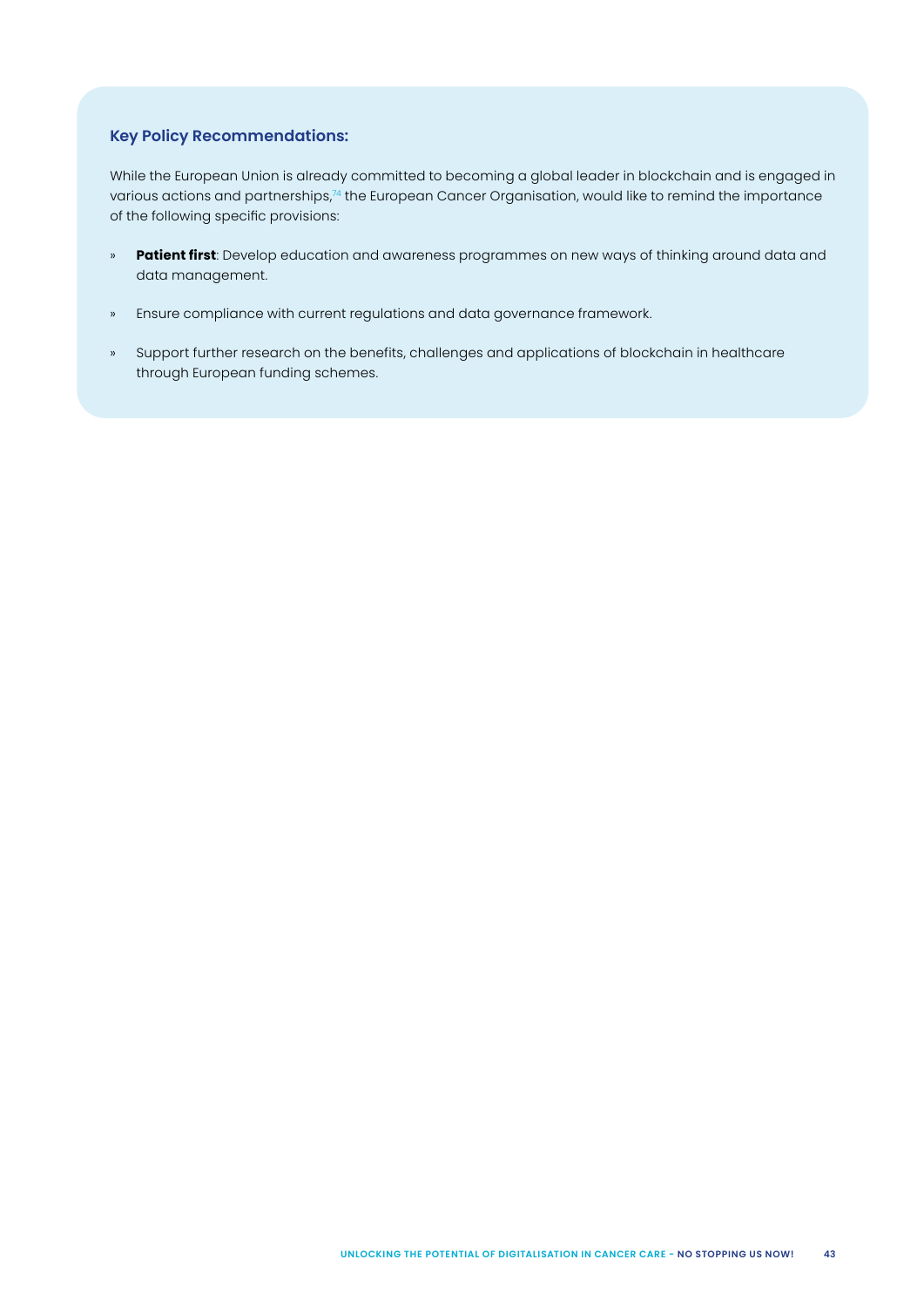# **2. The Potential of Virtual Reality in Healthcare: Supporting the Whole Care Pathway and Empowering Patients**

Virtual Reality (VR) refers to a computer-generated simulation of a real environment, including virtual world, immersion sensory feedback and interaction.<sup>75</sup> In the medical environment, VR allows visual interaction with 3D anatomy reproduction and is mainly applied to practice medical skills, nursing skills, surgical planning, symptom management,<sup>76</sup> anxiety disorders and rehabilitation.<sup>77</sup>

While VR is not yet widely used in all healthcare settings across Europe, this is very likely that, in the coming years, VR will be used more and more to improve the effectiveness of medical procedures and enhance human capabilities.

# **2.1. Applications of Virtual Reality in healthcare**

VR has already multiple applications for health, including:

• **Training of healthcare professionals**: VR may support **training scenarios** especially for surgeons and **3D reconstruction of the human body**, with the replication of common surgical procedures. This technology is becoming a valuable tool in training aspiring surgeons but also for surgeons to **practice complex operations beforehand**.

Indeed, it has been shown that VR is useful to overcome the training challenges pertaining to surgery (i.e., the lack of standardised assessment for surgical skills, the lack of adequate opportunities to consistently practice new skills - especially related to new technologies). By avoiding unnecessary risks with refreshing knowledge directly in the operating room, VR addresses this skills gap through immersive training, that can be used anytime and anywhere. In this respect, **a recent study highlighted that VR training improved overall surgical performance by 230% compared to more traditional training methods**. 78

- **• Intervention and distant intervention**: VR has the potential to **facilitate anamnesis and diagnosis**.
- VR serves as a new way for medical

professionals to observe, communicate and collaborate in real time. Using specific cameras and a VR headset, a highly skilled professional can watch and advise any consultation, and even surgery, taking place anywhere else. Such technology has the potential to **decentralise medical specialisation**.

- Concrete examples of the use of VR in treatment also include the 3D mapping of organs for pre-op diagnosis as an alternative to opening the patient.
- VR can also be used to treat phobias and neurodegenerative diseases by exposure to an augmented environment.
- **• Patients' engagement and management**: VR is also very much used to improve **patients' satisfaction** along the disease pathway. VR offers the possibility to:
- **walk the patient through their surgical plan** by virtually entering a patient-specific reconstruction.
- **be used as an empathy tool for doctors**: VR offers the possibility to healthcare professionals to virtually experience the diseases, helping them in better empathising with their patients.
- **support pain/stress management and rehabilitation**. In fact, VR immersion in a relaxing environment, before or after a surgical act, reduces stress and pain levels for patients by keeping patients focused and relaxed. Likewise, VR has shown to be effective in speeding up recovery time and facilitating coordination and dexterity through games technology.<sup>79</sup>

As well, VR helps create an immersive teleconsultation when patients are not able to travel to a consultation, facilitating access to experts and high-quality services. In this respect, VR is empowering patients in their care pathway.

The Digital Health Network believes that VR in healthcare should be considered from a **patient perspective**. While patients often express concerns about VR, mainly on the reimbursement of VR as a therapeutic option, but also on society's reliance on technology, they are eager to witness an increasing development of VR as it provides new solutions to reduce physical pain and improve mental distress.<sup>80</sup>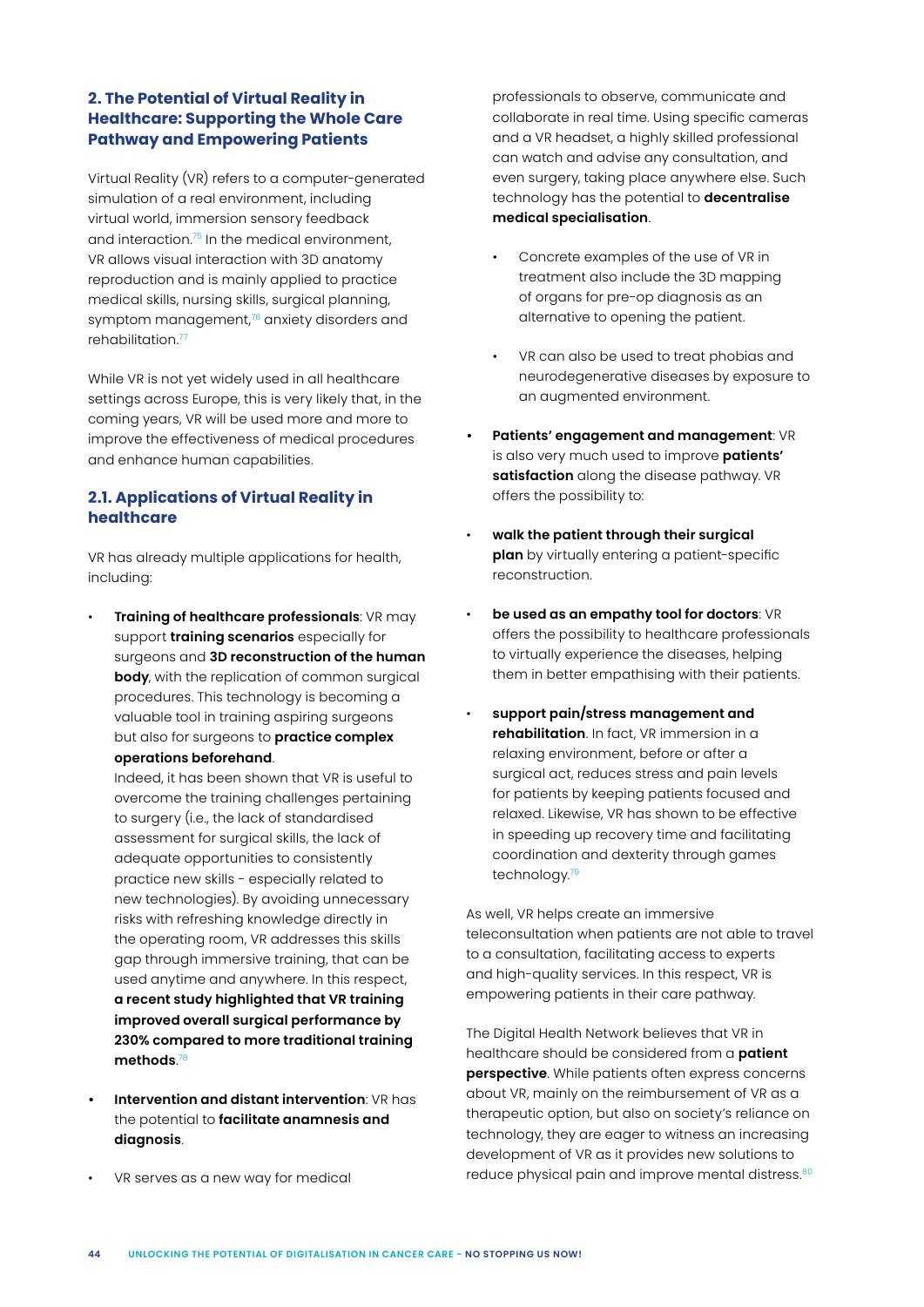#### **2.2. Challenges**

While recognising the huge potential of VR in the healthcare sector, the Digital Heath Network would like to remind that **VR is not an alternative to more traditional procedures, but a useful complementary tool**. Similarly, VR cannot be used in every situation, nor with every patient: patient age, health status, and cultural conditions, as well as digital literacy are key factors in VR appropriateness.

Despite the important potential benefits of VR, a recent survey highlighted that in 2020, the use of VR among medical professionals is very limited across Europe, with **only 5% of the responding European clinicians using Virtual Reality**. 81

Having said that, important hurdles remain to fully harness the potential of VR in healthcare: structural, financial and regulatory challenges might be highlighted, including:

#### **How to make clinical settings fit for VR?**

- VR is an ever-evolving field that requires **very specific programming skills**, that are currently not included in most medical schools' curriculum across Europe. If VR is to be become a reality, healthcare professionals need to be aware of the potential of VR and how to use it whenever suitable.
- **Adequate infrastructures to accommodate VR** are expensive and include high-quality hardware, high-speed computers, accurate tracking systems, high-resolution displays and highly-specialised accessories.<sup>82</sup> In this respect, the Digital Health Network acknowledges that traditional clinical settings do not necessarily have the necessary resources and tools to implement VR: huge inequalities in VR uptake across Europe can mainly be explained by the lack of necessary infrastructures and resources to implement such infrastructures.
- **Patients are still very reluctant to experience VR**: the apprehensiveness towards modern technology and the lack of face-to-face communication are major concerns.

#### **How to make innovation reach the patients?**

- The Digital Health Network is concerned with the **huge inequalities that persist across Europe when it comes to the availability of VR tools**.
- In addition to a very fragmented VR market, there are very **weak links between research and the market**. A considerable amount of public money goes into research institutions and universities across Europe, which are developing incredible technologies. These, however, often do not make it to the market: while some hospitals are equipped with the necessary material, they are still missing a diverse software library.<sup>83</sup> "Just as we cannot treat all patients with only one or two medicines, there is a need for a variety of software available, for each pathology treated with VR and each category of patients."<sup>84</sup>

### **How to adapt the regulatory framework to VR?**

- VR brings numerous questions on the collection, storage, and **use of data**. Indeed, the training, diagnosis and treatment through VR allow the creation and storage of patient data. Issues around secure data storage and legitimate data access need to be tackled.
- In case of dysfunction of the VR tool, such as a defect or misuse leading VR to be a hindrance rather than a help, the Digital Health Network would like to remind the legal vacuum that currently exists: **who is liable in case of defect** remains a question to be answered. Will it be the manufacturer or the end user, i.e., the healthcare professional?
- As VR is an expensive innovation, reimbursement schemes should be redefined considering the balance cost-benefit and costeffectiveness of these procedures.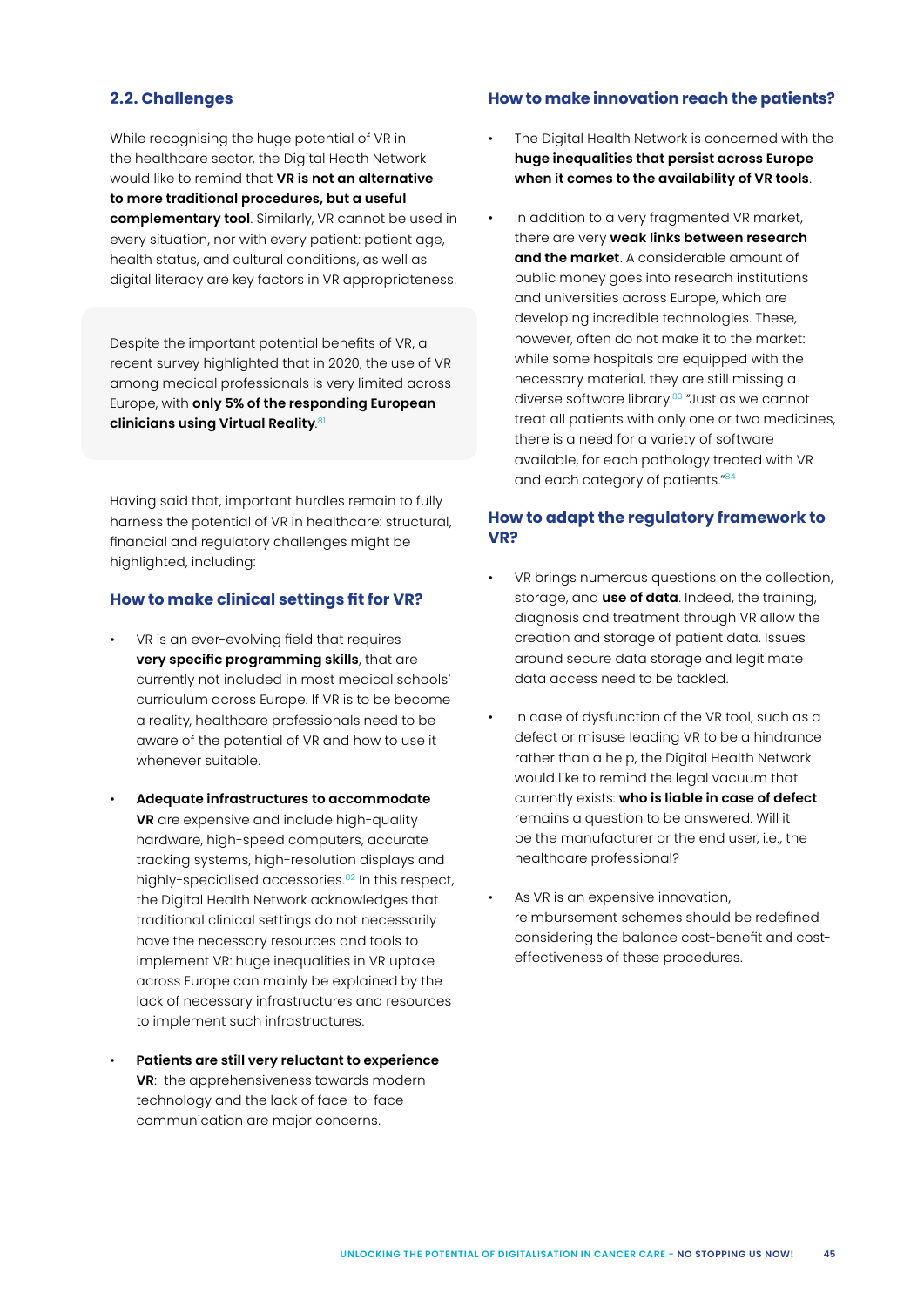#### **Key Policy Recommendations:**

VR solutions are attractive and potentially game-changing: they can offer alternatives to drugs and surgeries and can therefore, if implemented properly, limit risks, be more cost-effective and less time consuming both for patients and healthcare professionals. In this respect, action is needed to address the above-mentioned issues and to release the full potential of VR. The European Cancer Organisation would therefore suggest the following:

- » The European Commission, across various Directorates-General (DGs), should **seize the moment and make Europe fit for digitalisation in healthcare by investing in digital literacy. The overall community, across EU countries and regions, need to be empowered and informed of the potential as well as the shortcomings of the use of VR.**
- » **The regulatory framework needs some overhauling to accommodate the new challenges brought by VR: the new Medical Device Regulation, the Data Act Regulation as well as the upcoming European Health Data Space should be complementary in considering VR in a holistic way**.
- » DG SANTE and DG CONNECT should, in coordination, develop standards and protocols for an effective application of VR in healthcare settings.
- » **The various European fundings schemes should support**:
	- educational and training programmes, with practical orientation, on VR for healthcare professionals.
	- knowledge sharing and sharing of best practices to facilitate the development and standardisation of VR across Europe.
	- applied research, close to market introduction to create a strong bridge between research and innovation.
	- Generation of more evidence on VR use, the effect on clinical meaningful outcomes in oncology and the cost effectiveness of its use.
	- actual introduction of existing VR tools in the clinical setting, across the European Union to allow digital inclusion.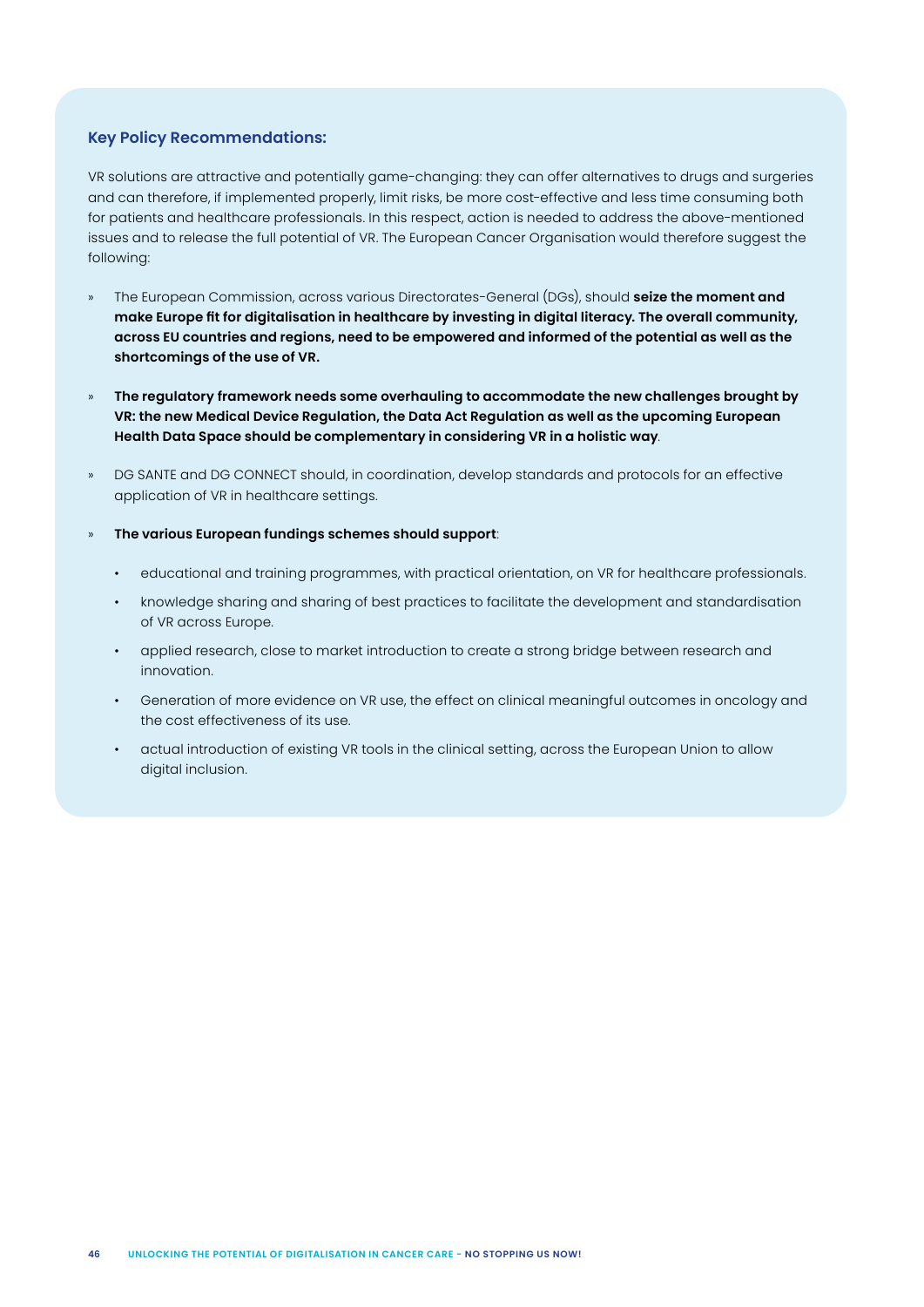# **3. Robotics in Healthcare: Opportunities and Risks**

Considering the ageing population and the workforce shortage, robotics development in healthcare appears as an opportunity. Benefiting from the power of Big Data, robotics could lead to improvements all along the disease pathway: prevention, medical diagnosis, surgical interventions, treatment and long-term care.

# **3.1 Applications of robotics in healthcare**

While robotics in healthcare is still in its early stages, numerous applications may be identified, including:

- **• Robotics in surgery**: Robotic surgery is a recent innovation in which surgery is performed using a robotic device, e.g. **robotic arm which is controlled by a human surgeon**, generally meaning fewer risks of complications and a faster procedure. The robotic device is accurate, allowing smaller incision and therefore reducing blood loss and faster recovery. Using Artificial Intelligence, surgical robotics is benefiting from computer vision, allowing to distinguish types of tissues and avoiding nerves and vessels during procedures. Robots are already able to perform on their own minor sub-procedures, such as suturing.
- **• Robotics for clinical settings operations/ management**: Robots are also used in clinical settings to support health workers and enhance patient care. For example, during the Covid-19 pandemic, hospitals deployed robots to reduce exposure to pathogens. Robots can clean patient rooms, track supply and equipment but also distribute medicines to patients, allowing healthcare professionals to focus on more empathy-related tasks. In most cases, health robotics reduces risk, increases efficiency for standardised tasks and improves the working environment.

# **EU-funded disinfection robots during the Covid-19 pandemic**

During the Covid-19 pandemic, the European Commission donated over 200 disinfection robots to help sanitise Covid-19 patient rooms and therefore support EU hospitals to cope with the effects of the pandemic. It disinfects a patient room in 15 minutes, and therefore reduces the burden on healthcare professionals while offering them and patients a greater protection against infection.

Such an initiative should be fostered and continued in non-crisis times.

**• Robotics and automation for medication management**: Robots are also used to automate medication storage and dispensing in hospital pharmacies. These robots allow hospital pharmacists to be focused on clinical activities and not in logistics ones, reduce inventory of medicines in hospitals and therefore, the costs associated to it, improve the purchasing processes in hospital pharmacies minimising the loses coming from expired medication and finally reduce medication errors, the first adverse events for patients in healthcare settings.

Another important benefit is the improvement on stock visibility in hospitals, critical to prevent and improve medicine stocks-outs and shortages. The Pharmaceutical Strategy for Europe includes the settlement of one EU telematic infrastructure to monitor real-time medicine stock in the supply chain: Europe hospitals will require investments in Robotics and informatics to be able to report real-time medicine stocks.

**• Robotics for automation of microbiology laboratories:** Robots offer standardised and scalable automated solutions for inoculation, incubation, plate imaging, culture reading and result reporting. These robots can position microbiology laboratories to achieve more accurate, timely and cost-effective testing, enhancing laboratory operations, maximising financial efficiencies and advancing laboratory operations. They improve laboratory productivity by improving efficiency and turnaround time, increasing testing volume and achieving staff efficiency by reducing rework.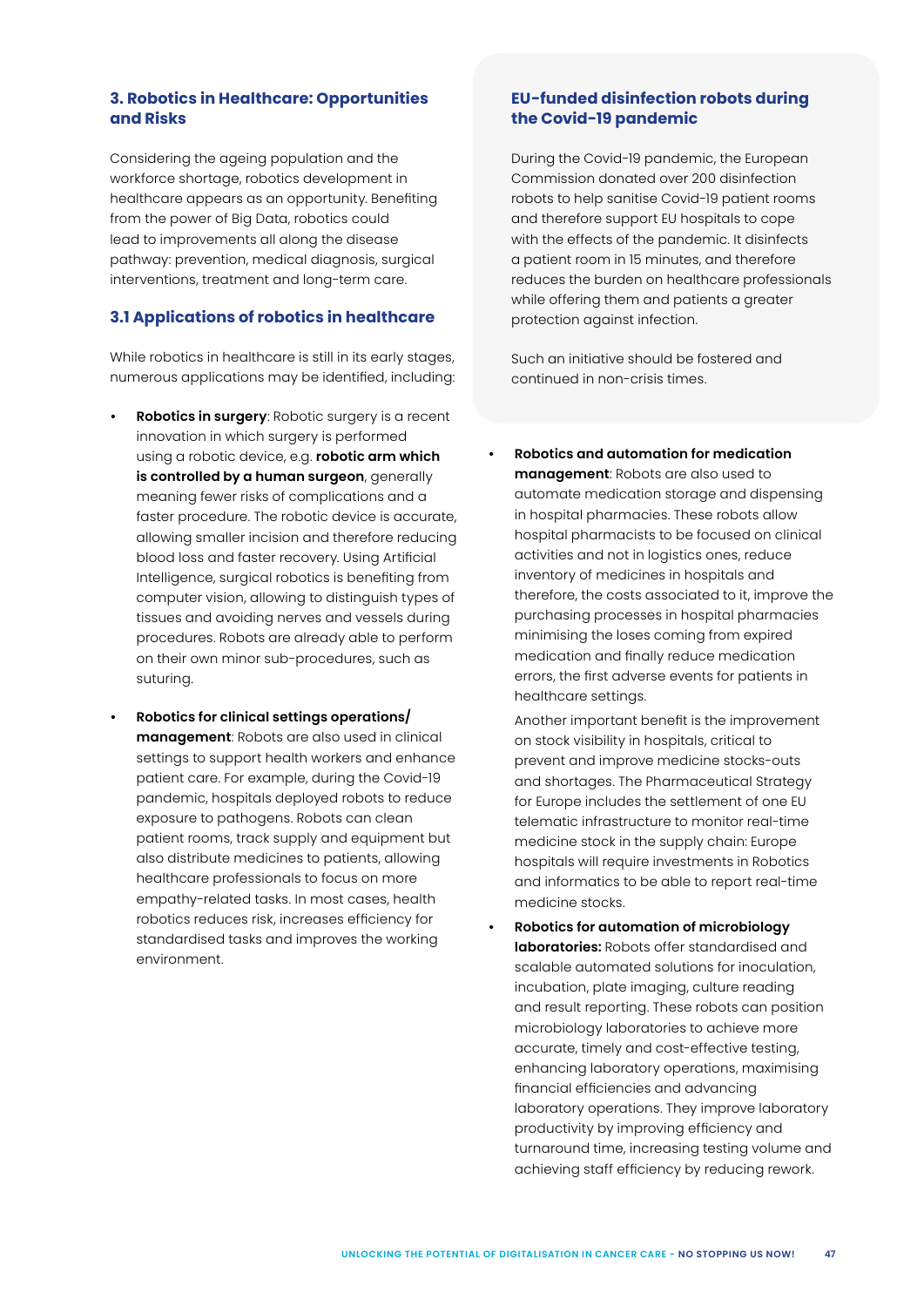- **• High-quality patient care**: Care and socially assistive robots allow social engagement, rehabilitation, and monitoring for patients with chronic and debilitating diseases.
- **• Telemedicine:** Moreover, the Digital Health Network highlights that robotics could foster telemedicine. Robotics-assisted telemedicine can bring medical expertise to remote areas. Telemedicine robots can in fact transform physical exams and clinical care as well as monitoring patients. Such telepresence robotics can be controlled remotely and allow clinicians to connect with patients and proceed to examination. The wide adoption of such robots could reduce the medical gaps between rural and urban areas and could also be used in crisis settings, such as the Covid-19 pandemic.<sup>85</sup>

# **3.2. Challenges**

- » **Funding challenges**: robotics required significant investments in capital by European healtcare settings. Despite robotics being costeffective, the high investments required limit a lot the capacity of healthcare institutions and member states to deploy them. This is one of the main barriers for the adoption of robotics in areas like medication management and microbiology.
- » **Ethical challenges**: The use of robotics raises questions about the **transformation of care and repercussions this might have for human dignity**. Several risks might be identified: would care and nursing robots lead to worse outcomes because the human consideration of care is left out? Whether robots develop more autonomy and become able to make autonomous decisions, who would be responsible for potential harm caused by robots? It appears very clear that **any automated system should be balanced with human presence**. 86
- **Trust challenge**: Negative stereotypes concerning robots are a reality. In this respect, gaining the trust and acceptance of patients and healthcare providers is an important issue that can be tackled by making use of reliable sources of information to disseminate and share the pros and cons of robots.
- » **Regulatory and legal challenges**: With the use of robotics in healthcare, many questions arise concerning **privacy, data protection and data sharing**, justifying the need to clarify measures concerning ownership of data, informed consent, and cybersecurity. **Regulatory approval for new generations of medical devices** in healthcare has been considered within the revision of the EU Regulation on medical devices, which includes specific provisions on software medical devices.
- However, whether this regulation fits the future needs of robotics in healthcare remains to be seen.
- » **Technical challenges**: Robotics require high investment and state of the art equipment and technologies. **Integrating robotics within a healthcare system requires high performance computing, 5G connectivity and nanotech**. 87 Not every healthcare system across the European Union is able to accommodate and afford such innovation, meaning that robotics might worsen existing inequalities.
- » **Workforce challenge**: While there are concerns for robotics replacing healthcare professionals, the Digital Health Network would like to remind that no robots perform a task without the supervision of a healthcare professional – **the human element and supervision should remain a core principle of robotics in healthcare**. 88 Moreover, the Network believes that some advantages might be identified with robots undertaking some administrative and monotonous tasks: healthcare professionals could focus on patient care and empathy activities.

Further studies and discussions should be held to really assess the potential of robotics in healthcare. **Robots can be a useful and efficient complementary tool but cannot substitute the human presence, decision, and supervision**.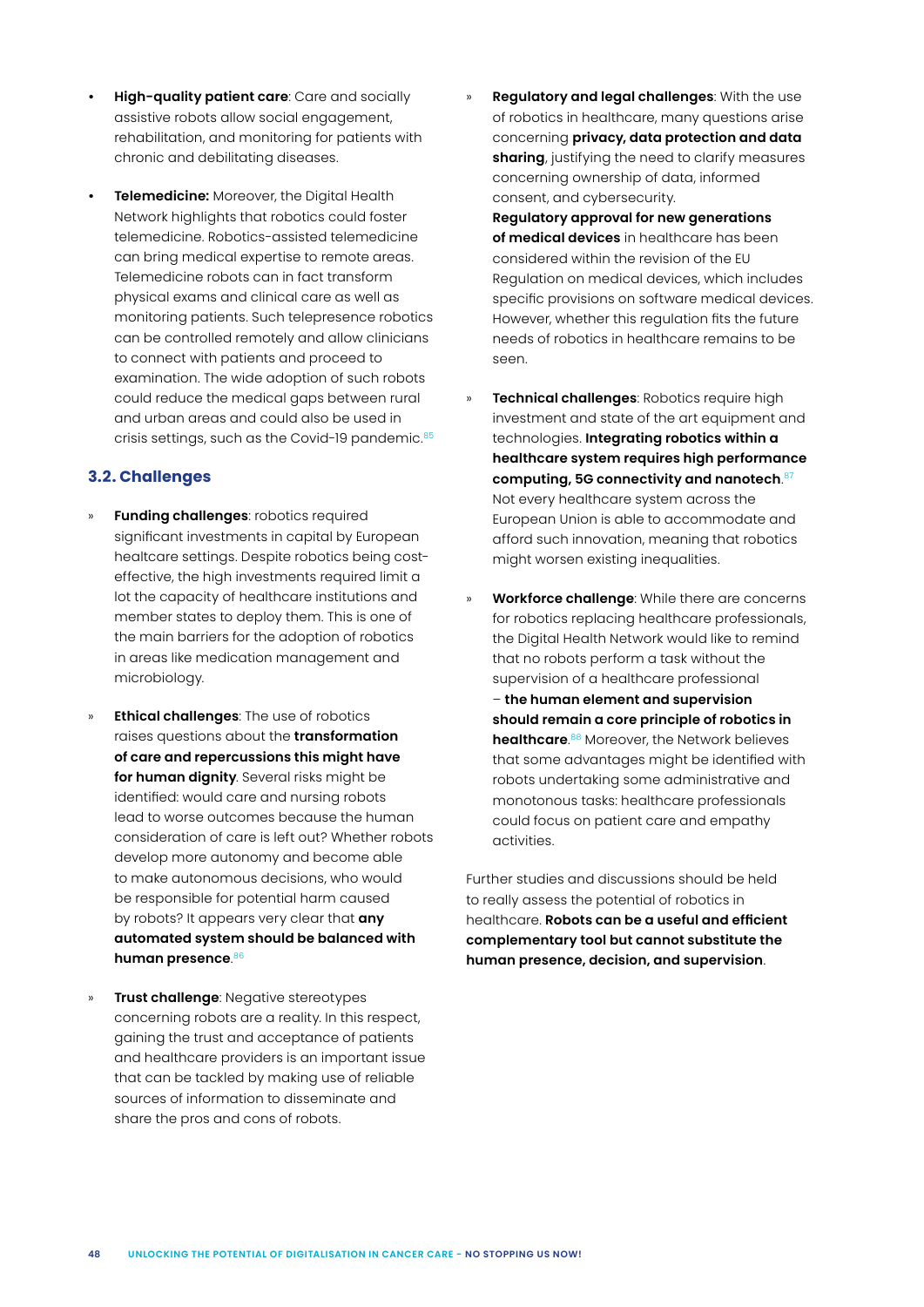Healthcare has been identified as one of the key areas for robotics by European institutions. The European Parliament led a worldwide debate about the need to establish civil law rules applicable for robotics and calling for further action by the European Commission in this area. In response, the European Commission published a communication

on liability and safety rules applicable to AI and robotics. The European Commission aims to present a revision of the machinery directive in the second quarter of 2021, and it has recently been revealed that there are plans to tackle issues related to 'human-robot' collaboration.

#### **Key Policy Recommendations:**

- » **Regulatory framework needs to be reviewed to accommodate these new challenges, including**:
	- Any review of the **Machinery Directive**<sup>89</sup> should include specific provisions on robot safety and ensuring human oversight.
	- Complementarity should be ensured between the **Artificial Intelligence Regulation and the European Health Data Space** to guarantee data privacy and a transparent governance model.
	- In addition to developing specific new liability rules for AI systems to face the challenges originating from such a system, a review of the Product Liability Directive<sup>90</sup> would be welcomed to adapt it to the next-generation robotics and resolve the important liability challenge.
	- A review of the **EU's Radio equipment Directive**91 should be envisaged to provide great attention to the automatic transmission of data in the use of robotics devices.
- » **The various European funding schemes should support**:
	- Educational and training programmes, with practical orientation, on robotics.
	- Studies on ethical implications and socio-economic impacts of the applications of robotics in healthcare.
	- **Patient first**: Information and awareness programmes targeted to patients, on the human-robot interaction.
- » DG GROW should develop, in coordination with DG SANTE, but also with international entities such as the World Health Organisation, **validation and certification requirements, including ethical principles, for robotics in healthcare**.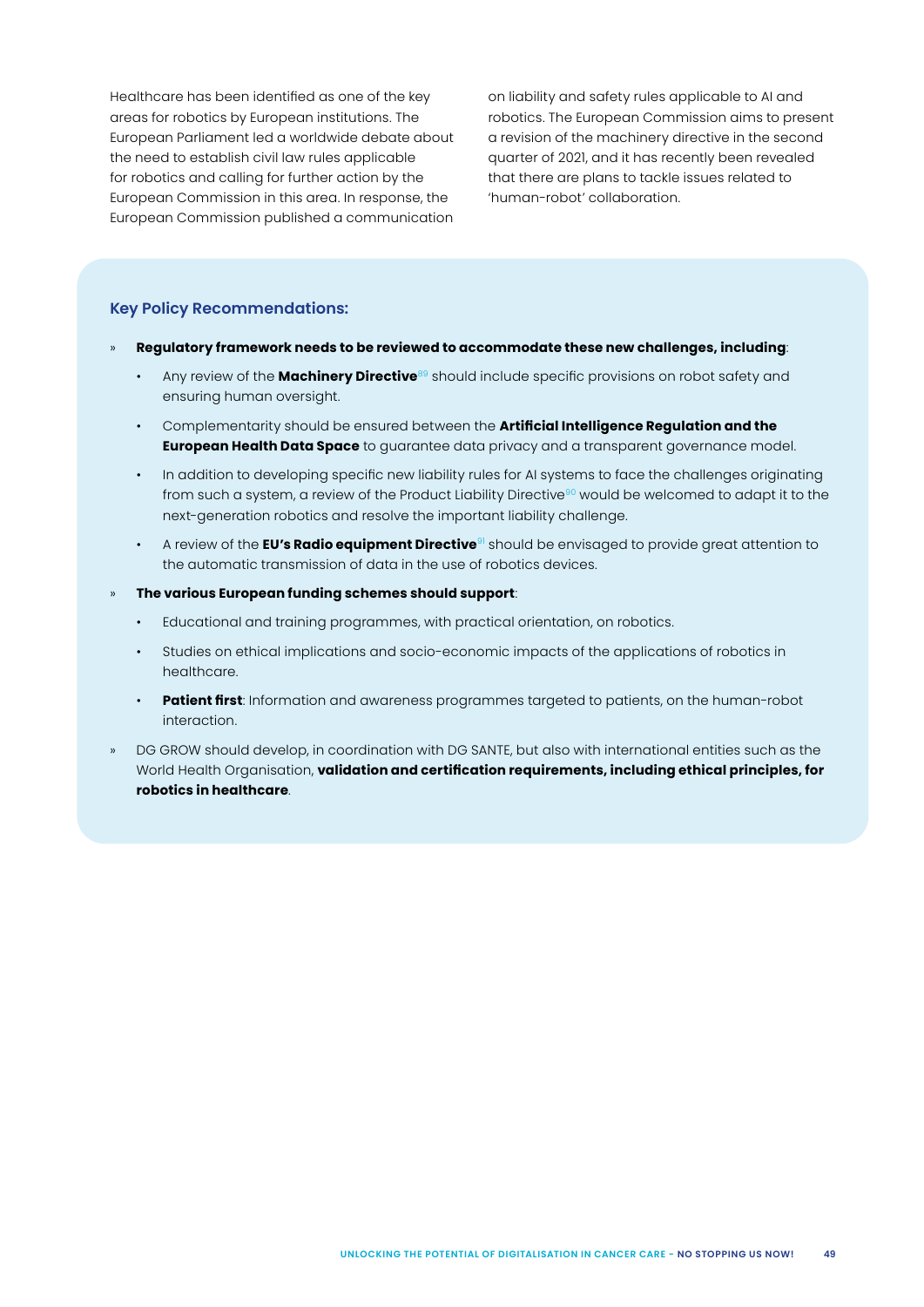# <span id="page-49-0"></span>**References**

- 1. More information on the European Health Union on the European Commission's website : https:// ec.europa.eu/info/strategy/priorities-2019-2024/promoting-our-european-way-life/european-healthunion\_en
- 2. More information on Europe's Beating Cancer Plan on the European Commission's website : https:// ec.europa.eu/health/sites/default/files/non\_communicable\_diseases/docs/eu\_cancer-plan\_en.pdf
- 3. More information on the European Health Data Space on the European Commission's website : https:// ec.europa.eu/health/ehealth/dataspace\_en
- 4. European Health Parliament website: https://healthpar.wpengine.com/7th-edition/
- 5. European Data Protection Supervisor. (2021). Health data in the workplace. Online here: https://edps. europa.eu/data-protection/data-protection/reference-library/health-data-workplace\_en
- 6. Donovan, F. (2019). Organizations see 878% health data growth rate since 2016. Hit infrastructure. Online here: https://hitinfrastructure.com/news/organizations-see-878-health-data-growth-rate-since-2016
- 7. Data Saves Life website: https://datasaveslives.eu/
- 8. All.Can International. (2021). Harnessing data for better cancer care. Online here: https://www.all-can.org/ what-we-do/research/data-paper-project/
- 9. Berger, M., Mardis, E (2018). The emerging clinical relevance of genomics in cancer medicine. Nature Reviews Clinical Oncology, 15, 353-365. Doi: 10.1038/s41571-018-0002-6
- 10. DATA-CAN website: https://www.data-can.org.uk/
- 11. European Network of Cancer Registries' website : https://www.encr.eu/
- 12. More information on the European Cancer Information System on the European Commission' website : https://ecis.jrc.ec.europa.eu/
- 13. European Network of Cancer Registries. 2019. The European Network of Cancer Registries presentation at the European Medicine Agency. Online here: https://www.ema.europa.eu/en/documents/presentation/ presentation-european-network-cancer-registries-encr-otto-visser\_en.pdf
- 14. Casali, PG., Vyas, M., on behalf of the European Society for Medical Oncology. (2021). Data protection and research in the European Union: a major step forward, with a step back. Annals of Oncology, 32 (1), 15-19. Doi: 10.1016/j.annonc.2020.10.472
- 15. Nicholson, N., Perego, A., (2020). Interoperability of population-based patient registries. Journal of Biomedical informatics, 112, 6-7. Doi: 10.1016/j.yjbinx.2020.100074
- 16. Zachary, I., Boren, S., et al. (2015). Information Management in Cancer Registries: Evaluating the Needs for Cancer Data Collection and Cancer Research. Online Journal of Public Health Informatics, 7 (2). Doi: 10.5210/ojphi.v7i2.5664
- 17. De Angelis, R. (2019). Presentation of WP7 Cancer Information and Registries within the Innovative Partnership for Action Against Cancer. Online here : https://www.ipaac.eu/res/file/20191210-sf-brussels/03 deangelis.pdf
- 18. European Parliament. (2021). Strengthening the fight against cancer towards a comprehensive and coordinated strategy : 2020/2267(INI).
- 19. Commission Recommendation (EU) 2019/243 of 6 February 2019 on a European Electronic Health Record exchange format (Text with EEA relevance.)
- 20. Communication from the Commission to the European Parliament, the Council, the European Economic and Social Committee and the committee of the Regions on enabling the digital transformation of health and care in the Digital Single Market; empowering citizens and building a healthier society COM/2018/233 final.
- 21. Montouchet, C., Thomas, M., et al. (2019). Report on oncology health data in Europe. European Federation of Pharmaceutical Industries and Associations. Online here: https://www.efpia.eu/media/412128/efpiaoncology-data-report.pdf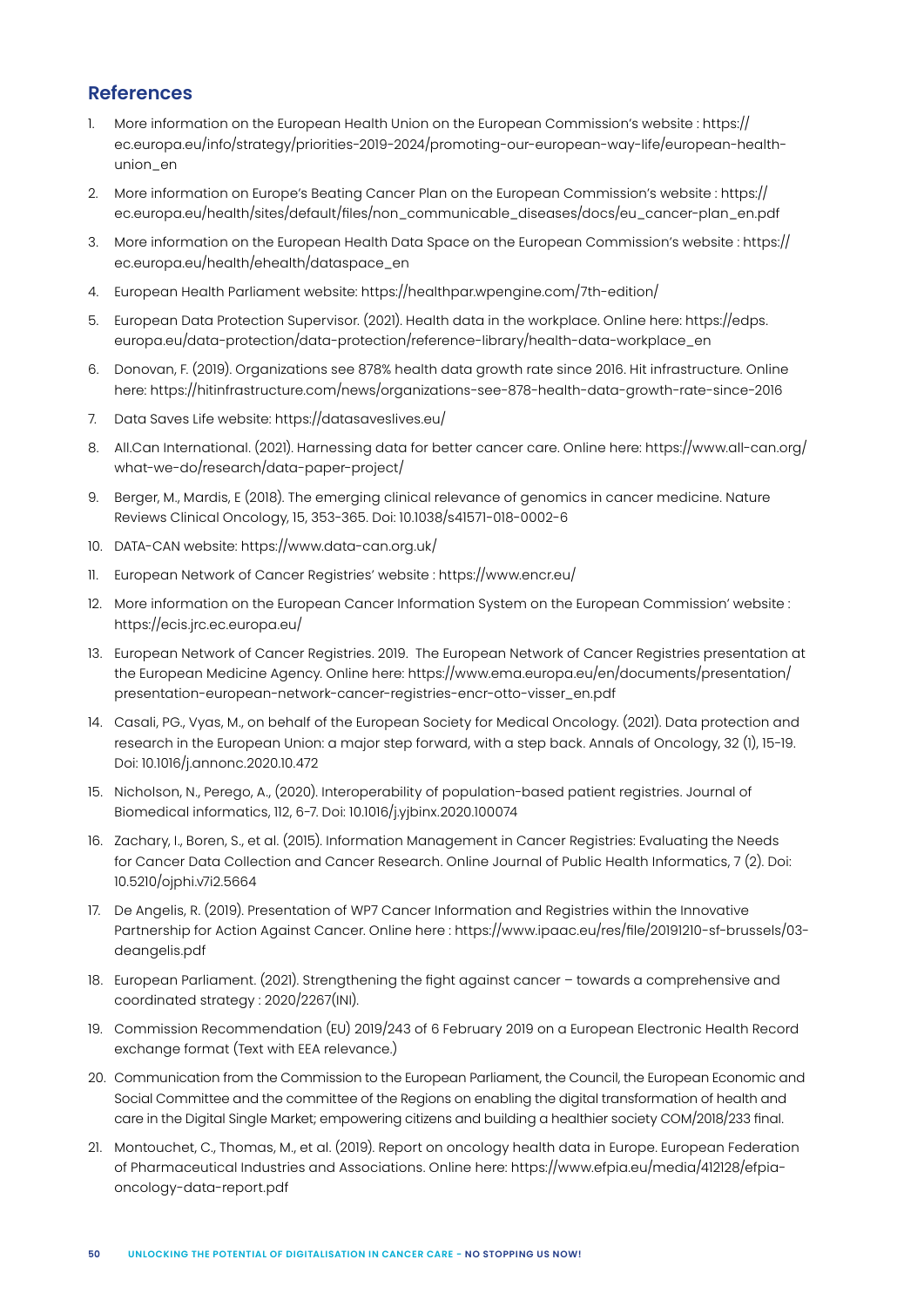- 22. Deloitte (2020). Digital transformation: Shaping the future of European healthcare. Online here: https:// www2.deloitte.com/content/dam/Deloitte/nl/Documents/public-sector/deloitte-nl-shaping-the-futureof-european-healthcare.pdf
- 23. Casali, PG., Vyas, M., on behalf of the European Society for Medical Oncology. (2021). Data protection and research in the European Union: a major step forward, with a step back. Annals of Oncology, 32 (1), 15-19. Doi: 10.1016/j.annonc.2020.10.472
- 24. Hansen, J., Wilson, P., et al. (2021). European Commission, Assessment of the EU Member States' rules on health data in the light of GDPR. European Commission. Online here: https://ec.europa.eu/health/sites/ default/files/ehealth/docs/ms\_rules\_health-data\_en.pdf
- 25. Abboud, L., et al. (2021). Summary of results: case studies on barriers to cross-border sharing of health data for secondary use. Towards European Health Data Space. Online here: https://tehdas. eu/app/uploads/2021/09/tehdas-summary-of-results-case-studies-on-barriers-to-sharing-healthdata-2021-09-28.pdf
- 26. Irish National Cancer Control Center website : https://www.hse.ie/eng/services/list/5/cancer/profinfo/ medonc/projects/frequently%20asked%20questions%20-%20ncis.html
- 27. Communication from the Commission to the European Parliament, the Council, the European Economic and Social Committee and the Committee of the Regions on telemedicine for the benefit of patients, healthcare systems and society /COM/2008/0689 final/
- 28. Bashshur, RL., Shannon, GW., Smith, BR., et al. (2014). The empirical foundations of telemedicine interventions for chronic disease management. Telemedicine Journal and E-health, 20(9), 769-800 Sep;20(9):769-800.doi: 10.1089/tmj.2014.9981.
- 29. McCall, B. (2020). Could telemedicine solve the cancer backlog? Lancet Digital Health, 2, 456-457.
- 30. Crul M, Aapro M, Price R, Couespel N, Lawler M (2020). The Impact of COVID-19 on Cancer in Europe: The 7-Point Plan to Address the Urgency and Build Back Better. European Cancer Organisation; Brussels
- 31. De la Torre-Diez, I., Lopez-Coronado, M., et al. (2015). Cost-Utility and Cost-Effectiveness Studies of Telemedicine, Electronic, and Mobile Health Systems in the Literature: A Systematic Review. Telemedicine Journal and e-health, 21 (2): 81-85. Doi: 10.1089/tmj.2014.0053
- 32. Sirintrapun, SJ., Lopez, AM. (2018). Telemedicine in Cancer Care. American Society of Clinical Oncology Educational Book, 38, 540-545. Doi: 10.1200/EDBK\_200141
- 33. Uscher-Pines, L., Bouskill, KE., Sousa, J., Shen, M., Fischer, SH. (2019)/ Experiences of Medicaid programs and health centers in implementing telehealth. Rand corporation Research report. Doi: 10.7249/RR2564
- 34. Bennett, A., Lazur B., King, V. (2018). Telehealth in the home: evidence, policy, and practice Portland. Milbank Memorial Fund Issue Brief. Online here: https://www.milbank.org/wp-content/uploads/2020/10/ TeleBH\_B\_6.pdf
- 35. EuroBloodNet website: https://eurobloodnet.eu/
- 36. Charalambous A, Crul M, Beets G, Aapro M, Price R, Couespel N (2021). Working Against Cancer: Giving Professionals the Right Tools for the Job. European Cancer Organisation; Brussels.
- 37. Sirintrapun, SJ., Lopez, AM. (2018). Telemedicine in Cancer Care. American Society of Clinical Oncology Educational Book, 38, 540-545. Doi: 10.1200/EDBK\_200141
- 38. European Commission. (2018). Market study on telemedicine. Online here: https://ec.europa.eu/health/ sites/default/files/ehealth/docs/2018\_provision\_marketstudy\_telemedicine\_en.pdf
- 39. World Health Organization. (2016). Global diffusion of eHealth: making universal health coverage achievable: report of the third global survey on eHealth. World Health Organization. Online here: https:// apps.who.int/iris/handle/10665/252529
- 40. European Health Parliament, Committee on Digital Skills for Health professionals. (2016). Digital skills for health professionals. Online here: https://www.healthparliament.eu/wp-content/uploads/2017/09/Digitalskills-for-health-professionals.pdf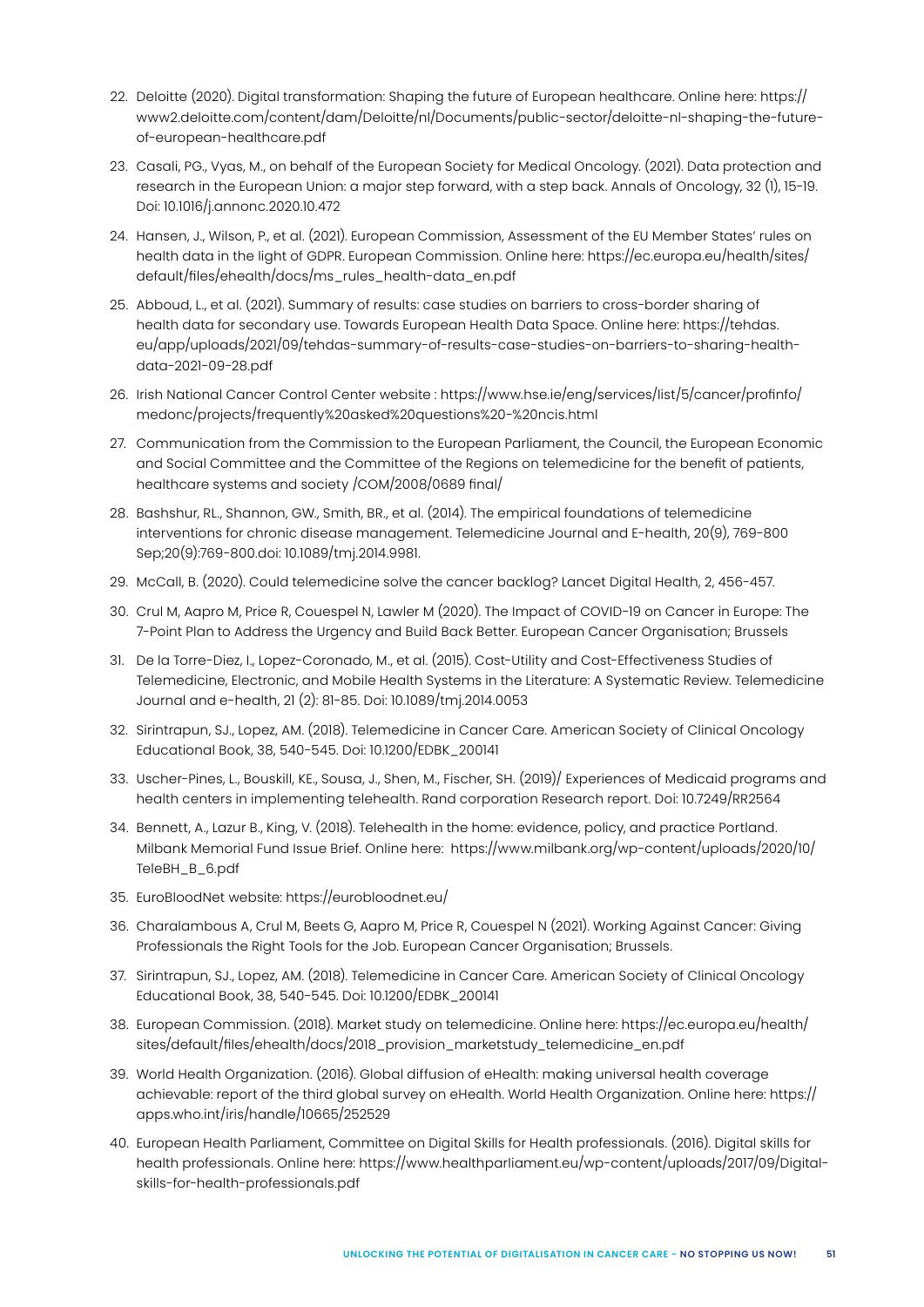- 41. Example of the Portuguese government National Strategic Plan for telehealth launched in 2019: https:// www.healtheuropa.eu/portugal-introduces-national-telehealth-plan/96810/
- 42. Chittim, G., et al. (2020). The Changing Fortunes of Telemedicine in Europe Past, Present, and Future beyond COVID-19. Health Advances Blog.
- 43. Communication from the Commission to the European Parliament, the European Council, the Council, the European Economic and Social Committee and the Committee of the Regions on Artificial Intelligence for Europe, Brussels, 25.4.2018 COM(2018) 237 final.
- 44. KPMG. (2019). Investment in AI for healthcare soars. Online here: https://home.kpmg/xx/en/home/ insights/2018/11/investment-in-ai-for-healthcare-soars.html
- 45. Proposal for a Regulation of the European parliament and of the Council laying down harmonised rules on Artificial Intelligence (Artificial Intelligence Act) and amending certain union legislative acts: COM/2021/206 final.
- 46. Shimizu, H., Nakayama, K. (2020). Artificial Intelligence in oncology. Cancer Science, 11(5): 1452-1460). Doi: 10.1111/cas.14377
- 47. Prof. Amparo Alonso-Betanzos, President of the Spanish Association for Artificial Intelligence, at BECA hearing on Artificial Intelligence and Cancer, June 2021, European Parliament.
- 48. All.Can International. (2021). Harnessing data for better cancer care. Online here: https://www.all-can.org/ what-we-do/research/data-paper-project/
- 49. Flores, M., Glusman, G., Brogaard, K., Price, N., Hood, L. (2013). P4 medicine: how systems medicine will transform the healthcare sector and society. Personalised medicine, 10(6), 565-576. Doi: 10.2217/pme.13.57
- 50. Huang, S., Yang, J., Fong, S., Zhao, Q. (2020). Artificial intelligence in cancer diagnosis and prognosis: Opportunities and challenges. Cancer Letters, 471, 61-71. Doi: 10.1016/j.canlet.2019.12.007
- 51. Prof. Regina Beets-Tan, Chair of the Department of Radiology at the Netherlands Cancer Institute, at BECA hearing on Artificial Intelligence and Cancer, June 2021, European Parliament.
- 52. Professor Domenico D'Ugo, President of ESSO, at BECA hearing on Artificial Intelligence and Cancer, June 2021, European Parliament
- 53. Harrer, S., Shah, P., Antony, B., Hu, J. (2019). Artificial Intelligence for Clinical Trial Design. Trends in Pharmacological Sciences, 8, 577-591. Doi: 10.1016/j.tips.2019.05.005
- 54. Chua, I., Gaziel-Yablowitz, M., Korach Z., et al. (2021). Artificial intelligence in oncology: path to implementation. Cancer Medicine, 10(12), 4138-4149. Doi: 10.1002/cam4.3935
- 55. Harmony Alliance website: https://www.harmony-alliance.eu/bigdata-platform/hematology-big-dataplatform
- 56. KPMG. (2020). Living in an AI World: Healthcare insiders, taking the temperature of artificial intelligence in healthcare. Online here: https://advisory.kpmg.us/content/dam/advisory/en/pdfs/2020/healthcare-livingin-an-ai-world.pdf
- 57. Wynants, L., et al. (2020). Prediction models for diagnosis and prognosis of covid-19: systematic review and critical appraisal. British Medical Journal, 369. Doi: 10.1136/bmj.m1328
- 58. Gerke, S., Minssen, T., Cohen, G. (2020). Ethical and legal challenges of artificial intelligence-driven healthcare. Artificial Intelligence in Healthcare, 295-336. Doi: 10.1016/B978-0-12-818438-7.00012-5
- 59. Price, WN., et al. (2019). Potential liabilities for physicians using Artificial Intelligence. Journal of the American Medical Association. Doi: 10.1001/jama.2019.15064
- 60. Chua, I., Gaziel-Yablowitz, M., Korach Z., et al. (2021). Artificial intelligence in oncology: path to implementation. Cancer Medicine, 10(12), 4138-4149. Doi: 10.1002/cam4.3935
- 61. "Artificial Intelligence Opportunities in Cancer Research" has been published by the National Cancer Institute. Online here: https://www.cancer.gov/research/areas/diagnosis/artificial-intelligence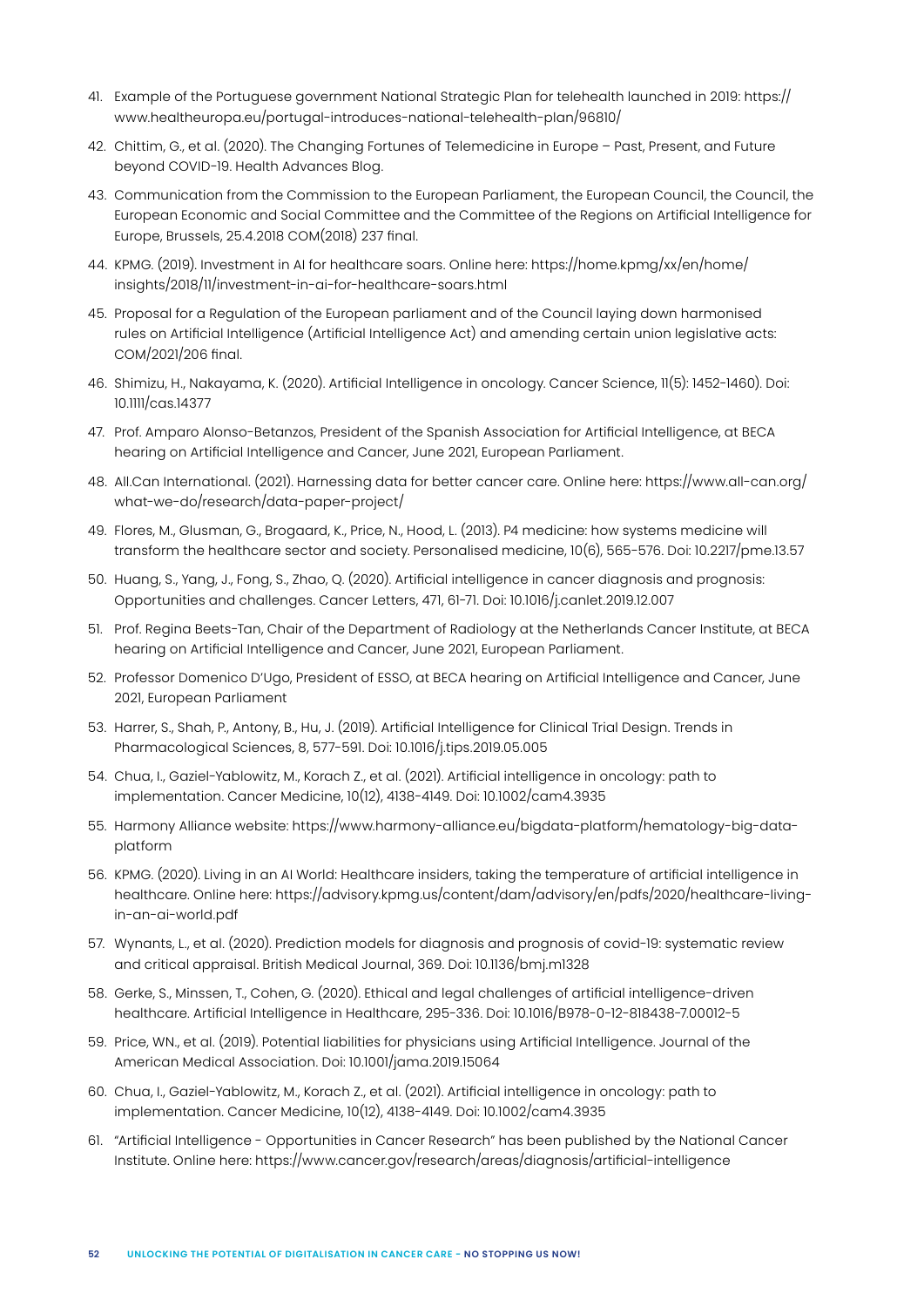- 62. Chua, I., Gaziel-Yablowitz, M., Korach Z., et al. (2021). Artificial intelligence in oncology: path to implementation. Cancer Medicine, 10(12), 4138-4149. Doi: 10.1002/cam4.3935
- 63. "Artificial Intelligence Opportunities in Cancer Research" has been published by the National Cancer Institute. Online here: https://www.cancer.gov/research/areas/diagnosis/artificial-intelligence
- 64. Proposal for a regulation of the European Parliament and of the Council laying down harmonised rules on Artificial Intelligence (Artificial Intelligence Act) and amending certain Union Legislative Acts: COM/2021/206 final.
- 65. All.Can International. (2021). Harnessing data for better cancer care. Online here: https://www.all-can.org/ what-we-do/research/data-paper-project/
- 66. Organisation for Economic Co-operation and Development. (2020). Opportunities and Challenges of Blockchain Technologies in Health Care. Online here: https://www.oecd.org/finance/Opportunities-and-Challenges-of-Blockchain-Technologies-in-Health-Care.pdf
- 67. Mirko de Maldè, Co-chair of INATBA's Healthcare Working Group, during the event "Blockchain: Opportunities for healthcare", organised by the European Commission in the framework of CONNECT University in September 2020

68. Ibid.

- 69. E-estonia website: https://e-estonia.com/blockchain-healthcare-estonian-experience/
- 70. Abu-elezz, I., Hassan, A., Nazeemudeen, A., et al. (2020). The benefits and threats of blockchain technology in healthcare: A scoping review. International Journal of Medical Informatics, 142. Doi: 10.1016/j. ijmedinf.2020.104246
- 71. Organisation for Economic Co-operation and Development. (2020). Opportunities and Challenges of Blockchain Technologies in Health Care. Online here: https://www.oecd.org/finance/Opportunities-and-Challenges-of-Blockchain-Technologies-in-Health-Care.pdf
- 72. Patients being able to decide to withdraw their consent does not mean that their data will be removed from the blockchain, but that it will not be available anymore for secondary use: data kept in a blockchain cannot be altered.
- 73. Ibid.
- 74. Edwin Morley-Fletcher, President of Lynkeus and Coordinator of the MyHealthMyData project during the event "Blockchain: Opportunities for healthcare", organised by the European Commission in the framework of CONNECT University in September 2020
- 75. Sherman, WR., Craig, AB. (2012). Understanding Virtual Reality Interface, Application, and Design. Elsevier Science.
- 76. Niki, K., Okamoto, Y., Maeda, I., et al. (2019). A novel palliative care approach using virtual reality for improving various symptoms of terminal cancer patients: a preliminary prospective, multicenter study. Journal of Palliative Medicine, 22(6), 702-707. Doi: 10.1089/jpm.2018.0527
- 77. Ioannou, A., Papastavrou, E., Avraamides, MN., Charalambous, A. (2020). Virtual Reality and Symptoms Management of Anxiety, Depression, Fatigue, and Pain: A Systematic Review. SAGE Open Nursing, 6. Doi: 10.1177/2377960820936163.
- 78. Blumstein, G. (2019). Research: How Virtual Reality Can Help Train Surgeons. Harvard Business Review. Available online: https://hbr.org/2019/10/research-how-virtual-reality-can-help-train-surgeons
- 79. Corbetta, D., Imeri, F., Gatti, R. (2015). Rehabilitation that incorporates virtual reality is more effective than standard rehabilitation for improving walking speed, balance and mobility after stroke: a systematic review. Journal of Physiotherapy, 61 (3), 117-124. Doi: 10.1016/j.jphys.2015.05.017
- 80. Keller, MS., Park, HJ., et al. (2017). Public Perceptions Regarding Use of Virtual Reality in Health Care: A Social Media Content Analysis Using Facebook. Journal of Medical Internet Research, 19(12). Doi: 10.2196/jmir.7467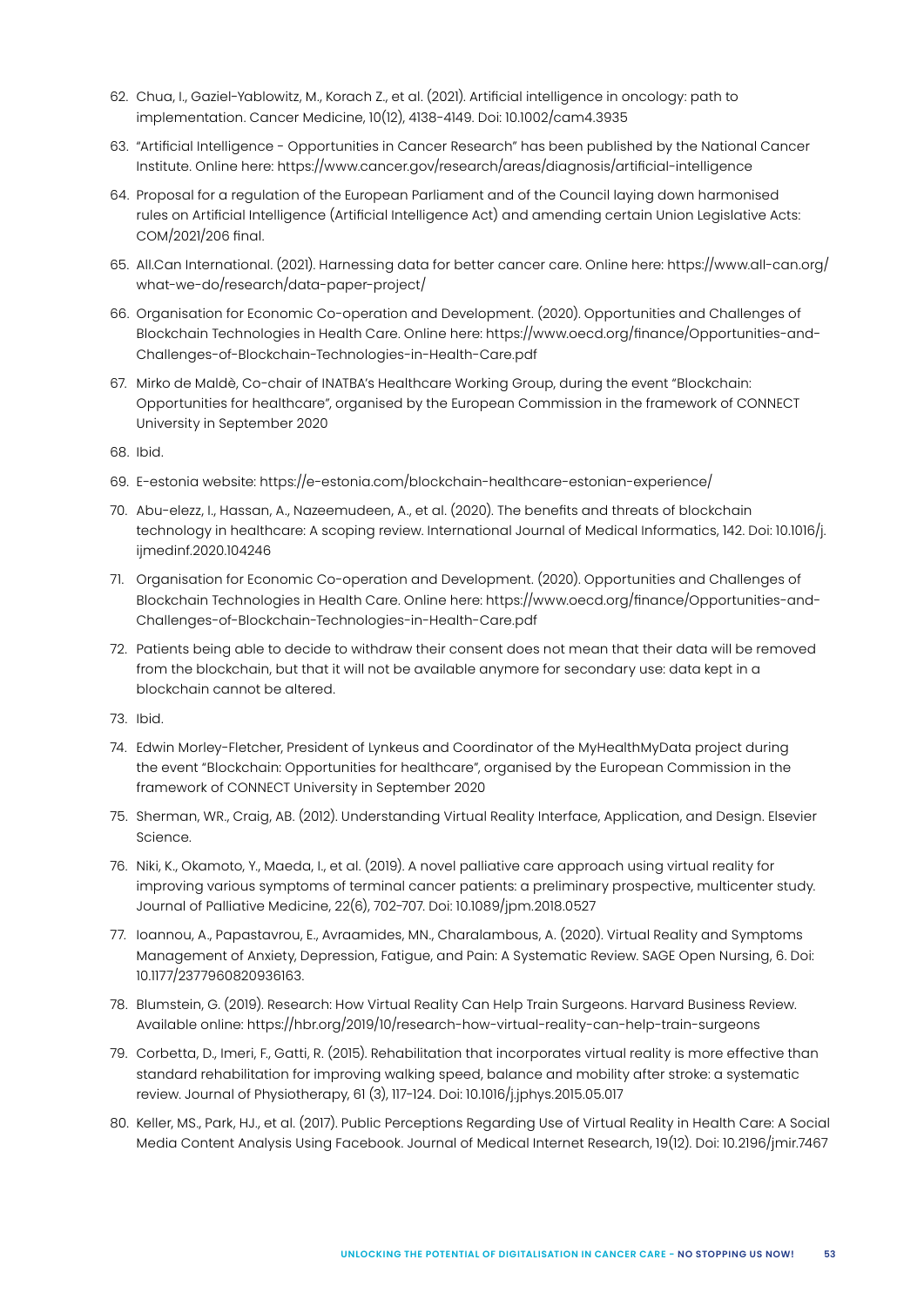- 81. Share of clinicians using virtual reality in selected European countries in 2020, by country. Online here: https://www.statista.com/statistics/1214240/share-of-clinicians-using-virtual-reality-in-europe/
- 82. Baniasadi, T., Ayyoubzadeh, SM., Mohammadzadeh, N. (2020). Challenges and Practical Considerations in Applying Virtual Reality in Medical Education and Treatment. Oman Medicine Journal, 35(3). Doi: 10.5001/ omj.2020.43
- 83. Bezegova, E., Legdard, MA., Molemaker, RJ., Oberc, BP., Vigkos, A. (2017). Virtual Reality and its potential for europe. ECORYS. Online here: https://ec.europa.eu/futurium/en/system/files/ged/vr\_ecosystem\_eu\_ report\_0.pdf
- 84. Muoio, D. (2019). Therapeutic VR's efficacy is established time to tackle practical implementation, scaling, payment. MobilHealthnews. Online here: https://www.mobihealthnews.com/news/northamerica/therapeutic-vrs-efficacy-established-time-tackle-practical-implementation-scaling
- 85. Bhaskar, S., Bradley, S., Sakhamuri, S., et al. (2020). Designing Futuristic Telemedicine Using Artificial Intelligence and Robotics in the COVID-19 Era. Frontiers in Public Health, 8. Doi: 10.3389/fpubh.2020.556789
- 86. European Parliament. (2019). Robots in healthcare: a solution or a problem? Online here: https://www. europarl.europa.eu/RegData/etudes/IDAN/2019/638391/IPOL\_IDA(2019)638391\_EN.pdf
- 87. Ibid.
- 88. Ibid.
- 89. Directive 2006/42/EC of the European Parliament and of the Council of 17 May 2006 on machinery, and amending Directive 95/16/EC
- 90. Council Directive 85/374/EEC of 25 July 1985 on the approximation of the laws, regulations and administrative provisions of the Member States concerning liability for defective products
- 91. Directive 2014/53/EU of the European Parliament and of the Council of 16 April 2014 on the harmonisation of the laws of the Member States relating to the making available on the market of radio equipment and repealing Directive 1999/5/EC Text with EEA relevance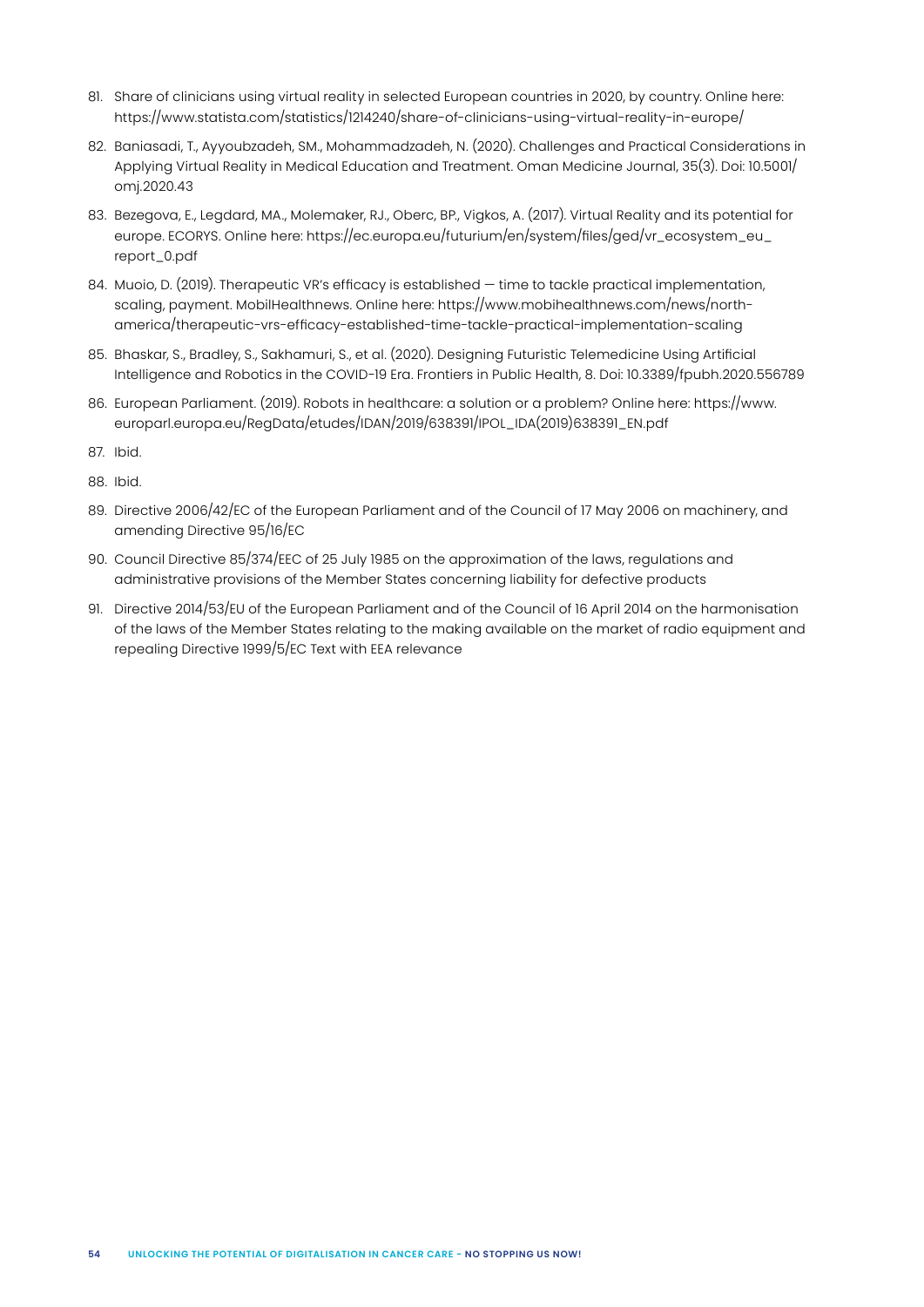# **Participants in the Digital Health Network**

# **Member Organisations Part of this Network**



# **Patient Organisations Part of this Network**





To view the latest list of the participants to the Digital Health Network, visit our [website.](https://www.europeancancer.org/topic-networks/4:digital-health)

If you would like to find out more about the Digital Health Network, please contact us at: [info@europeancancer.org](mailto:info%40europeancancer.org?subject=)